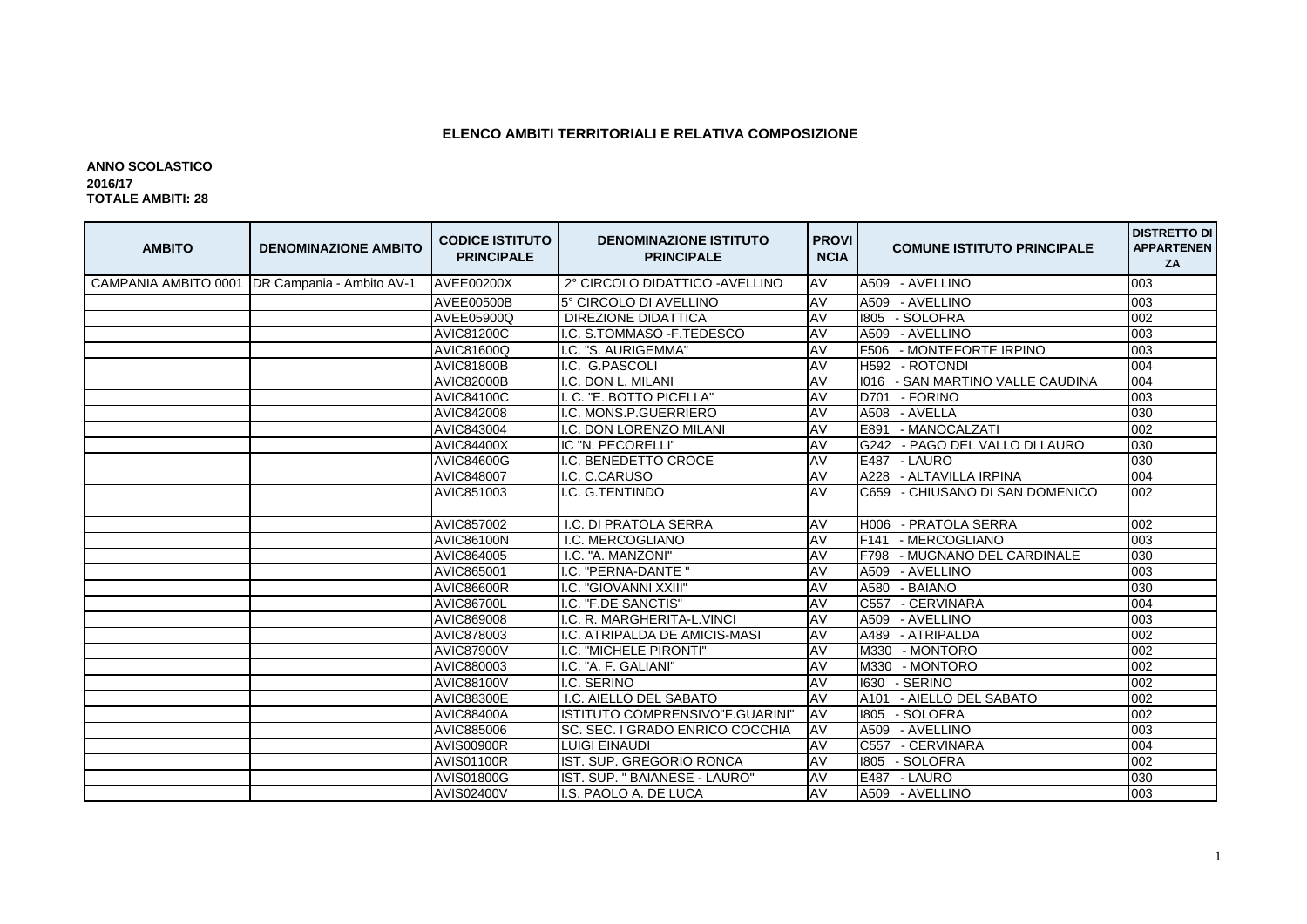| <b>AMBITO</b> | <b>DENOMINAZIONE AMBITO</b>                     | <b>CODICE ISTITUTO</b><br><b>PRINCIPALE</b> | <b>DENOMINAZIONE ISTITUTO</b><br><b>PRINCIPALE</b> | <b>PROVI</b><br><b>NCIA</b> | <b>COMUNE ISTITUTO PRINCIPALE</b> | <b>DISTRETTO DI</b><br><b>APPARTENEN</b><br>ZA |
|---------------|-------------------------------------------------|---------------------------------------------|----------------------------------------------------|-----------------------------|-----------------------------------|------------------------------------------------|
|               |                                                 | AVIS028006                                  | DE SANCTIS - D'AGOSTINO                            | AV                          | A509 - AVELLINO                   | 003                                            |
|               |                                                 | AVIS029002                                  | I.P.I.A. E SERVIZI " A. AMATUCCI '                 | AV                          | A509 - AVELLINO                   | 003                                            |
|               |                                                 | AVMM00500A                                  | S.M. F. SOLIMENA                                   | AV                          | - AVELLINO<br>A509                | 003                                            |
|               |                                                 | AVMM09700D                                  | CPIA AV+BN                                         | AV                          | A509 - AVELLINO                   | 003                                            |
|               |                                                 | AVPC090004                                  | LIC. CLASSICO PIETRO COLLETTA                      | AV                          | A509 - AVELLINO                   | 003                                            |
|               |                                                 | AVPM040007                                  | LICEO "PAOLO EMILIO IMBRIANI"                      | AV                          | A509<br>- AVELLINO                | 003                                            |
|               |                                                 | AVPM06000C                                  | LICEO PUBLIO VIRGILIO MARONE                       | AV                          | A509 - AVELLINO                   | 003                                            |
|               |                                                 | AVPS06000B                                  | <b>LICEO V. DE CAPRARIIS</b>                       | AV                          | A489 - ATRIPALDA                  | 002                                            |
|               |                                                 | AVPS12000T                                  | LICEO SCIENTIFICO P. S. MANCINI                    | AV                          | A509 - AVELLINO                   | 003                                            |
|               |                                                 | <b>AVRH04000X</b>                           | I.P.S.S.E.O.A. " MANLIO ROSSI -<br>DORIA"          | AV                          | A509 - AVELLINO                   | 003                                            |
|               |                                                 | <b>AVTD03000B</b>                           | <b>ITC L. AMABILE</b>                              | AV                          | A509 - AVELLINO                   | 003                                            |
|               |                                                 | AVTF070004                                  | <b>ITIS GUIDO DORSO</b>                            | AV                          | A509 - AVELLINO                   | 003                                            |
|               |                                                 | AVVC01000E                                  | P COLLETTA                                         | AV                          | A509 - AVELLINO                   | 003                                            |
|               | CAMPANIA AMBITO 0002 DR Campania - Ambito AV-2  | <b>AVIC807001</b>                           | I.C. F.DE SANCTIS                                  | AV                          | L973 - VILLANOVA DEL BATTISTA     | 001                                            |
|               |                                                 | <b>AVIC81500X</b>                           | I.C. CASALBORE                                     | AV                          | - CASALBORE<br>B866               | 001                                            |
|               |                                                 | AVIC849003                                  | I.C. "CALVARIO - COVOTTA"                          | AV                          | A399 - ARIANO IRPINO              | 001                                            |
|               |                                                 | <b>AVIC85200V</b>                           | I.C. R.AMBROSINI                                   | AV                          | L739 - VENTICANO                  | 002                                            |
|               |                                                 | <b>AVIC85800T</b>                           | I.C. MONTEMILETTO                                  | AV                          | - MONTEMILETTO<br>F566            | 002                                            |
|               |                                                 | AVIC86200D                                  | I. C. "P.S. MANCINI"                               | AV                          | A399<br>- ARIANO IRPINO           | 001                                            |
|               |                                                 | AVIC863009                                  | ISTITUTO COMPRENSIVO "G. LUSI"                     | <b>AV</b>                   | A399<br>- ARIANO IRPINO           | 001                                            |
|               |                                                 | <b>AVIC87000C</b>                           | I.C. "R. GUARINI"                                  | AV                          | F230<br>- MIRABELLA ECLANO        | 001                                            |
|               |                                                 | <b>AVIC87300X</b>                           | I.C. LUIGI DI PRISCO                               | AV                          | - FONTANAROSA<br>D671             | 001                                            |
|               |                                                 | <b>AVIC88200P</b>                           | I.C. GROTTAMINARDA                                 | AV                          | E206<br>- GROTTAMINARDA           | 001                                            |
|               |                                                 | AVIS01300C                                  | GROTTAMINARDA (ITIS-ITC-LA-LL-LSU) AV              |                             | E206 - GROTTAMINARDA              | 001                                            |
|               |                                                 | <b>AVIS01600X</b>                           | ISTITUTO D'ISTRUZ. SUP. "G. DE<br><b>GRUTTOLA"</b> | AV                          | A399 - ARIANO IRPINO              | 001                                            |
|               |                                                 | AVIS023003                                  | ISTITUTO SUPERIORE "RUGGERO II"                    | AV                          | A399 - ARIANO IRPINO              | 001                                            |
|               |                                                 | <b>AVIS02700A</b>                           | IST. SUP. AECLANUM                                 | AV                          | F230 - MIRABELLA ECLANO           | 001                                            |
|               |                                                 | AVPC02000T                                  | LICEO CLAS. "PARZANESE" ANNESSO<br>LIC.SCIENT      | AV                          | A399 - ARIANO IRPINO              | 001                                            |
|               | CAMPANIA AMBITO 0003  DR Campania - Ambito AV-3 | <b>AVIC81000R</b>                           | I.C. A.DI MEO                                      | AV                          | M130 - VOLTURARA IRPINA           | 002                                            |
|               |                                                 | AVIC81700G                                  | I.C. J F.KENNEDY                                   | AV                          | F988 - NUSCO                      | 006                                            |
|               |                                                 | AVIC821007                                  | PADRE PIO                                          | AV                          | - SAN SOSSIO BARONIA<br>1163      | 005                                            |
|               |                                                 | <b>AVIC83200N</b>                           | I.C. T.TASSO                                       | AV                          | A881 - BISACCIA                   | 005                                            |
|               |                                                 | <b>AVIC83700R</b>                           | I.C. G.PASCOLI                                     | AV                          | D798 - FRIGENTO                   | 006                                            |
|               |                                                 | <b>AVIC85400E</b>                           | I.C. "A. MANZI" CALITRI                            | AV                          | B415 - CALITRI                    | 005                                            |
|               |                                                 | <b>AVIC86000T</b>                           | I.C. N. IANNACCONE                                 | AV                          | E605 - LIONI                      | 006                                            |
|               |                                                 | <b>AVIC86800C</b>                           | I.C. "GIOVANNI PALATUCCI"                          | AV                          | F546 - MONTELLA                   | 006                                            |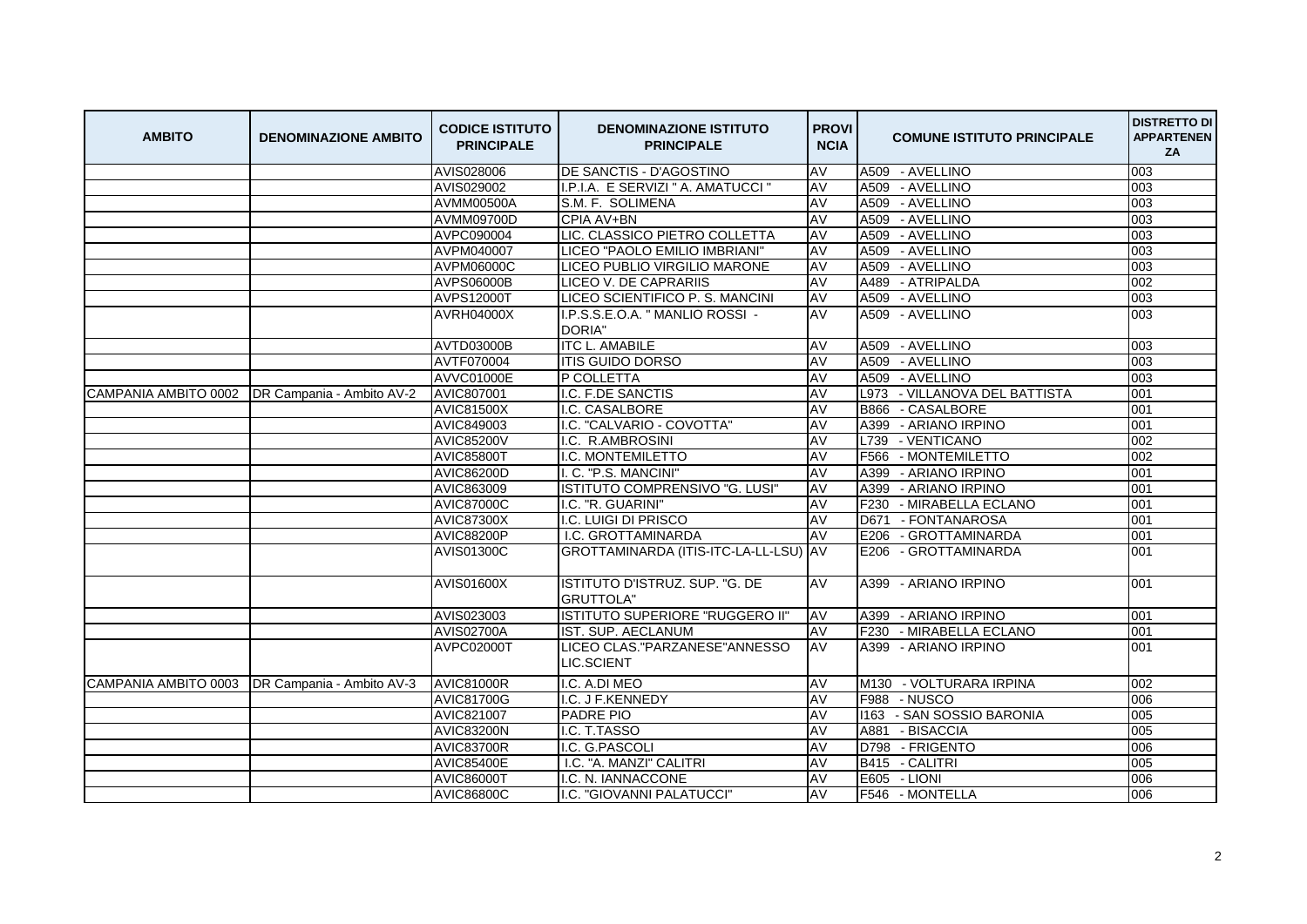| <b>AMBITO</b> | <b>DENOMINAZIONE AMBITO</b>                    | <b>CODICE ISTITUTO</b><br><b>PRINCIPALE</b> | <b>DENOMINAZIONE ISTITUTO</b><br><b>PRINCIPALE</b>    | <b>PROVI</b><br><b>NCIA</b> | <b>COMUNE ISTITUTO PRINCIPALE</b>     | <b>DISTRETTO DI</b><br><b>APPARTENEN</b><br>ZA |
|---------------|------------------------------------------------|---------------------------------------------|-------------------------------------------------------|-----------------------------|---------------------------------------|------------------------------------------------|
|               |                                                | <b>AVIC871008</b>                           | ISTITUTO COMPR. "F. DE SANCTIS"                       | AV                          | B674 - CAPOSELE                       | 006                                            |
|               |                                                | <b>AVIC87400Q</b>                           | I.C. G. PASCOLI                                       | AV                          | L589 - VALLATA                        | 005                                            |
|               |                                                | <b>AVIC87500G</b>                           | I.C. CRISCUOLI                                        | AV                          | 1281 - SANT'ANGELO DEI LOMBARDI       | 006                                            |
|               |                                                | AVIC877007                                  | IST.OMNICOMPRENSIVO DE SANCTIS                        | <b>AV</b>                   | E397 - LACEDONIA                      | 005                                            |
|               |                                                | AVIS002002                                  | ISTITUTO OMNICOMPRENSIVO - F. DE AV<br><b>SANCTIS</b> |                             | E397 - LACEDONIA                      | 005                                            |
|               |                                                | <b>AVIS00300T</b>                           | <b>ISTITUTO SUPERIORE "E. FERMI</b>                   | AV                          | L589 - VALLATA                        | 005                                            |
|               |                                                | AVIS008001                                  | IST. SUP. A. M. MAFFUCCI                              | AV                          | B415 - CALITRI                        | 005                                            |
|               |                                                | <b>AVIS01200L</b>                           | IST. SUP. LUIGI VANVITELLI                            | AV                          | E605 - LIONI                          | 006                                            |
|               |                                                | AVIS014008                                  | IST. SUP. FRANCESCO DE SANCTIS                        | AV                          | - SANT'ANGELO DEI LOMBARDI<br>1281    | 006                                            |
|               |                                                | <b>AVIS02100B</b>                           | IST. SUP. "RINALDO D'AQUINO"                          | AV                          | F546 - MONTELLA                       | 006                                            |
|               | CAMPANIA AMBITO 0004 DR Campania - Ambito BN-4 | <b>BNIC81000L</b>                           | IC S.ANGELO A C.                                      | <b>BN</b>                   | 1277<br>- SANT'ANGELO A CUPOLO        | 007                                            |
|               |                                                | <b>BNIC812008</b>                           | IIC "L. SETTEMBRINI" S.LEUCIO S.                      | <b>BN</b>                   | H953<br>- SAN LEUCIO DEL SANNIO       | 007                                            |
|               |                                                | <b>BNIC81700B</b>                           | IC "E.FALCETTI" APICE                                 | <b>BN</b>                   | A328 - APICE                          | 007                                            |
|               |                                                | <b>BNIC82300P</b>                           | <b>IC PIETRELCINA</b>                                 | <b>BN</b>                   | G631 - PIETRELCINA                    | 011                                            |
|               |                                                | <b>BNIC834005</b>                           | IC FOGLIANISE - TOCCO C.                              | <b>BN</b>                   | L <sub>185</sub><br>- TOCCO CAUDIO    | 008                                            |
|               |                                                | <b>BNIC84300X</b>                           | I.C. "G. MOSCATI" BENEVENTO                           | <b>BN</b>                   | A783 - BENEVENTO                      | 007                                            |
|               |                                                | <b>BNIC84400Q</b>                           | I.C. "G.B.LUCARELLI" BENEVENTO                        | <b>BN</b>                   | A783<br>- BENEVENTO                   | 007                                            |
|               |                                                | <b>BNIC84500G</b>                           | IC "F. TORRE" BENEVENTO                               | <b>BN</b>                   | A783 - BENEVENTO                      | 007                                            |
|               |                                                | <b>BNIC850003</b>                           | I.C. VITULANO                                         | <b>BN</b>                   | M093 - VITULANO                       | 007                                            |
|               |                                                | <b>BNIC85700T</b>                           | I.C. " RITA LEVI MONTALCINI "                         | <b>BN</b>                   | H894 - SAN GIORGIO DEL SANNIO         | 007                                            |
|               |                                                | <b>BNIC86000N</b>                           | I.C. "S. ANGELO A SASSO" BN                           | <b>BN</b>                   | A783 - BENEVENTO                      | 007                                            |
|               |                                                | <b>BNIC86100D</b>                           | I.C. "PASCOLI" BENEVENTO                              | <b>BN</b>                   | - BENEVENTO<br>A783                   | 007                                            |
|               |                                                | <b>BNIS01100L</b>                           | "VIRGILIO"                                            | <b>BN</b>                   | A783<br>- BENEVENTO                   | 007                                            |
|               |                                                | <b>BNIS014004</b>                           | "G. ALBERTI" BENEVENTO                                | <b>BN</b>                   | A783 - BENEVENTO                      | 007                                            |
|               |                                                | <b>BNIS01600Q</b>                           | "G. GALILEI - M. VETRONE"<br><b>BENEVENTO</b>         | <b>BN</b>                   | A783 - BENEVENTO                      | 007                                            |
|               |                                                | <b>BNIS027006</b>                           | "PALMIERI-RAMPONE-POLO"<br><b>BENEVENTO</b>           | <b>BN</b>                   | A783 - BENEVENTO                      | 007                                            |
|               |                                                | BNPC02000N                                  | "P. GIANNONE BENEVENTO                                | <b>BN</b>                   | A783 - BENEVENTO                      | 007                                            |
|               |                                                | <b>BNPM02000T</b>                           | "G.GUACCI" BENEVENTO                                  | <b>BN</b>                   | A783<br>- BENEVENTO                   | 007                                            |
|               |                                                | BNPS010006                                  | "G.RUMMO" BENEVENTO                                   | <b>BN</b>                   | A783 - BENEVENTO                      | 007                                            |
|               |                                                | <b>BNRH030005</b>                           | IPSAR "LE STREGHE" BENEVENTO                          | <b>BN</b>                   | A783 - BENEVENTO                      | 007                                            |
|               |                                                | <b>BNTF010008</b>                           | "G.B.B.LUCARELLI" BENEVENTO                           | <b>BN</b>                   | A783<br>- BENEVENTO                   | 007                                            |
|               |                                                | BNVC01000A                                  | "P.GIANNONE" BENEVENTO                                | <b>BN</b>                   | A783<br>- BENEVENTO                   | 007                                            |
|               | CAMPANIA AMBITO 0005 DR Campania - Ambito BN-5 | <b>BNIC813004</b>                           | I.C. "A.MAZZARELLA" CERRETO S.                        | <b>BN</b>                   | C <sub>525</sub><br>- CERRETO SANNITA | 009                                            |
|               |                                                | <b>BNIC81400X</b>                           | I.C. KENNEDY CUSANO MUTRI                             | <b>BN</b>                   | D <sub>230</sub><br>- CUSANO MUTRI    | 009                                            |
|               |                                                | <b>BNIC827002</b>                           | IC N. 2 S.AGATA DEI G.                                | <b>BN</b>                   | 1197 - SANT'AGATA DE' GOTI            | 008                                            |
|               |                                                | <b>BNIC82900N</b>                           | <b>IC TELESE</b>                                      | <b>BN</b>                   | L086 - TELESE                         | 009                                            |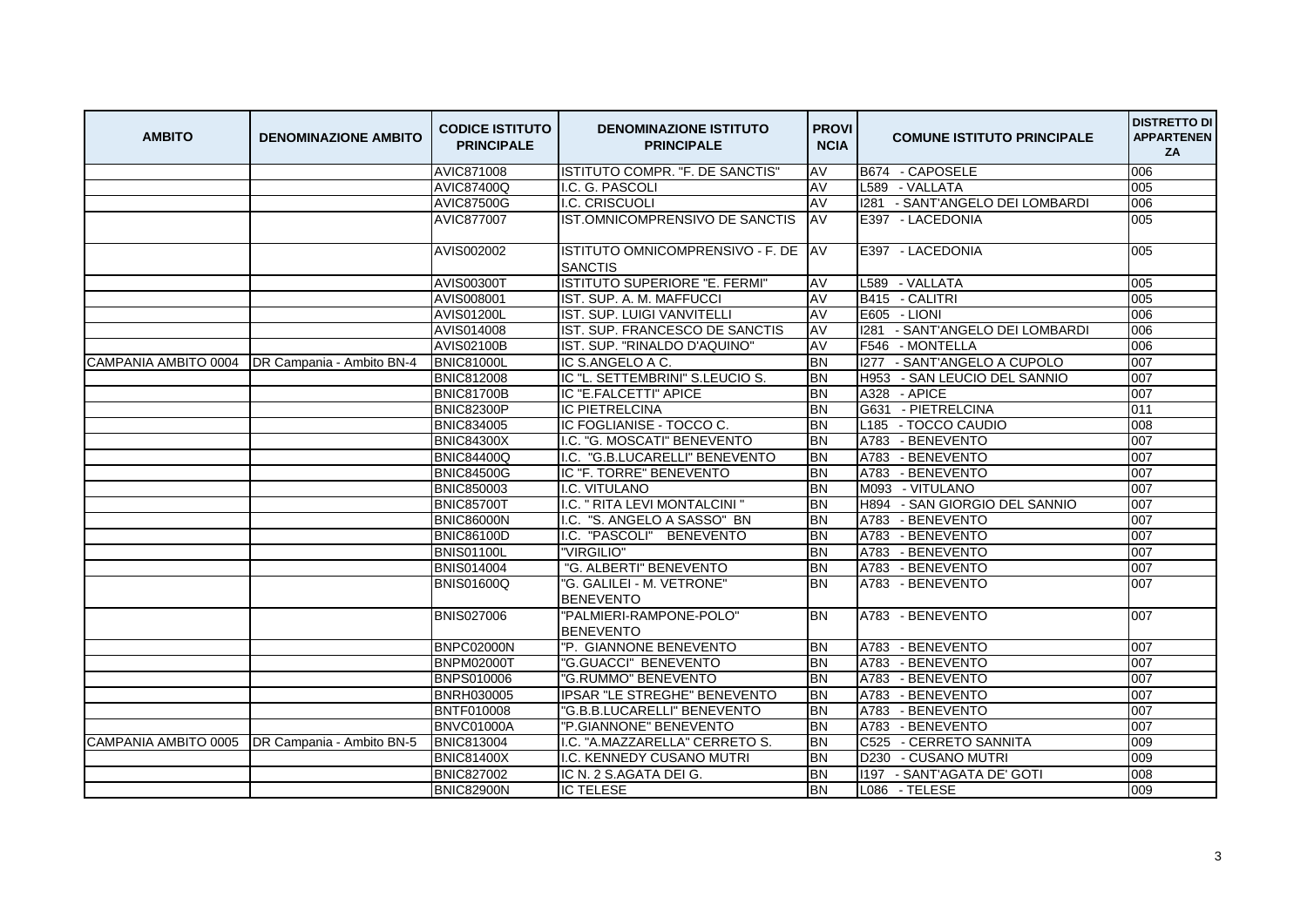| <b>AMBITO</b>        | <b>DENOMINAZIONE AMBITO</b>                    | <b>CODICE ISTITUTO</b><br><b>PRINCIPALE</b> | <b>DENOMINAZIONE ISTITUTO</b><br><b>PRINCIPALE</b> | <b>PROVI</b><br><b>NCIA</b> | <b>COMUNE ISTITUTO PRINCIPALE</b> | <b>DISTRETTO DI</b><br><b>APPARTENEN</b><br>ZA |
|----------------------|------------------------------------------------|---------------------------------------------|----------------------------------------------------|-----------------------------|-----------------------------------|------------------------------------------------|
|                      |                                                | <b>BNIC83700L</b>                           | IC "L. DA VINCI" DUGENTA                           | <b>BN</b>                   | D380 - DUGENTA                    | 009                                            |
|                      |                                                | <b>BNIC83800C</b>                           | IC "F.DE SANCTIS" MOIANO                           | <b>BN</b>                   | F274 - MOIANO                     | 008                                            |
|                      |                                                | <b>BNIC839008</b>                           | IC N.1 "A. ORIANI" S.AGATA                         | <b>BN</b>                   | 1197 - SANT'AGATA DE' GOTI        | 008                                            |
|                      |                                                | <b>BNIC841008</b>                           | IC "S.G. BOSCO" S.SALVATORE T.                     | <b>I</b> BN                 | 1145 - SAN SALVATORE TELESINO     | 009                                            |
|                      |                                                | <b>BNIC842004</b>                           | IC "L. VANVITELLI" AIROLA                          | <b>BN</b>                   | A110 - AIROLA                     | 008                                            |
|                      |                                                | <b>BNIC84600B</b>                           | I.C. "A. DE BLASIO" GUARDIA S.                     | <b>BN</b>                   | - GUARDIA SANFRAMONDI<br>E249     | 009                                            |
|                      |                                                | <b>BNIC84900V</b>                           | I.C. PONTE                                         | <b>BN</b>                   | G827 - PONTE                      | 009                                            |
|                      |                                                | <b>BNIC85200P</b>                           | I.C. "A. MANZONI" AMOROSI                          | <b>BN</b>                   | A265 - AMOROSI                    | 009                                            |
|                      |                                                | <b>BNIC85400A</b>                           | I.C. 1 MONTESARCHIO                                | <b>BN</b>                   | - MONTESARCHIO<br>F636            | 008                                            |
|                      |                                                | <b>BNIC855006</b>                           | I.C. 2 MONTESARCHIO                                | <b>BN</b>                   | F636<br>- MONTESARCHIO            | 008                                            |
|                      |                                                | <b>BNIC862009</b>                           | I.C. P. PIO AIROLA                                 | <b>BN</b>                   | A110 - AIROLA                     | 008                                            |
|                      |                                                | <b>BNIS00200T</b>                           | I.I.S." TELESI@"                                   | <b>BN</b>                   | L086 - TELESE                     | 009                                            |
|                      |                                                | <b>BNIS00300N</b>                           | "E. FERMI" MONTESARCHIO                            | <b>BN</b>                   | F636 - MONTESARCHIO               | 008                                            |
|                      |                                                | <b>BNIS00800R</b>                           | "A. LOMBARDI" AIROLA                               | <b>BN</b>                   | A110 - AIROLA                     | 008                                            |
|                      |                                                | <b>BNIS013008</b>                           | "A.M.DE' LIGUORI" S.AGATA DE' GOTI                 | <b>BN</b>                   | 1197 - SANT'AGATA DE' GOTI        | 008                                            |
|                      |                                                | <b>BNIS022003</b>                           | "M. CARAFA - N. GIUSTINIANI"<br><b>CERRETO S.</b>  | <b>BN</b>                   | C525 - CERRETO SANNITA            | 009                                            |
|                      |                                                | <b>BNIS02300V</b>                           | <b>FAICCHIO</b>                                    | <b>BN</b>                   | D469 - FAICCHIO                   | 009                                            |
|                      |                                                | <b>BNIS02600A</b>                           | <b>ALDO MORO</b>                                   | <b>BN</b>                   | F636 - MONTESARCHIO               | 008                                            |
|                      | CAMPANIA AMBITO 0006 DR Campania - Ambito BN-6 | <b>BNIC804009</b>                           | I.C. "S@MNIUM" PONTELANDOLFO                       | <b>BN</b>                   | G848 - PONTELANDOLFO              | 010                                            |
|                      |                                                | <b>BNIC819003</b>                           | IC "DE FILIPPO" MORCONE                            | <b>BN</b>                   | F717 - MORCONE                    | 010                                            |
|                      |                                                | <b>BNIC82500A</b>                           | IC S.BARTOLOMEO IN GALDO                           | <b>BN</b>                   | H764 - SAN BARTOLOMEO IN GALDO    | 011                                            |
|                      |                                                | <b>BNIC826006</b>                           | IC S.MARCO DEI C.                                  | <b>BN</b>                   | H984 - SAN MARCO DEI CAVOTI       | 011                                            |
|                      |                                                | <b>BNIC833009</b>                           | <b>IC COLLE SANNITA</b>                            | <b>BN</b>                   | C846<br>- COLLE SANNITA           | 010                                            |
|                      |                                                | <b>BNIC848003</b>                           | I.C. O. FRAGNITO S. GIORGIO M.                     | <b>BN</b>                   | H898<br>- SAN GIORGIO LA MOLARA   | 011                                            |
|                      |                                                | <b>BNIS00400D</b>                           | "E. MEDI" SAN BARTOLOMEO IN<br><b>GALDO</b>        | <b>BN</b>                   | - SAN BARTOLOMEO IN GALDO<br>H764 | 011                                            |
|                      |                                                | <b>BNIS01200C</b>                           | "DON PEPPINO DIANA" MORCONE                        | <b>BN</b>                   | F717 - MORCONE                    | 010                                            |
| CAMPANIA AMBITO 0007 | <b>IDR Campania - Ambito CE-7</b>              | CEEE005008                                  | D. D. CASERTA QUINTO                               | <b>CE</b>                   | B963 - CASERTA                    | 012                                            |
|                      |                                                | CEEE100002                                  | DIREZIONE DIDATTICA "LORENZINI"                    | <b>CE</b>                   | B963 - CASERTA                    | 012                                            |
|                      |                                                | CEIC806002                                  | I.A.C."R.VIVIANI"-S.MARCO EV.                      | <b>CE</b>                   | - SAN MARCO EVANGELISTA<br>F043   | 012                                            |
|                      |                                                | <b>CEIC80800N</b>                           | COLLECINI - GIOVANNI XXIII                         | <b>CE</b>                   | B963<br>- CASERTA                 | 012                                            |
|                      |                                                | <b>CEIC83000V</b>                           | I.A.C."GAGLIONE" - CAPODRISE-                      | CE                          | B667 - CAPODRISE                  | 014                                            |
|                      |                                                | CEIC834006                                  | I.A.C. "FERMI" CERVINO                             | <b>CE</b>                   | C558 - CERVINO                    | 013                                            |
|                      |                                                | CEIC848004                                  | I.A.C. "GALILEI" - ARIENZO-                        | <b>CE</b>                   | A403 - ARIENZO                    | 013                                            |
|                      |                                                | <b>CEIC85900E</b>                           | I.A.C. GIOVANNI XXIII RECALE                       | <b>CE</b>                   | H210 - RECALE                     | 014                                            |
|                      |                                                | <b>CEIC86700D</b>                           | S.NICOLA LA STRADA-CAPOL.-D.D.-                    | CE                          | 1056 - SAN NICOLA LA STRADA       | 014                                            |
|                      |                                                | CEIC869005                                  | ISTITUTO COMPRENSIVO F. GESUE'                     | <b>CE</b>                   | H834 - SAN FELICE A CANCELLO      | 013                                            |
|                      |                                                | CEIC870009                                  | <b>ISTITUTO COMPRENSIVO ALDO MORO ICE</b>          |                             | H834 - SAN FELICE A CANCELLO      | 013                                            |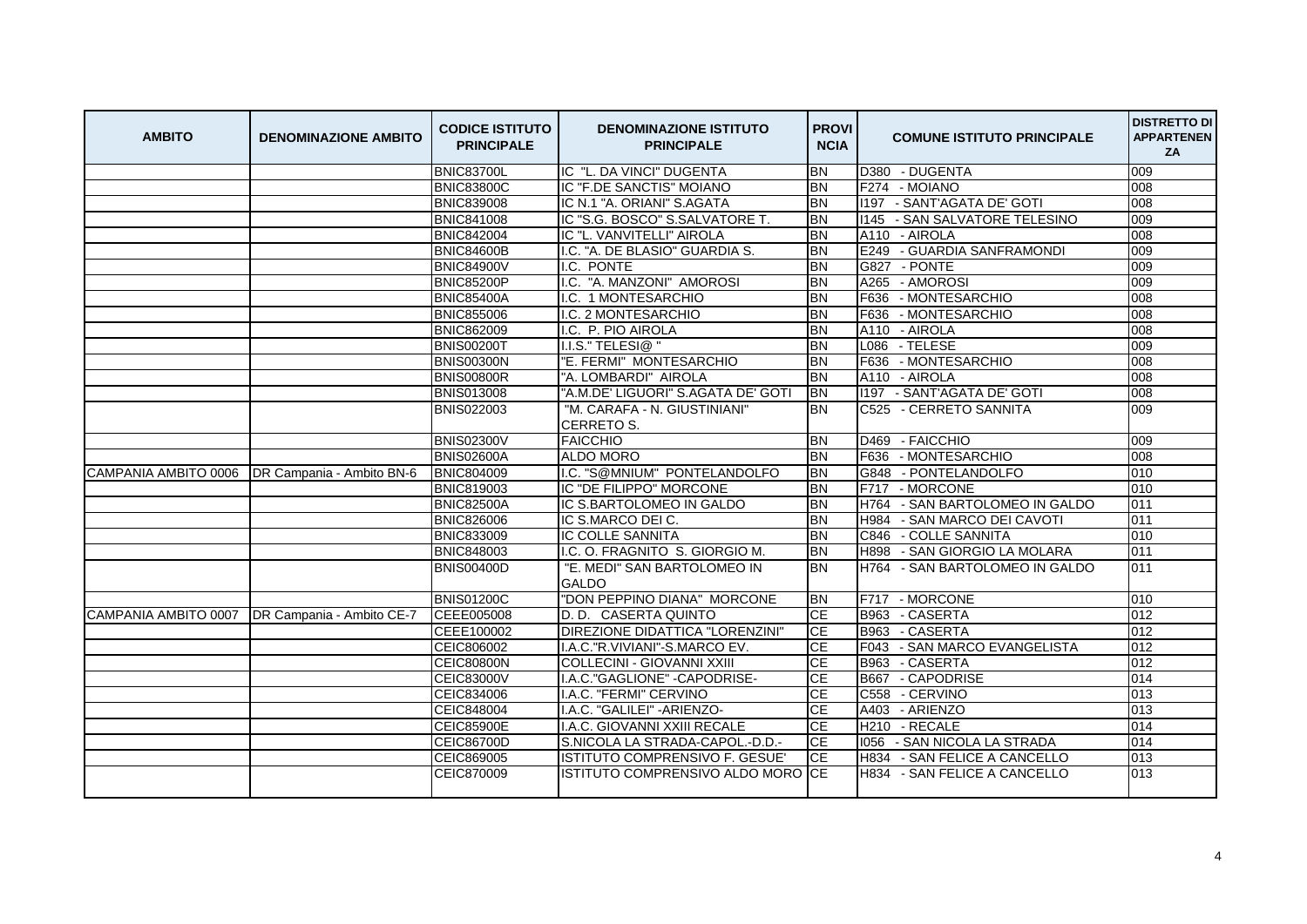| <b>AMBITO</b> | <b>DENOMINAZIONE AMBITO</b>                      | <b>CODICE ISTITUTO</b><br><b>PRINCIPALE</b> | <b>DENOMINAZIONE ISTITUTO</b><br><b>PRINCIPALE</b> | <b>PROVI</b><br><b>NCIA</b> | <b>COMUNE ISTITUTO PRINCIPALE</b> | <b>DISTRETTO DI</b><br><b>APPARTENEN</b><br><b>ZA</b> |
|---------------|--------------------------------------------------|---------------------------------------------|----------------------------------------------------|-----------------------------|-----------------------------------|-------------------------------------------------------|
|               |                                                  | <b>CEIC88600V</b>                           | S.NICOLA LA ST. DE FILIPPO-DD2                     | CE                          | 1056 - SAN NICOLA LA STRADA       | 014                                                   |
|               |                                                  | CEIC892006                                  | <b>VANVITELLI CASERTA</b>                          | CE                          | B963 - CASERTA                    | 012                                                   |
|               |                                                  | CEIC893002                                  | <b>MORO - PASCOLI CASAGIOVE</b>                    | CE                          | <b>B860</b><br>- CASAGIOVE        | 012                                                   |
|               |                                                  | <b>CEIC89500N</b>                           | AULO ATTILIO CAIATINO CAIAZZO                      | CE                          | B362 - CAIAZZO                    | 012                                                   |
|               |                                                  | CEIC8A000N                                  | RUGGIERO-3^ CIRCOLO CASERTA                        | CE                          | B963 - CASERTA                    | 012                                                   |
|               |                                                  | CEIC8AC005                                  | P. GIANNONE CASERTA                                | CE                          | B963<br>- CASERTA                 | 012                                                   |
|               |                                                  | CEIC8AD001                                  | GIOVANNI XXIII S.MARIA A VICO                      | <b>CE</b>                   | 1233 - SANTA MARIA A VICO         | 013                                                   |
|               |                                                  | CEIC8AF00L                                  | DE AMICIS - DA VINCI CASERTA                       | <b>CE</b>                   | B963 - CASERTA                    | 012                                                   |
|               |                                                  | CEIC8AL005                                  | MADDALONI 2-VALLE DI MADDALONI                     | CE                          | E791 - MADDALONI                  | 013                                                   |
|               |                                                  | CEIC8AN00R                                  | MADDALONI 1 - VILLAGGIO                            | <b>CE</b>                   | E791<br>- MADDALONI               | 013                                                   |
|               |                                                  | CEIC8AP00C                                  | E. DE NICOLA MADDALONI                             | CE                          | E791 - MADDALONI                  | 013                                                   |
|               |                                                  | CEIC8AQ008                                  | DD 1 - CAVOUR MARCIANISE                           | <b>CE</b>                   | E932 - MARCIANISE                 | 014                                                   |
|               |                                                  | CEIC8AR004                                  | DD 2 - BOSCO MARCIANISE                            | <b>CE</b>                   | E932 - MARCIANISE                 | 014                                                   |
|               |                                                  | CEIC8AS009                                  | "ALDO MORO" MARCIANISE                             | CE                          | E932 - MARCIANISE                 | 014                                                   |
|               |                                                  | CEIC8AT005                                  | A. CALCARA - MARCIANISE-                           | <b>CE</b>                   | E932 - MARCIANISE                 | 014                                                   |
|               |                                                  | CEIC8AU001                                  | "L.SETTEMBRINI" MADDALONI                          | <b>CE</b>                   | E791 - MADDALONI                  | 013                                                   |
|               |                                                  | CEIC8AV00R                                  | ALDO MORO - MADDALONI -                            | CE                          | E791<br>- MADDALONI               | 013                                                   |
|               |                                                  | <b>CEIS01100N</b>                           | I.S.I.S.S. "G.B. NOVELLI"                          | CE                          | E932 - MARCIANISE                 | 014                                                   |
|               |                                                  | CEIS021008                                  | ISTITUTO D'ARTE MARCIANISE                         | <b>CE</b>                   | E932 - MARCIANISE                 | 014                                                   |
|               |                                                  | CEIS022004                                  | "E.MATTEI"                                         | <b>CE</b>                   | B963 - CASERTA                    | 012                                                   |
|               |                                                  | <b>CEIS02300X</b>                           | ISTITUTO ISTRUZIONE SUPERIORE<br><b>E.MAJORANA</b> | СE                          | 1233 - SANTA MARIA A VICO         | 013                                                   |
|               |                                                  | <b>CEIS03200P</b>                           | I.S.I.S. "FERRARIS"                                | CE                          | B963 - CASERTA                    | 012                                                   |
|               |                                                  | <b>CEIS03800N</b>                           | <b>TERRA DI LAVORO</b>                             | <b>CE</b>                   | B963 - CASERTA                    | 012                                                   |
|               |                                                  | CEIS03900D                                  | <b>PADRE SALVATORE LENER</b>                       | <b>CE</b>                   | E932 - MARCIANISE                 | 014                                                   |
|               |                                                  | CEIS042009                                  | <b>LICEO ARTISTICO STATALE</b><br>"S.LEUCIO"       | СE                          | B963 - CASERTA                    | 012                                                   |
|               |                                                  | CEMM00200Q                                  | <b>DANTE ALIGHIERI</b>                             | CE                          | B963 - CASERTA                    | 012                                                   |
|               |                                                  | <b>CEMM18000T</b>                           | <b>CPIA</b>                                        | CE                          | B963 - CASERTA                    | 012                                                   |
|               |                                                  | CEPC110001                                  | LICEO CLASSICO GIANNONE                            | CE                          | B963 - CASERTA                    | 012                                                   |
|               |                                                  | CEPM010008                                  | LICEO "A. MANZONI".                                | CE                          | B963 - CASERTA                    | 012                                                   |
|               |                                                  | <b>CEPM07000X</b>                           | <b>DON GNOCCHI MADDALONI</b>                       | <b>CE</b>                   | E791 - MADDALONI                  | 013                                                   |
|               |                                                  | CEPS010007                                  | "A. DIAZ"                                          | CE                          | B963 - CASERTA                    | 012                                                   |
|               |                                                  | <b>CEPS03000C</b>                           | <b>F. QUERCIA MARCIANISE</b>                       | CE                          | E932 - MARCIANISE                 | 014                                                   |
|               |                                                  | CEPS090004                                  | LICEO SCIENTIFICO N. CORTESE                       | <b>CE</b>                   | E791 - MADDALONI                  | 013                                                   |
|               |                                                  | CETF02000X                                  | <b>FRANCESCO GIORDANI</b>                          | CE                          | B963<br>- CASERTA                 | 012                                                   |
|               |                                                  | <b>CETL06000E</b>                           | <b>ITS " BUONARROTI" CASERTA</b>                   | <b>CE</b>                   | B963 - CASERTA                    | 012                                                   |
|               |                                                  | <b>CEVC01000B</b>                           | "G. BRUNO"                                         | СE                          | E791 - MADDALONI                  | 013                                                   |
|               | CAMPANIA AMBITO 0008   DR Campania - Ambito CE-8 | CEEE01100G                                  | D. D. AVERSA SECONDO                               | <b>CE</b>                   | A512 - AVERSA                     | 015                                                   |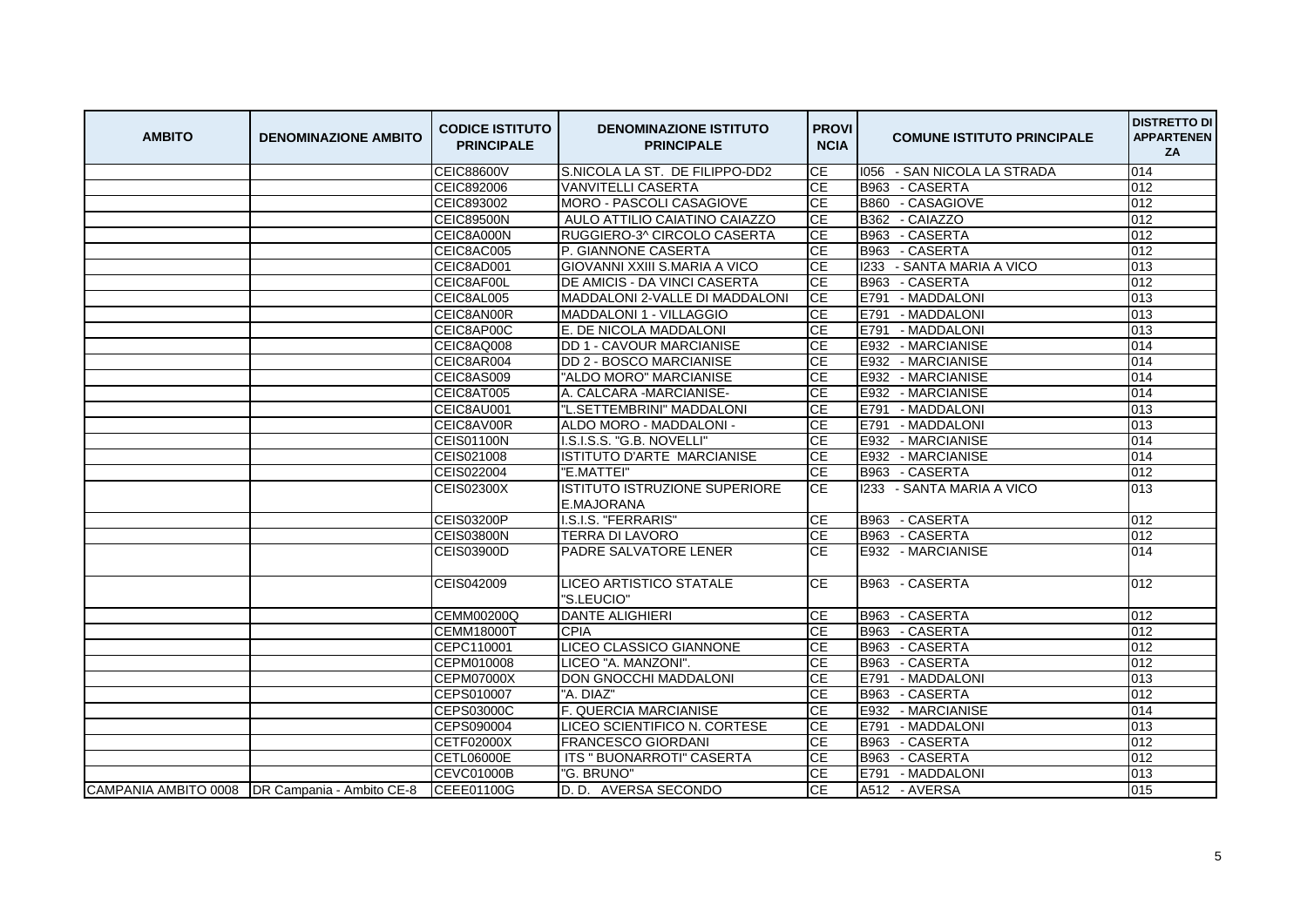| <b>AMBITO</b> | <b>DENOMINAZIONE AMBITO</b> | <b>CODICE ISTITUTO</b><br><b>PRINCIPALE</b> | <b>DENOMINAZIONE ISTITUTO</b><br><b>PRINCIPALE</b> | <b>PROVI</b><br><b>NCIA</b> | <b>COMUNE ISTITUTO PRINCIPALE</b> | <b>DISTRETTO DI</b><br><b>APPARTENEN</b><br><b>ZA</b> |
|---------------|-----------------------------|---------------------------------------------|----------------------------------------------------|-----------------------------|-----------------------------------|-------------------------------------------------------|
|               |                             | CEEE01200B                                  | D.D. AVERSA TERZO                                  | CE                          | A512 - AVERSA                     | 015                                                   |
|               |                             | <b>CEEE04600E</b>                           | D. D. ORTA DI ATELLA                               | СE                          | G130 - ORTA DI ATELLA             | 015                                                   |
|               |                             | <b>CEEE07300V</b>                           | D. D. TRENTOLA DUCENTA                             | CE                          | L379 - TRENTOLA DUCENTA           | 015                                                   |
|               |                             | <b>CEEE07500E</b>                           | D. D. "MILANI" - VILLA LITERNO                     | <b>CE</b>                   | L844 - VILLA LITERNO              | 022                                                   |
|               |                             | CEIC84000D                                  | I.A.C.CALDERISI VILLA DI BRIANO                    | <b>CE</b>                   | D801<br>- VILLA DI BRIANO         | 022                                                   |
|               |                             | CEIC843001                                  | I.C. "L. DA VINCI" VILLA LIT.                      | <b>CE</b>                   | L844<br>- VILLA LITERNO           | 022                                                   |
|               |                             | <b>CEIC84500L</b>                           | I.A.C."D.CIMAROSA" AVERSA                          | <b>CE</b>                   | A512 - AVERSA                     | 015                                                   |
|               |                             | <b>CEIC84900X</b>                           | I.C. "LUCA TOZZI" FRIGNANO                         | <b>CE</b>                   | D799 - FRIGNANO                   | 022                                                   |
|               |                             | CEIC855007                                  | I.A.C. BEETHOVEN - CASALUCE-                       | CE                          | B916 - CASALUCE                   | 015                                                   |
|               |                             | <b>CEIC86200A</b>                           | I.A.C. G.PARENTE AVERSA                            | CE                          | A512 - AVERSA                     | 015                                                   |
|               |                             | CEIC863006                                  | I. C. S. DE CURTIS AVERSA                          | <b>CE</b>                   | A512 - AVERSA                     | 015                                                   |
|               |                             | CEIC864002                                  | CESA-CAPOLUOGO -CESA-                              | CE                          | C561 - CESA                       | 015                                                   |
|               |                             | <b>CEIC86500T</b>                           | <b>CARINARO</b>                                    | <b>CE</b>                   | <b>B779</b><br>- CARINARO         | 015                                                   |
|               |                             | CEIC871005                                  | CASAL DI PRINC.-SPIR.SANTO-DD.1                    | <b>CE</b>                   | B872 - CASAL DI PRINCIPE          | 022                                                   |
|               |                             | CEIC872001                                  | CASAL DI PRINC.-C/SO DANTE-DD.2                    | CE                          | B872 - CASAL DI PRINCIPE          | 022                                                   |
|               |                             | <b>CEIC87300R</b>                           | <b>I.C. DI TEVEROLA</b>                            | <b>CE</b>                   | L155 - TEVEROLA                   | 015                                                   |
|               |                             | <b>CEIC87400L</b>                           | I.C. DI SAN MARCELLINO                             | <b>CE</b>                   | H978<br>- SAN MARCELLINO          | 022                                                   |
|               |                             | <b>CEIC89400T</b>                           | ROCCO-CINQUEGRANA S.ARPINO                         | CE                          | I306 - SANT'ARPINO                | 015                                                   |
|               |                             | <b>CEIC89600D</b>                           | IST. COMPRENSIVO DI CASAPESENNA                    | <b>ICE</b>                  | M260 - CASAPESENNA                | 022                                                   |
|               |                             | CEIC897009                                  | <b>LUSCIANO</b>                                    | <b>CE</b>                   | E754 - LUSCIANO                   | 015                                                   |
|               |                             | CEIC898005                                  | <b>BASILE - DON MILANI PARETE</b>                  | <b>CE</b>                   | G333 - PARETE                     | 015                                                   |
|               |                             | CEIC899001                                  | STATALE " MATTIA DE MARE "                         | <b>CE</b>                   | H798 - SAN CIPRIANO D'AVERSA      | 022                                                   |
|               |                             | CEIC8AA00D                                  | <b>SUCCIVO</b>                                     | <b>CE</b>                   | 1993<br>- SUCCIVO                 | 015                                                   |
|               |                             | CEIC8AH008                                  | "F. SANTAGATA" GRICIGNANO                          | CE                          | E173 - GRICIGNANO DI AVERSA       | 015                                                   |
|               |                             | CEIS027007                                  | "E.MATTEI" AVERSA                                  | <b>CE</b>                   | A512 - AVERSA                     | 015                                                   |
|               |                             | CEIS028003                                  | O.CONTI AVERSA                                     | CE                          | A512 - AVERSA                     | 015                                                   |
|               |                             | CEIS03100V                                  | <b>AVERSA</b>                                      | <b>CE</b>                   | A512 - AVERSA                     | 015                                                   |
|               |                             | <b>CEIS03700T</b>                           | ALESSANDRO VOLTA AVERSA                            | <b>CE</b>                   | A512 - AVERSA                     | 015                                                   |
|               |                             | <b>CEMM01700D</b>                           | G.PASCOLI-AVERSA-                                  | <b>CE</b>                   | A512 - AVERSA                     | 015                                                   |
|               |                             | <b>CEMM07000A</b>                           | M. STANZIONE -ORTA DI ATELLA-                      | СE                          | G130 - ORTA DI ATELLA             | 015                                                   |
|               |                             | <b>CEMM10800G</b>                           | <b>SAN GIOVANNI BOSCO</b>                          | <b>CE</b>                   | L379 - TRENTOLA DUCENTA           | 015                                                   |
|               |                             | <b>CEPC02000P</b>                           | DOMENICO CIRILLO                                   | СE                          | A512 - AVERSA                     | 015                                                   |
|               |                             | <b>CEPM02000V</b>                           | LICEO STATALE "NICCOLO' JOMMELLI"                  | <b>ICE</b>                  | A512 - AVERSA                     | 015                                                   |
|               |                             | <b>CEPS02000T</b>                           | <b>LS ENRICO FERMI AVERSA</b>                      | <b>CE</b>                   | A512 - AVERSA                     | 015                                                   |
|               |                             | CEPS130009                                  | LICEO SCIENTIFICO STATALE                          | <b>CE</b>                   | H798 - SAN CIPRIANO D'AVERSA      | 022                                                   |
|               |                             | <b>CEPS14000X</b>                           | <b>GIANCARLO SIANI</b>                             | СE                          | A512 - AVERSA                     | 015                                                   |
|               |                             | CERH030006                                  | IRAINULFO DRENGOT                                  | СE                          | A512 - AVERSA                     | 015                                                   |
|               |                             | CETD010003                                  | A. GALLO                                           | <b>CE</b>                   | A512 - AVERSA                     | 015                                                   |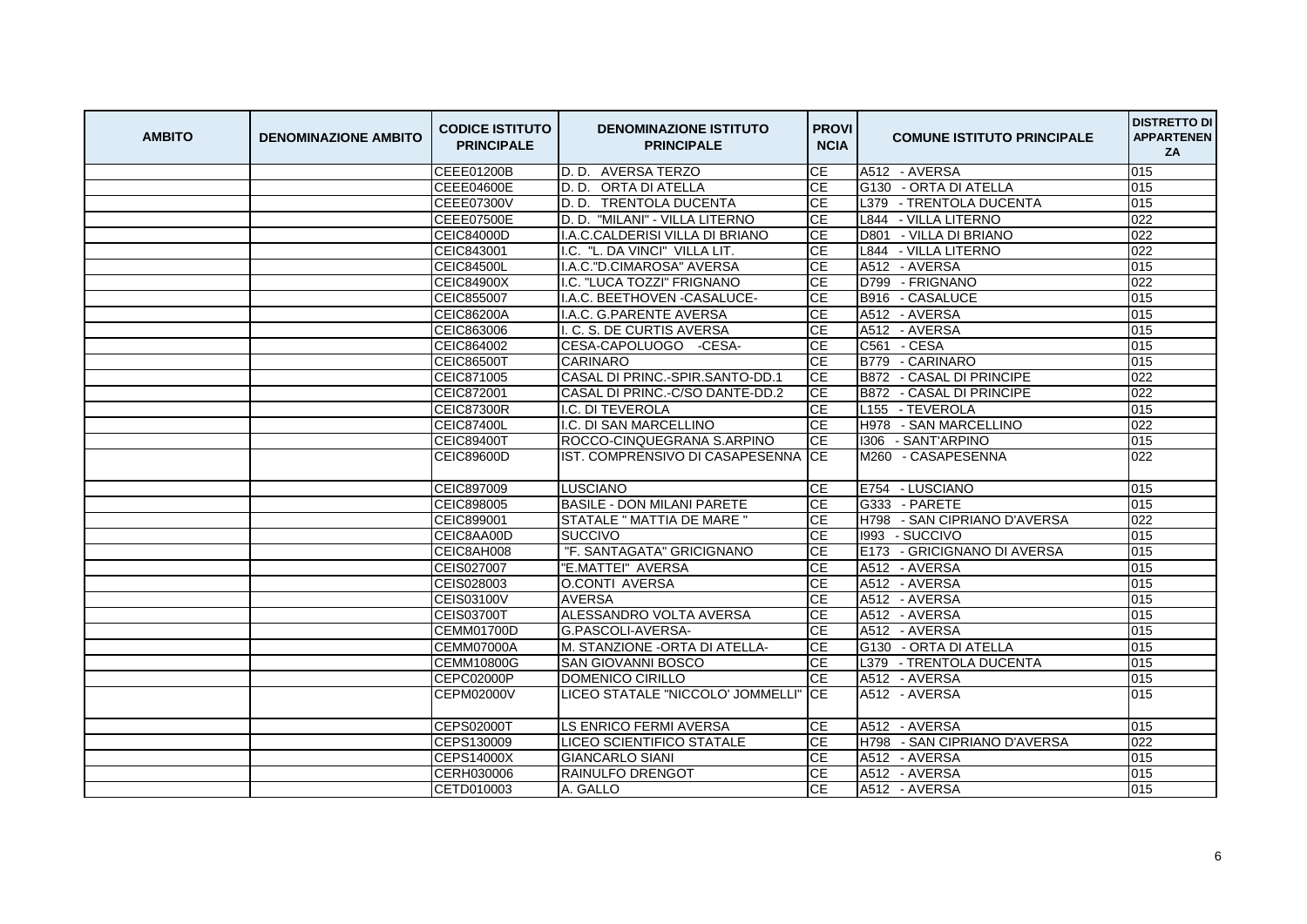| <b>AMBITO</b>        | <b>DENOMINAZIONE AMBITO</b>                      | <b>CODICE ISTITUTO</b><br><b>PRINCIPALE</b> | <b>DENOMINAZIONE ISTITUTO</b><br><b>PRINCIPALE</b> | <b>PROVI</b><br><b>NCIA</b> | <b>COMUNE ISTITUTO PRINCIPALE</b>  | <b>DISTRETTO DI</b><br><b>APPARTENEN</b><br>ZA |
|----------------------|--------------------------------------------------|---------------------------------------------|----------------------------------------------------|-----------------------------|------------------------------------|------------------------------------------------|
|                      |                                                  | CETD12000E                                  | <b>GUIDO CARLI</b>                                 | CE                          | B872 - CASAL DI PRINCIPE           | 022                                            |
|                      |                                                  | <b>CETD21000R</b>                           | I.T.S.-SETTORE EC. E TEC. "C.                      | CE                          | A512 - AVERSA                      | 015                                            |
|                      |                                                  |                                             | ANDREOZZI"                                         |                             |                                    |                                                |
|                      | CAMPANIA AMBITO 0009   DR Campania - Ambito CE-9 | CEIC812009                                  | I.A.C. "VENTRIGLIA" - PIEDIMONTE                   | СE                          | G596 - PIEDIMONTE MATESE           | 021                                            |
|                      |                                                  | CEIC813005                                  | I.A.C. GIOIA SANNITICA                             | <b>CE</b>                   | - GIOIA SANNITICA<br>E039          | 021                                            |
|                      |                                                  | <b>CEIC81500R</b>                           | I.A.C. ALIFE                                       | <b>CE</b>                   | A200<br>- ALIFE                    | 021                                            |
|                      |                                                  | <b>CEIC82200X</b>                           | I. A. C. CALVI RISORTA                             | <b>CE</b>                   | B445 - CALVI RISORTA               | 020                                            |
|                      |                                                  | <b>CEIC84600C</b>                           | I.A.C. "SOLIMENE"- SPARANISE                       | <b>CE</b>                   | 1885 - SPARANISE                   | 020                                            |
|                      |                                                  | <b>CEIC85400B</b>                           | I.A.C. CAPRIATI AL VOLTURNO                        | <b>CE</b>                   | B704 - CAPRIATI A VOLTURNO         | 021                                            |
|                      |                                                  | CEIC856003                                  | I.A.C. FIERAMOSCA ROCCA D'EVAND                    | <b>CE</b>                   | H398 - ROCCA D'EVANDRO             | 023                                            |
|                      |                                                  | <b>CEIC86600N</b>                           | <b>AILANO</b>                                      | <b>CE</b>                   | H202 - RAVISCANINA                 | 021                                            |
|                      |                                                  | CEIC868009                                  | I.A.C. ALVIGNANO                                   | CE                          | A243 - ALVIGNANO                   | 021                                            |
|                      |                                                  | CEIC884007                                  | "G. FALCONE" PIEDIMONTE MATESE                     | CE                          | G596 - PIEDIMONTE MATESE           | 021                                            |
|                      |                                                  | <b>CEIC88800E</b>                           | ROCCAMONFINA - GALLUCCIO                           | CE                          | H423 - ROCCAMONFINA                | 023                                            |
|                      |                                                  | CEIC8A100D                                  | VINCENZO LAURENZA TEANO                            | <b>CE</b>                   | L083 - TEANO                       | 020                                            |
|                      |                                                  | CEIC8A600L                                  | <b>GARIBALDI - MONTALCINI</b>                      | <b>CE</b>                   | - VAIRANO PATENORA<br>L540         | 023                                            |
|                      |                                                  | CEIC8AB009                                  | PIETRAMELARA                                       | <b>CE</b>                   | G620 - PIETRAMELARA                | 023                                            |
|                      |                                                  | CEIC8AJ00D                                  | I.C. PIEDIMONTE MAT 2 - CASTELLO                   | <b>CE</b>                   | G596 - PIEDIMONTE MATESE           | 021                                            |
|                      |                                                  | CEIC8AX00C                                  | MIGNANO M.L. - MARZANO                             | <b>CE</b>                   | F203 - MIGNANO MONTE LUNGO         | 023                                            |
|                      |                                                  | <b>CEIS00200V</b>                           | IS PIEDIMONTE MATESE                               | <b>CE</b>                   | G596 - PIEDIMONTE MATESE           | 021                                            |
|                      |                                                  | <b>CEIS00400E</b>                           | <b>UGO FOSCOLO</b>                                 | <b>CE</b>                   | L083 - TEANO                       | 020                                            |
|                      |                                                  | CEIS006006                                  | <b>VAIRANO PATENORA</b>                            | <b>CE</b>                   | L540 - VAIRANO PATENORA            | 023                                            |
|                      |                                                  | <b>CEIS02900V</b>                           | IST. SUP I.I.T.C.G. "V. DE FRANCHIS"               | <b>CE</b>                   | - PIEDIMONTE MATESE<br>G596        | 021                                            |
|                      |                                                  | <b>CEMM07300T</b>                           | SCUOLA SEC. I GRADO "G.VITALE"                     | <b>CE</b>                   | G596 - PIEDIMONTE MATESE           | 021                                            |
|                      |                                                  | CEPS040003                                  | LICEO GALILEO GALILEI PIEDIMONTE<br><b>MATESE</b>  | <b>CE</b>                   | G596 - PIEDIMONTE MATESE           | 021                                            |
|                      |                                                  | CEPS060008                                  | "LEONARDO DA VINCI"                                | <b>CE</b>                   | L540 - VAIRANO PATENORA            | 023                                            |
|                      |                                                  | CERH010001                                  | "E.V. CAPPELLO"PIEDIMONTE MATESE CE                |                             | G596 - PIEDIMONTE MATESE           | 021                                            |
|                      |                                                  | <b>CERH02000G</b>                           | <b>IPSSART TEANO</b>                               | <b>CE</b>                   | L083 - TEANO                       | 020                                            |
| CAMPANIA AMBITO 0010 | DR Campania - Ambito CE-10                       | CEIC82300Q                                  | I.A.C." ALIGHIERI" BELLONA                         | <b>CE</b>                   | A755 - BELLONA                     | 017                                            |
|                      |                                                  | <b>CEIC82500B</b>                           | I.A.C. "CROCE" - VITULAZIO                         | СE                          | M092 - VITULAZIO                   | 017                                            |
|                      |                                                  | <b>CEIC82800V</b>                           | I.A.C."STROFFOLINI" - CASAPULLA-                   | <b>CE</b>                   | - CASAPULLA<br><b>B935</b>         | 016                                            |
|                      |                                                  | <b>CEIC82900P</b>                           | I.A.C. "S.G. BOSCO"- PORTICO                       | CE                          | G903 - PORTICO DI CASERTA          | 016                                            |
|                      |                                                  | <b>CEIC83700N</b>                           | I.A.C. "UCCELLA" - S.MARIA C.V.                    | <b>CE</b>                   | 1234 - SANTA MARIA CAPUA VETERE    | 016                                            |
|                      |                                                  | <b>CEIC83800D</b>                           | I.A.C. "MAZZOCCHI" - S.MARIA C.V.                  | <b>CE</b>                   | - SANTA MARIA CAPUA VETERE<br>1234 | 016                                            |
|                      |                                                  | CEIC876008                                  | I.C. 2 "RITA LEVI-MONTALCINI"                      | CE                          | 1234<br>- SANTA MARIA CAPUA VETERE | 016                                            |
|                      |                                                  | CEIC877004                                  | PRINCIPE PIEMONTE S.MARIA C.V.                     | <b>CE</b>                   | 1234 - SANTA MARIA CAPUA VETERE    | 016                                            |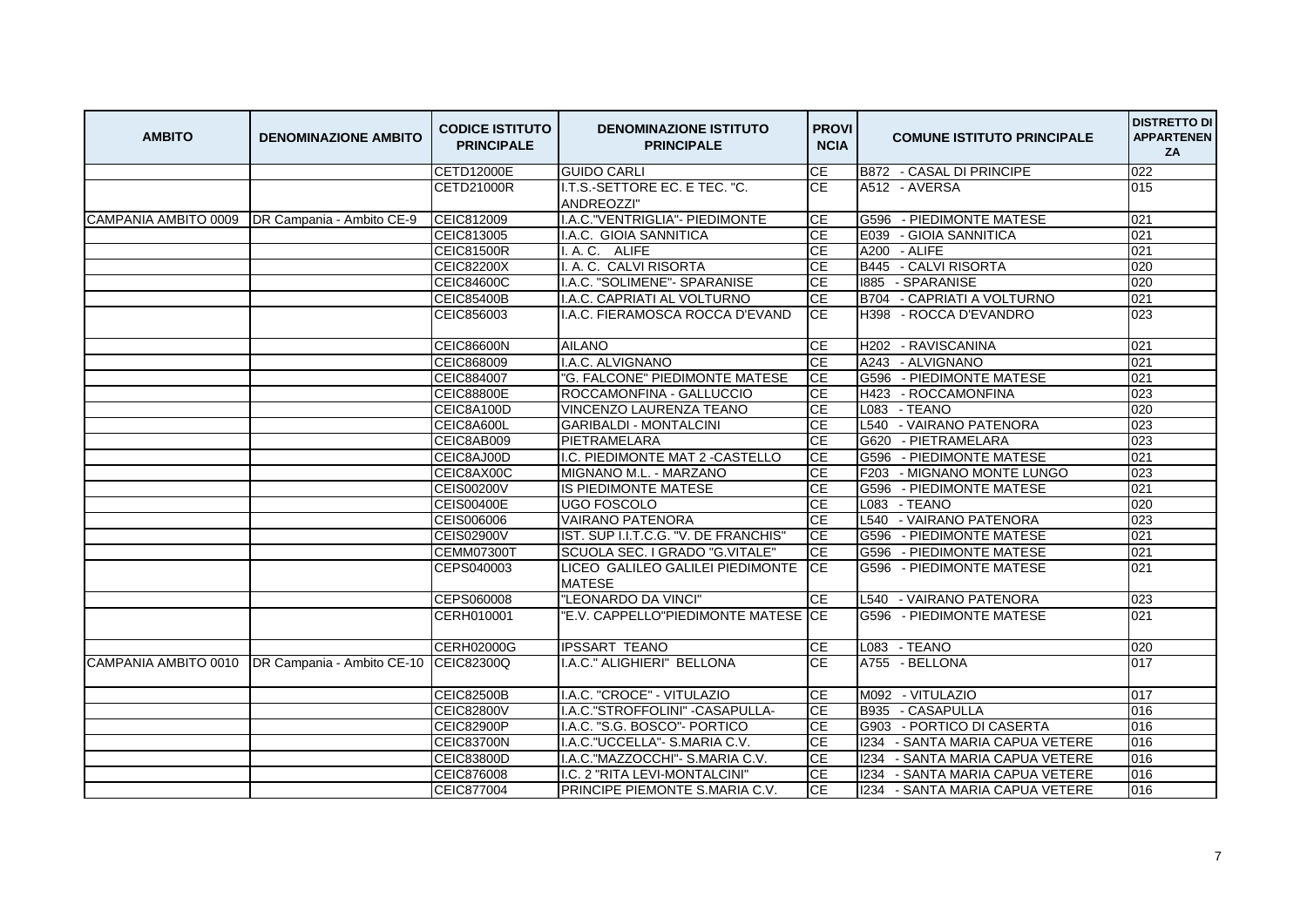| <b>AMBITO</b> | <b>DENOMINAZIONE AMBITO</b>                                    | <b>CODICE ISTITUTO</b><br><b>PRINCIPALE</b> | <b>DENOMINAZIONE ISTITUTO</b><br><b>PRINCIPALE</b> | <b>PROVI</b><br><b>NCIA</b> | <b>COMUNE ISTITUTO PRINCIPALE</b>     | <b>DISTRETTO DI</b><br><b>APPARTENEN</b><br>ZA |
|---------------|----------------------------------------------------------------|---------------------------------------------|----------------------------------------------------|-----------------------------|---------------------------------------|------------------------------------------------|
|               |                                                                | <b>CEIC88300B</b>                           | <b>MACERATA CAMPANIA</b>                           | <b>CE</b>                   | E784 - MACERATA CAMPANIA              | 016                                            |
|               |                                                                | <b>CEIC8A2009</b>                           | <b>FIERAMOSCA - MARTUCCI CAPUA</b>                 | CE                          | B715 - CAPUA                          | 017                                            |
|               |                                                                | <b>CEIC8A3005</b>                           | PIER DELLE VIGNE - CAPUA-                          | CE                          | B715 - CAPUA                          | 017                                            |
|               |                                                                | <b>CEIC8A4001</b>                           | PIGNATARO MAGGIORE - CAMIGLIANO CE                 |                             | G661 - PIGNATARO MAGGIORE             | 017                                            |
|               |                                                                | CEIC8A500R                                  | C. GALLOZZI - MAMELI                               | <b>CE</b>                   | 1234 - SANTA MARIA CAPUA VETERE       | 016                                            |
|               |                                                                | CEIC8AG00C                                  | ISTITUTO COMPRENSIVO S.PRISCO                      | <b>CE</b>                   | 1131 - SAN PRISCO                     | 016                                            |
|               |                                                                | CEIC8AM001                                  | I.C. GRAZZANISE                                    | <b>CE</b>                   | E158 - GRAZZANISE                     | 017                                            |
|               |                                                                | CEIC8AW00L                                  | I.C. FORMICOLA - PONTELATONE                       | <b>CE</b>                   | D709 - FORMICOLA                      | 017                                            |
|               |                                                                | CEIS02400Q                                  | <b>RIGHI - NERVI</b>                               | CE                          | 1234 - SANTA MARIA CAPUA VETERE       | 016                                            |
|               |                                                                | CEIS03300E                                  | E. AMALDI - CNEO NEVIO S.MARIA CV                  | <b>ICE</b>                  | 1234 - SANTA MARIA CAPUA VETERE       | 016                                            |
|               |                                                                | CEPM03000D                                  | <b>SALVATORE PIZZI</b>                             | СE                          | B715 - CAPUA                          | 017                                            |
|               |                                                                | CEPS110004                                  | LICEO SCIEN"GAROFANO"CON<br>SEZ.CLASSICA A.        | <b>CE</b>                   | B715 - CAPUA                          | 017                                            |
|               |                                                                | <b>CETD04000V</b>                           | LEONARDO DA VINCI S.MARIA C.V.                     | СE                          | 1234 - SANTA MARIA CAPUA VETERE       | 016                                            |
|               |                                                                | CETD130005                                  | <b>FEDERICO II</b>                                 | СE                          | B715 - CAPUA                          | 017                                            |
|               |                                                                | CETF05000Q                                  | ISTITUTO TECNICO "GIULIO CESARE<br><b>FALCO"</b>   | CE                          | B715 - CAPUA                          | 017                                            |
|               | CAMPANIA AMBITO 0011   DR Campania - Ambito CE-11   CEEE043003 |                                             | D. D. MONDRAGONE PRIMO                             | <b>CE</b>                   | F352 - MONDRAGONE                     | 018                                            |
|               |                                                                | <b>CEEE04400V</b>                           | D. D. MONDRAGONE SECONDO                           | <b>CE</b>                   | F352 - MONDRAGONE                     | 018                                            |
|               |                                                                | <b>CEEE04500P</b>                           | D.D. MONDRAGONE TERZO                              | <b>CE</b>                   | F352 - MONDRAGONE                     | 018                                            |
|               |                                                                | CEIC818008                                  | I.A.C."FOSCOLO"- CANCELLO ED A.                    | СE                          | B581 - CANCELLO ED ARNONE             | 018                                            |
|               |                                                                | CEIC819004                                  | I.A.C. FRANCOLISE                                  | <b>CE</b>                   | - FRANCOLISE<br>D769                  | 019                                            |
|               |                                                                | <b>CEIC87800X</b>                           | G.GARIBALDI - CASTEL VOLTURNO -                    | <b>CE</b>                   | C <sub>291</sub><br>- CASTEL VOLTURNO | 018                                            |
|               |                                                                | <b>CEIC87900Q</b>                           | CASTEL VOLTURNO - VILL. COPPOLA-                   | <b>CE</b>                   | - CASTEL VOLTURNO<br>C <sub>291</sub> | 018                                            |
|               |                                                                | <b>CEIC88000X</b>                           | CASTEL VOLTURNO CENTRO                             | <b>CE</b>                   | C291<br>- CASTEL VOLTURNO             | 018                                            |
|               |                                                                | <b>CEIC88700P</b>                           | CARINOLA - FALCIANO DEL MASSICO                    | ICE.                        | B781 - CARINOLA                       | 019                                            |
|               |                                                                | CEIC8AK009                                  | I.C. SERAO-FERMI CELLOLE                           | CE                          | M262 - CELLOLE                        | 018                                            |
|               |                                                                | CEIC8AY008                                  | "SAN LEONE IX" SESSA AURUNCA                       | <b>CE</b>                   | 1676 - SESSA AURUNCA                  | 019                                            |
|               |                                                                | CEIC8AZ004                                  | I.C. LUCILIO SESSA AURUNCA                         | CE                          | 1676 - SESSA AURUNCA                  | 019                                            |
|               |                                                                | CEIS001003                                  | <b>AGOSTINO NIFO</b>                               | CE                          | 1676 - SESSA AURUNCA                  | 019                                            |
|               |                                                                | CEIS014005                                  | ISIS CASTELVOLTURNO                                | <b>CE</b>                   | C291<br>- CASTEL VOLTURNO             | 018                                            |
|               |                                                                | <b>CEIS01800C</b>                           | TADDEO DA SESSA                                    | <b>CE</b>                   | 1676 - SESSA AURUNCA                  | 019                                            |
|               |                                                                | CEIS04100D                                  | I.S.I.S.S. " NICOLA STEFANELLI "                   | CE                          | F352 - MONDRAGONE                     | 018                                            |
|               |                                                                | <b>CEMM14300V</b>                           | <b>BUONARROTI - VINCI</b>                          | <b>CE</b>                   | F352 - MONDRAGONE                     | 018                                            |
|               |                                                                | <b>CEPS07000V</b>                           | LICEO SCI.STAT." GALILEI"<br><b>MONDRAGONE</b>     | CE                          | F352 - MONDRAGONE                     | 018                                            |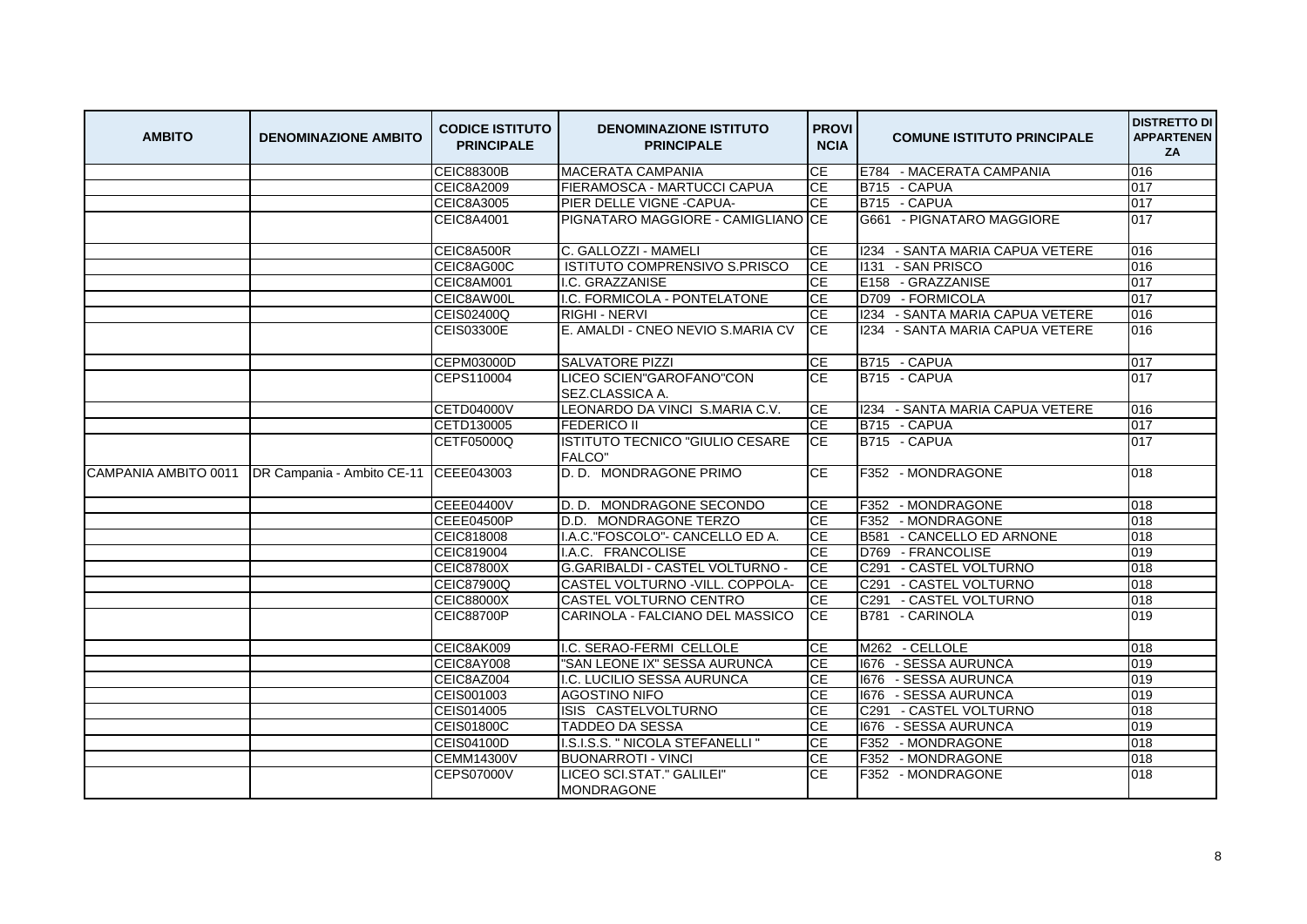| 019<br><b>CEVC020002</b><br>A. NIFO<br><b>CE</b><br>1676 - SESSA AURUNCA<br>CAMPANIA AMBITO 0012   DR Campania - Ambito NA-12   NAEE00300E<br>NA 3 - DE AMICIS<br><b>NA</b><br>F839 - NAPOLI<br>041<br><b>NAEE00400A</b><br>NA 4 - RIVIERA<br>F839 - NAPOLI<br>041<br><b>NA</b><br>F839 - NAPOLI<br><b>NAEE03300A</b><br>NA 33 - RISORGIMENTO<br>042<br><b>NA</b><br>042<br><b>NAEE03600T</b><br>NA 36 - VANVITELLI<br><b>NA</b><br>F839<br>- NAPOLI |
|------------------------------------------------------------------------------------------------------------------------------------------------------------------------------------------------------------------------------------------------------------------------------------------------------------------------------------------------------------------------------------------------------------------------------------------------------|
|                                                                                                                                                                                                                                                                                                                                                                                                                                                      |
|                                                                                                                                                                                                                                                                                                                                                                                                                                                      |
|                                                                                                                                                                                                                                                                                                                                                                                                                                                      |
|                                                                                                                                                                                                                                                                                                                                                                                                                                                      |
|                                                                                                                                                                                                                                                                                                                                                                                                                                                      |
| 042<br>F839 - NAPOLI<br>NAEE03800D<br>NA 38 - QUARATI<br><b>NA</b>                                                                                                                                                                                                                                                                                                                                                                                   |
| NA 39 - G. LEOPARDI<br>F839 - NAPOLI<br>040<br>NAEE039009<br><b>NA</b>                                                                                                                                                                                                                                                                                                                                                                               |
| 042<br>NA 54 - SCHERILLO<br><b>NA</b><br>F839<br>- NAPOLI<br><b>NAEE05400B</b>                                                                                                                                                                                                                                                                                                                                                                       |
| - NAPOLI<br>043<br><b>NAEE055007</b><br>NA 55 - PISCICELLI<br><b>NA</b><br>F839                                                                                                                                                                                                                                                                                                                                                                      |
| F839<br>- NAPOLI<br>040<br>NAEE063006<br>NA 63 - ANDREA DORIA<br><b>NA</b>                                                                                                                                                                                                                                                                                                                                                                           |
| - NAPOLI<br>043<br>NAEE084007<br>NA 84 - E.A. MARIO<br><b>NA</b><br>F839                                                                                                                                                                                                                                                                                                                                                                             |
| F839<br>- NAPOLI<br>041<br><b>NAIC820006</b><br>NA - I.C. NEVIO<br><b>NA</b>                                                                                                                                                                                                                                                                                                                                                                         |
| F839 - NAPOLI<br>043<br><b>NA</b><br>NAIC825009<br>NA - I.C. MINUCCI                                                                                                                                                                                                                                                                                                                                                                                 |
| 042<br>F839<br>- NAPOLI<br><b>NAIC83000R</b><br>NA - I.C. MAROTTA<br><b>NA</b>                                                                                                                                                                                                                                                                                                                                                                       |
| NA - I.C. MAIURI<br><b>NA</b><br>F839<br>- NAPOLI<br>043<br><b>NAIC83100L</b>                                                                                                                                                                                                                                                                                                                                                                        |
| - NAPOLI<br>041<br>NA - I.C. CIMAROSA<br><b>NA</b><br>F839<br>NAIC833008                                                                                                                                                                                                                                                                                                                                                                             |
| F839<br>- NAPOLI<br>041<br>NA - I.C. FIORELLI<br><b>NA</b><br><b>NAIC89000C</b>                                                                                                                                                                                                                                                                                                                                                                      |
| - NAPOLI<br>042<br>NA - I.C. BRACCO<br>F839<br>NAIC8AD00V<br><b>NA</b>                                                                                                                                                                                                                                                                                                                                                                               |
| NA-I.C. PAVESE<br><b>NA</b><br>F839<br>- NAPOLI<br>043<br>NAIC8AW00B                                                                                                                                                                                                                                                                                                                                                                                 |
| 040<br>- NAPOLI<br>NA - I.C. MASSIMO TROISI<br><b>NA</b><br>F839<br>NAIC8BD00D                                                                                                                                                                                                                                                                                                                                                                       |
| NA - I.C. DELLA VALLE<br>F839<br>- NAPOLI<br>041<br>NAIC8BR00L<br><b>NA</b>                                                                                                                                                                                                                                                                                                                                                                          |
| <b>NA</b><br>F839<br>- NAPOLI<br>040<br>NAIC8C200C<br>NA - I.C. 73 MICHELANGELO ILION                                                                                                                                                                                                                                                                                                                                                                |
| <b>NA</b><br>- NAPOLI<br>041<br>NA - I.C. VIVIANI<br>F839<br><b>NAIC8C9007</b>                                                                                                                                                                                                                                                                                                                                                                       |
| <b>NA</b><br>F839<br>- NAPOLI<br>040<br>NAIC8CP00G<br>NA - I.C. FALCONE                                                                                                                                                                                                                                                                                                                                                                              |
| NA - I.C. DON GIUSTINO-RUSSOLIL<br>- NAPOLI<br>040<br>NAIC8CU004<br><b>NA</b><br>F839                                                                                                                                                                                                                                                                                                                                                                |
| NA - I.C. PALASCIANO<br><b>NA</b><br>F839<br>- NAPOLI<br>040<br>NAIC8CV00X                                                                                                                                                                                                                                                                                                                                                                           |
| 040<br>- NAPOLI<br>NAIC8CW00Q<br>NA - I.C. FERDINANDO RUSSO<br><b>NA</b><br>F839                                                                                                                                                                                                                                                                                                                                                                     |
| F839<br>- NAPOLI<br>040<br>NAIC8CX00G<br>NA - I.C. S. CARITEO ITALICO<br><b>NA</b>                                                                                                                                                                                                                                                                                                                                                                   |
| F839<br>- NAPOLI<br>040<br>NAIC8CY00B<br>NA - I.C. 41 CONSOLE<br><b>NA</b>                                                                                                                                                                                                                                                                                                                                                                           |
| F839<br>- NAPOLI<br>040<br>NAIC8D500E<br>NA-I.C. AUGUSTO<br><b>NA</b>                                                                                                                                                                                                                                                                                                                                                                                |
| <b>NA</b><br>F839<br>- NAPOLI<br>047<br>NAIC8DD00P<br>NA - I.C. BARACCA-VITT. EMANUEL                                                                                                                                                                                                                                                                                                                                                                |
| - NAPOLI<br>NA - I.C. 53 GIGANTE-NEGHELLI<br><b>NA</b><br>F839<br>040<br>NAIC8EQ00L                                                                                                                                                                                                                                                                                                                                                                  |
| NAIC8FM00X<br>NA - I.C. 91 MINNITI<br><b>NA</b><br>F839<br>- NAPOLI<br>040                                                                                                                                                                                                                                                                                                                                                                           |
| 043<br>- NAPOLI<br>NA - I.C. 13 IGNAZIO DI LOYOLA<br><b>NA</b><br>F839<br>NAIC8GB00V                                                                                                                                                                                                                                                                                                                                                                 |
| 040<br>I.S.-ITN.DUCA DEGLI ABRUZZI-IPIAM<br><b>NA</b><br>F839 - NAPOLI<br><b>NAIS00300L</b><br><b>NAPOLI</b>                                                                                                                                                                                                                                                                                                                                         |
| I.I.S.S. "F. S. NITTI"<br>F839 - NAPOLI<br>040<br>NAIS022002<br><b>NA</b>                                                                                                                                                                                                                                                                                                                                                                            |
| 043<br><b>NA</b><br>F839 - NAPOLI<br><b>NAIS042007</b><br>I.S.I.S. DE NICOLA                                                                                                                                                                                                                                                                                                                                                                         |
| <b>NA</b><br>F839 - NAPOLI<br>041<br><b>NAIS049002</b><br>ISIS F. DE SANCTIS NAPOLI                                                                                                                                                                                                                                                                                                                                                                  |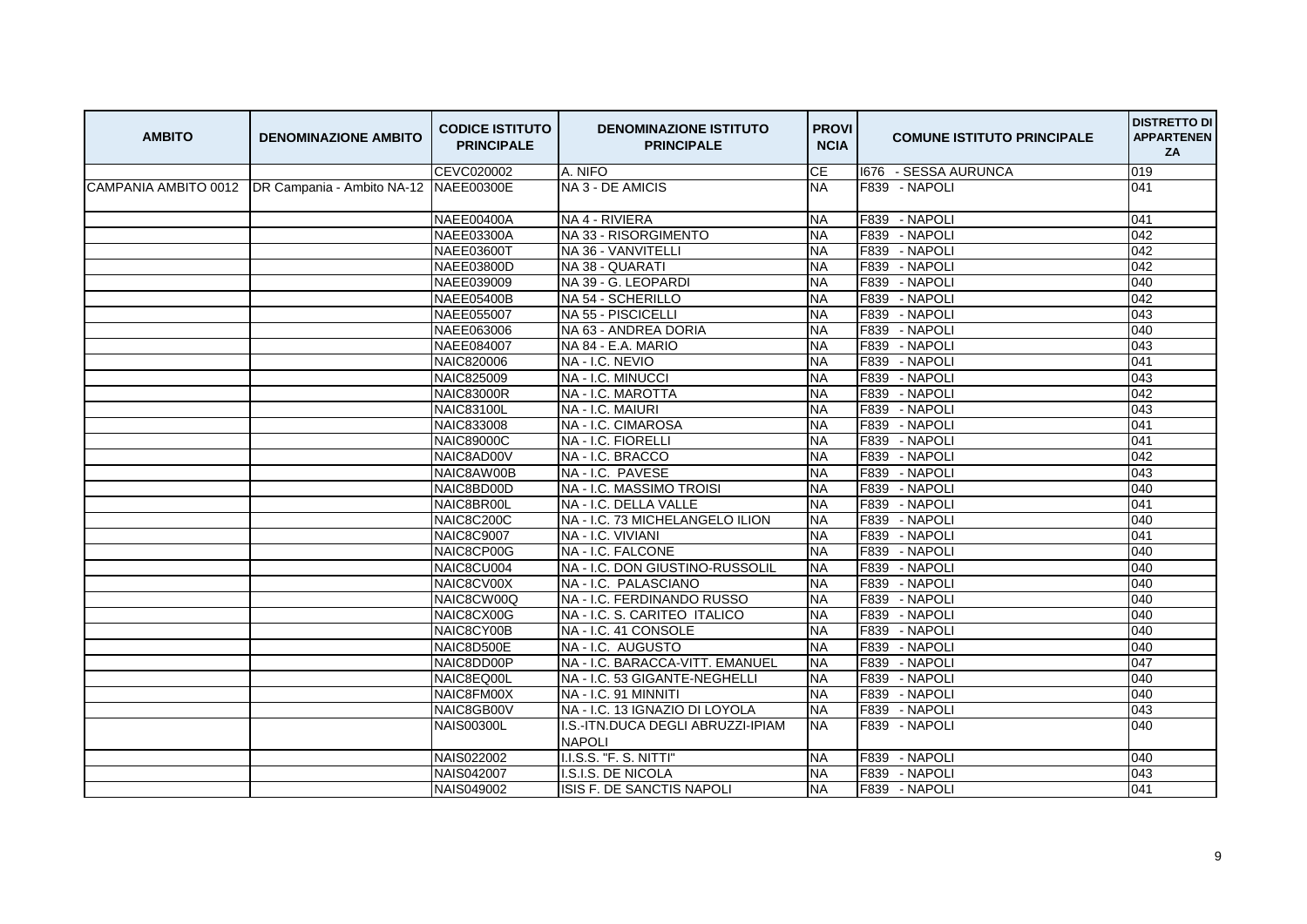| <b>AMBITO</b>        | <b>DENOMINAZIONE AMBITO</b>           | <b>CODICE ISTITUTO</b><br><b>PRINCIPALE</b> | <b>DENOMINAZIONE ISTITUTO</b><br><b>PRINCIPALE</b> | <b>PROVI</b><br><b>NCIA</b> | <b>COMUNE ISTITUTO PRINCIPALE</b> | <b>DISTRETTO DI</b><br><b>APPARTENEN</b><br>ZA |
|----------------------|---------------------------------------|---------------------------------------------|----------------------------------------------------|-----------------------------|-----------------------------------|------------------------------------------------|
|                      |                                       | <b>NAIS06800B</b>                           | ISTITUTO SUPERIORE "GENTILESCHI"                   | <b>INA</b>                  | F839 - NAPOLI                     | 040                                            |
|                      |                                       | <b>NAIS08700R</b>                           | I.S. M. PAGANO G.L.BERNINI                         | <b>NA</b>                   | F839 - NAPOLI                     | 041                                            |
|                      |                                       | <b>NAIS09400X</b>                           | I.I.S -"CASELLI"-NAPOLI-                           | <b>NA</b>                   | F839 - NAPOLI                     | 044                                            |
|                      |                                       | NAIS099003                                  | IST. SUP." G.SIANI"-NAPOLI-                        | <b>NA</b>                   | - NAPOLI<br>F839                  | 043                                            |
|                      |                                       | NAIS104009                                  | " V. EMANUELE II" - NAPOLI-                        | <b>NA</b>                   | - NAPOLI<br>F839                  | 040                                            |
|                      |                                       | <b>NAIS12300P</b>                           | IST.SUP.-FORTUNATO-NAPOLI-                         | <b>NA</b>                   | - NAPOLI<br>F839                  | 042                                            |
|                      |                                       | <b>NAIS12400E</b>                           | IST.SUP. U.BOCCIONI-PALIZZI                        | <b>NA</b>                   | F839<br>- NAPOLI                  | 040                                            |
|                      |                                       | NAMM005005                                  | <b>BELVEDERE A.-NAPOLI-</b>                        | <b>NA</b>                   | F839<br>- NAPOLI                  | 042                                            |
|                      |                                       | <b>NAMM04900V</b>                           | LIVIO T.-NAPOLI-                                   | <b>NA</b>                   | - NAPOLI<br>F839                  | 041                                            |
|                      |                                       | <b>NAMM07800V</b>                           | SMS POERIO C.-NAPOLI-                              | <b>NA</b>                   | F839<br>- NAPOLI                  | 041                                            |
|                      |                                       | <b>NAMM607002</b>                           | <b>VIALE DELLE ACACIE</b>                          | <b>NA</b>                   | - NAPOLI<br>F839                  | 042                                            |
|                      |                                       | <b>NAMM60800T</b>                           | D'OVIDIO+NICOLARDI-NAPOLI-                         | <b>NA</b>                   | F839<br>- NAPOLI                  | 043                                            |
|                      |                                       | NAMM649004                                  | PIRANDELLO - SVEVO NAPOLI                          | <b>NA</b>                   | - NAPOLI<br>F839                  | 042                                            |
|                      |                                       | <b>NAPC11000V</b>                           | L.CLAS.SANNAZARO-NAPOLI-                           | <b>NA</b>                   | F839<br>- NAPOLI                  | 042                                            |
|                      |                                       | NAPC14000P                                  | L.CLAS.UMBERTO I-NAPOLI-                           | <b>NA</b>                   | - NAPOLI<br>F839                  | 041                                            |
|                      |                                       | NAPC180005                                  | L.CLAS.PANSINI-NAPOLI-                             | <b>NA</b>                   | F839<br>- NAPOLI                  | 042                                            |
|                      |                                       | <b>NAPM02000R</b>                           | IS.MAG.G.MAZZINI-NAPOLI-                           | <b>NA</b>                   | F839<br>- NAPOLI                  | 042                                            |
|                      |                                       | NAPM160004                                  | "LICEO STATALE COMENIO"                            | <b>NA</b>                   | F839<br>- NAPOLI                  | 043                                            |
|                      |                                       | NAPS05000G                                  | LS G.MERCALLI                                      | <b>NA</b>                   | F839<br>- NAPOLI                  | 041                                            |
|                      |                                       | <b>NAPS060006</b>                           | L.SCIE.CARO DI NAPOLI                              | <b>NA</b>                   | - NAPOLI<br>F839                  | 041                                            |
|                      |                                       | <b>NAPS08000B</b>                           | L.SC.ALBERTI-NAPOLI-                               | <b>NA</b>                   | F839<br>- NAPOLI                  | 043                                            |
|                      |                                       | <b>NAPS22000D</b>                           | <b>LS E.VITTORINI-NAPOLI</b>                       | <b>NA</b>                   | F839 - NAPOLI                     | 043                                            |
|                      |                                       | <b>NAPS78000D</b>                           | LICEO SCIENTIFICO "ARTURO<br>LABRIOLA"             | NA                          | F839 - NAPOLI                     | 040                                            |
|                      |                                       | NAPS860005                                  | LICEO SCIENT. G. GALILEI-NAPOLI-                   | <b>NA</b>                   | F839 - NAPOLI                     | 042                                            |
|                      |                                       | NARH080005                                  | IPSAR "G.ROSSINI" BAGNOLI - NAPOLI                 | <b>NA</b>                   | F839 - NAPOLI                     | 040                                            |
|                      |                                       | <b>NATF02000T</b>                           | <b>ITI RIGHI DI NAPOLI</b>                         | <b>NA</b>                   | F839 - NAPOLI                     | 040                                            |
|                      |                                       | <b>NATF05000N</b>                           | ITI GIORDANI- STRIANO NAPOLI-                      | <b>NA</b>                   | F839<br>- NAPOLI                  | 040                                            |
| CAMPANIA AMBITO 0013 | DR Campania - Ambito NA-13 NAEE005006 |                                             | NA 5 - "EUGENIO MONTALE"                           | <b>NA</b>                   | F839 - NAPOLI                     | 045                                            |
|                      |                                       | <b>NAEE01700C</b>                           | NA 17 - ANGIULLI                                   | <b>NA</b>                   | F839 - NAPOLI                     | 046                                            |
|                      |                                       | NAEE021004                                  | NA 21 - MAMELI ZUPPETTA                            | <b>NA</b>                   | F839<br>- NAPOLI                  | 044                                            |
|                      |                                       | <b>NAEE03000V</b>                           | NA 30 - PARINI                                     | <b>NA</b>                   | - NAPOLI<br>F839                  | 044                                            |
|                      |                                       | <b>NAIC80700Q</b>                           | NA - I.C. S.GAETANO                                | <b>NA</b>                   | F839<br>- NAPOLI                  | 044                                            |
|                      |                                       | <b>NAIC81400V</b>                           | NA - I.C. NAZARETH                                 | <b>NA</b>                   | F839<br>- NAPOLI                  | 043                                            |
|                      |                                       | <b>NAIC81500P</b>                           | NA - I.C. D'ACQUISTO                               | <b>NA</b>                   | F839<br>- NAPOLI                  | 044                                            |
|                      |                                       | <b>NAIC82200T</b>                           | NA - I.C. NOVARO- CAVOUR                           | <b>NA</b>                   | F839 - NAPOLI                     | 046                                            |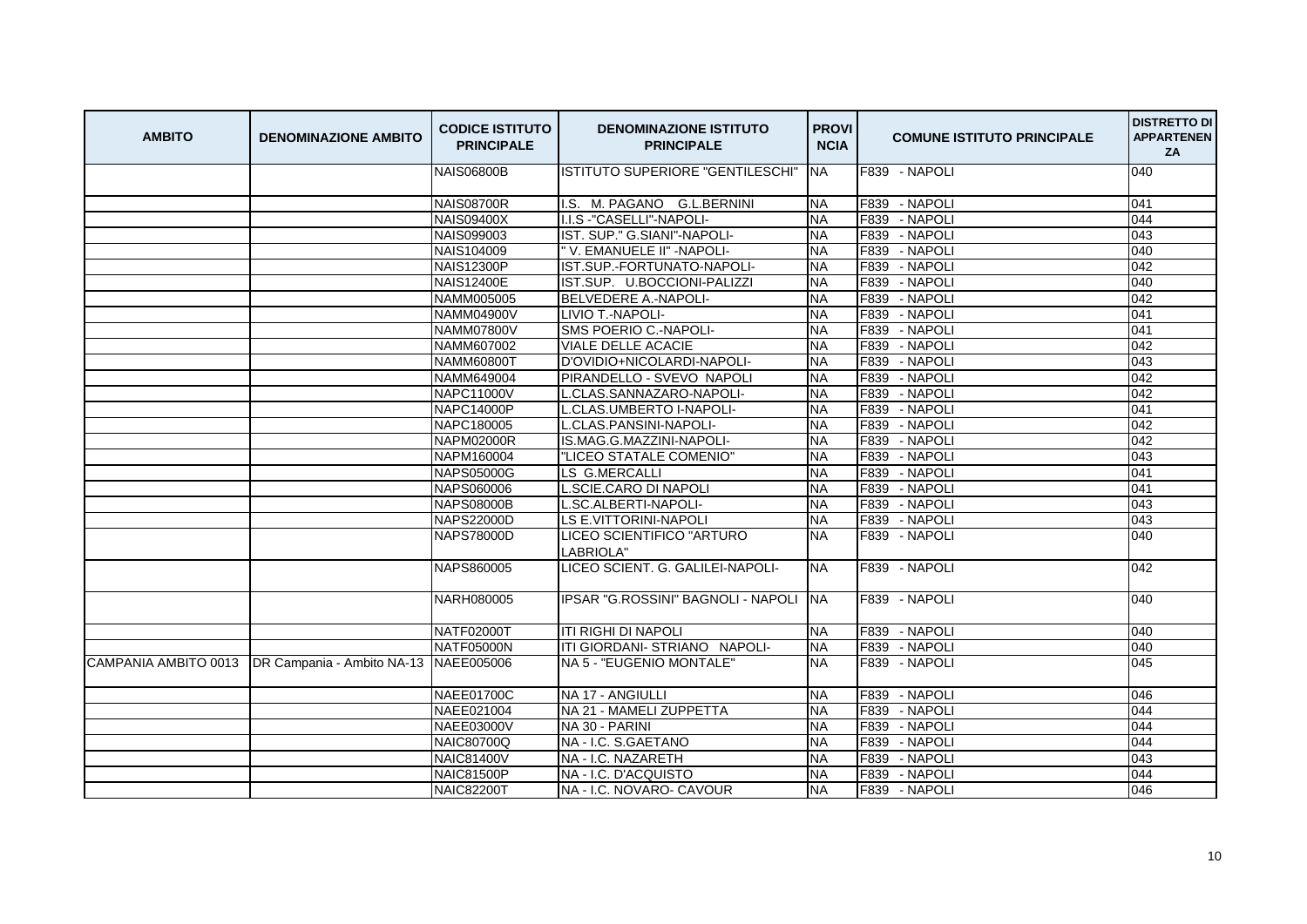| <b>AMBITO</b> | <b>DENOMINAZIONE AMBITO</b> | <b>CODICE ISTITUTO</b><br><b>PRINCIPALE</b> | <b>DENOMINAZIONE ISTITUTO</b><br><b>PRINCIPALE</b>   | <b>PROVI</b><br><b>NCIA</b> | <b>COMUNE ISTITUTO PRINCIPALE</b> | <b>DISTRETTO DI</b><br><b>APPARTENEN</b><br>ZA |
|---------------|-----------------------------|---------------------------------------------|------------------------------------------------------|-----------------------------|-----------------------------------|------------------------------------------------|
|               |                             | <b>NAIC826005</b>                           | NA - I.C.PASCOLI 2                                   | <b>NA</b>                   | F839 - NAPOLI                     | 044                                            |
|               |                             | <b>NAIC827001</b>                           | NA - I.C. SAVIO                                      | <b>NA</b>                   | - NAPOLI<br>F839                  | 044                                            |
|               |                             | <b>NAIC82800R</b>                           | NA - I.C. 80 BERLINGUER                              | <b>NA</b>                   | F839<br>- NAPOLI                  | 044                                            |
|               |                             | <b>NAIC85200N</b>                           | NA - I.C. 6 FAVA-GIOIA                               | <b>NA</b>                   | - NAPOLI<br>F839                  | 046                                            |
|               |                             | NAIC8AF00E                                  | NA - I.C. VIRGILIO IV                                | <b>NA</b>                   | F839<br>- NAPOLI                  | 045                                            |
|               |                             | NAIC8B900L                                  | NA - I.C. 61 SAURO-ERRICO-PASCO                      | <b>NA</b>                   | - NAPOLI<br>F839                  | 044                                            |
|               |                             | NAIC8BT00N                                  | NA - I.C. 22 ALBERTO MARIO                           | <b>NA</b>                   | - NAPOLI<br>F839                  | 046                                            |
|               |                             | NAIC8BX001                                  | NA - I.C. VOLINO-CROCE-ARCOLEO                       | <b>NA</b>                   | F839<br>- NAPOLI                  | 046                                            |
|               |                             | NAIC8CF00Q                                  | NA - I.C. 51 ORIANI-GUARINO                          | <b>NA</b>                   | F839<br>- NAPOLI                  | 046                                            |
|               |                             | NAIC8CK00C                                  | NA - I.C. 71 AGANOOR-MARCONI                         | <b>NA</b>                   | F839<br>- NAPOLI                  | 044                                            |
|               |                             | NAIC8CM004                                  | NA - I.C. 58 KENNEDY                                 | <b>NA</b>                   | F839 - NAPOLI                     | 044                                            |
|               |                             | NAIC8D1007                                  | NA - I.C. 19 RUSSO-MONTALE                           | <b>NA</b>                   | F839<br>- NAPOLI                  | 046                                            |
|               |                             | NAIC8DC00V                                  | NA - I.C. 28 GIOVANNI XXIII-ALI                      | <b>NA</b>                   | F839<br>- NAPOLI                  | 044                                            |
|               |                             | NAIC8DG006                                  | NA - I.C. 64 RODARI-MOSCATI                          | <b>NA</b>                   | - NAPOLI<br>F839                  | 044                                            |
|               |                             | NAIC8E300D                                  | NA - I.C. 35 SCUDILLO-SALVEMINI                      | <b>NA</b>                   | F839<br>- NAPOLI                  | 044                                            |
|               |                             | <b>NAIC8E5005</b>                           | NA - I.C. 87 PERTINI-DON GUANEL                      | <b>NA</b>                   | F839<br>- NAPOLI                  | 045                                            |
|               |                             | NAIC8E800L                                  | NA - I.C. NICOLINI-DI GIACOMO                        | <b>NA</b>                   | F839<br>- NAPOLI                  | 046                                            |
|               |                             | NAIC8EP00R                                  | NA - I.C. 85 CARO-BERLINGIERI                        | <b>NA</b>                   | F839<br>- NAPOLI                  | 044                                            |
|               |                             | NAIC8ER00C                                  | NA - I.C. 10 ILARIA ALPI-LEVI                        | <b>NA</b>                   | F839<br>- NAPOLI                  | 044                                            |
|               |                             | NAIC8EY00L                                  | NA - I.C. 42 CARAFA-SALVEMINI                        | <b>NA</b>                   | F839<br>- NAPOLI                  | 044                                            |
|               |                             | NAIC8F100C                                  | NA - I.C. 20 VILLA FLEURENT                          | <b>NA</b>                   | - NAPOLI<br>F839                  | 046                                            |
|               |                             | <b>NAIS006004</b>                           | <b>ISIS ROSARIO LIVATINO</b>                         | <b>NA</b>                   | F839 - NAPOLI                     | 049                                            |
|               |                             | NAIS026009                                  | I.S. LICEO "ELSA MORANTE"                            | <b>NA</b>                   | F839<br>- NAPOLI                  | 045                                            |
|               |                             | NAIS064004                                  | I.S. " TOGNAZZI-DE CILLIS"                           | <b>NA</b>                   | F839<br>- NAPOLI                  | 049                                            |
|               |                             | <b>NAIS09600G</b>                           | I.I.S. "SANNINO-PETRICCIONE" NAPOLINA                |                             | F839 - NAPOLI                     | 049                                            |
|               |                             | <b>NAIS098007</b>                           | IST.SUP."V.VENETO"-NAPOLI                            | <b>NA</b>                   | F839 - NAPOLI                     | 044                                            |
|               |                             | <b>NAIS11100C</b>                           | I.S.I.S. "MELISSA BASSI"                             | <b>NA</b>                   | F839<br>- NAPOLI                  | 045                                            |
|               |                             | NAIS126006                                  | IST. SUP. "ARCHIMEDE" -                              | <b>NA</b>                   | F839 - NAPOLI                     | 049                                            |
|               |                             | <b>NAIS12900N</b>                           | IST. SUP ATTILIO ROMANO'                             | <b>NA</b>                   | F839 - NAPOLI                     | 044                                            |
|               |                             | NAMM0CQ00C                                  | NAPOLI 2 C/O "E.DI SAVOIA-DIAZ"                      | <b>NA</b>                   | - NAPOLI<br>F839                  | 047                                            |
|               |                             | NAMM10100P                                  | <b>VERGA G.-NAPOLI-</b>                              | <b>NA</b>                   | - NAPOLI<br>F839                  | 044                                            |
|               |                             | <b>NAPM10000C</b>                           | LICEO STATALE DON LORENZO MILANI NA<br><b>NAPOLI</b> |                             | F839 - NAPOLI                     | 049                                            |
|               |                             | <b>NAPS07000R</b>                           | L.SC.CACCIOPPOLI-NAPOLI-                             | <b>NA</b>                   | F839 - NAPOLI                     | 046                                            |
|               |                             | <b>NAPS92000G</b>                           | L.SC.F.SBORDONE-NAPOLI-                              | <b>NA</b>                   | F839 - NAPOLI                     | 044                                            |
|               |                             | <b>NARH01000V</b>                           | <b>IPSAR "I. CAVALCANTI" NAPOLI</b>                  | NA                          | F839 - NAPOLI                     | 049                                            |
|               |                             | NARH150006                                  | <b>IPSEOA DUCA DI BUONVICINO</b><br><b>NAPOLI</b>    | NA.                         | F839 - NAPOLI                     | 046                                            |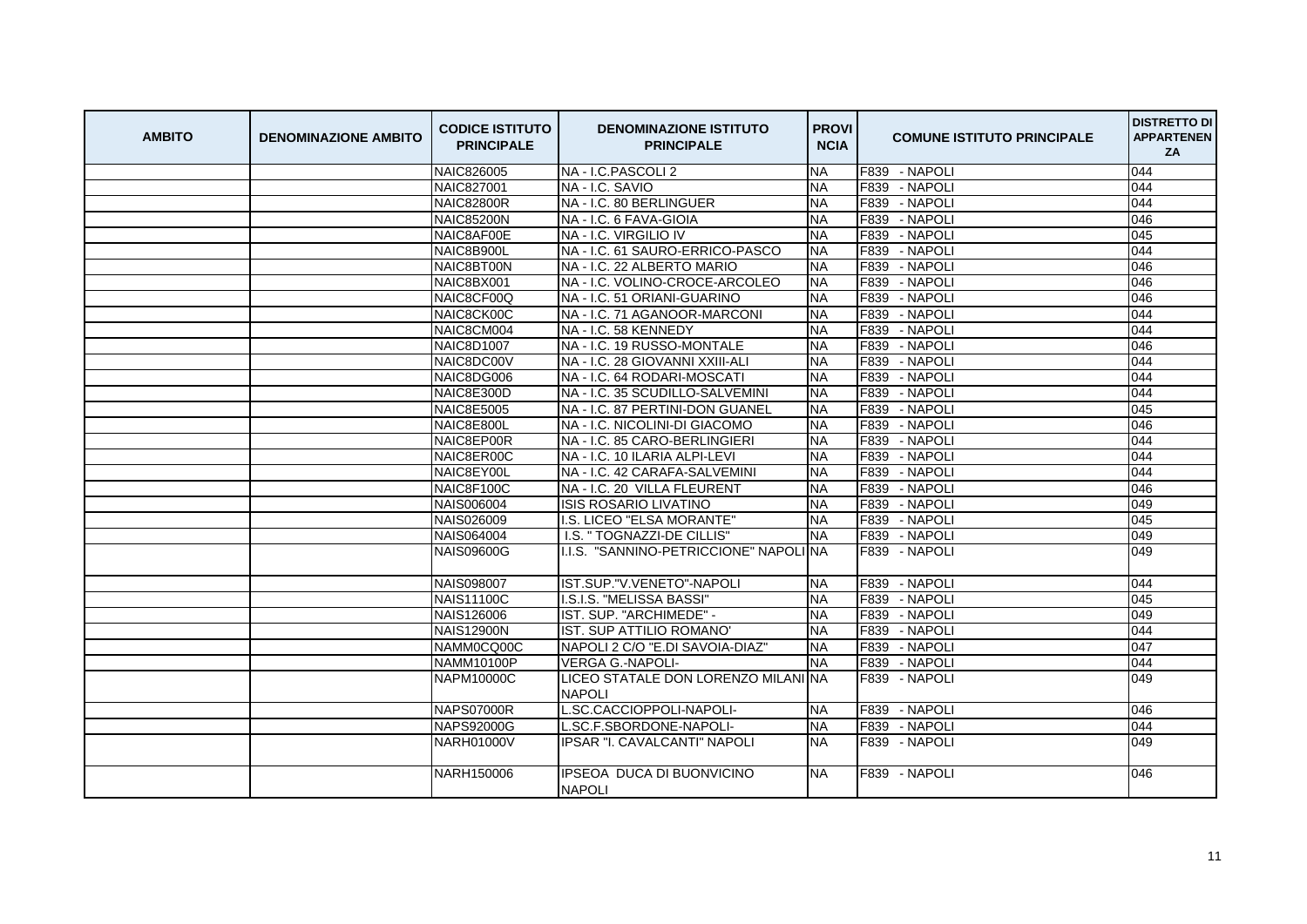| <b>AMBITO</b>        | <b>DENOMINAZIONE AMBITO</b>           | <b>CODICE ISTITUTO</b><br><b>PRINCIPALE</b> | <b>DENOMINAZIONE ISTITUTO</b><br><b>PRINCIPALE</b> | <b>PROVI</b><br><b>NCIA</b> | <b>COMUNE ISTITUTO PRINCIPALE</b> | <b>DISTRETTO DI</b><br><b>APPARTENEN</b><br>ZA |
|----------------------|---------------------------------------|---------------------------------------------|----------------------------------------------------|-----------------------------|-----------------------------------|------------------------------------------------|
|                      |                                       | NATD24000E                                  | <b>ITC E.CARUSO-NAPOLI-</b>                        | <b>NA</b>                   | F839 - NAPOLI                     | 046                                            |
|                      |                                       | NATF010007                                  | I.T.I. ALESSANDRO VOLTA                            | <b>NA</b>                   | F839 - NAPOLI                     | 048                                            |
|                      |                                       | <b>NATF07000V</b>                           | "LEONARDO DA VINCI" - NAPOLI                       | <b>NA</b>                   | F839<br>- NAPOLI                  | 048                                            |
|                      |                                       | <b>NATF17000Q</b>                           | ITI G.FERRARIS-NAPOLI-                             | <b>NA</b>                   | F839 - NAPOLI                     | 045                                            |
|                      |                                       | NATF190001                                  | <b>ITT "MARIE CURIE" NAPOLI</b>                    | <b>NA</b>                   | F839<br>- NAPOLI                  | 049                                            |
|                      |                                       | <b>NATF24000R</b>                           | ITI "FERMI - GADDA" NAPOLI                         | <b>NA</b>                   | F839<br>- NAPOLI                  | 048                                            |
| CAMPANIA AMBITO 0014 | DR Campania - Ambito NA-14 NAEE02400G |                                             | NA 24 - DANTE ALIGHIERI                            | <b>NA</b>                   | F839 - NAPOLI                     | 048                                            |
|                      |                                       | NAEE069005                                  | NA 69 - STEFANO BARBATO                            | <b>NA</b>                   | - NAPOLI<br>F839                  | 049                                            |
|                      |                                       | NAEE340004                                  | NA 48 - MADRE CLAUDIA RUSSO                        | <b>NA</b>                   | - NAPOLI<br>F839                  | 049                                            |
|                      |                                       | <b>NAIC80800G</b>                           | NA - I.C. BONGHI                                   | <b>NA</b>                   | F839 - NAPOLI                     | 048                                            |
|                      |                                       | <b>NAIC81000G</b>                           | NA - I.C. COLLETTA                                 | <b>NA</b>                   | F839<br>- NAPOLI                  | 047                                            |
|                      |                                       | <b>NAIC81100B</b>                           | NA - I.C. BORSELLINO                               | <b>NA</b>                   | F839<br>- NAPOLI                  | 048                                            |
|                      |                                       | <b>NAIC812007</b>                           | NA - I.C. CAMPO DEL MORICINO                       | <b>NA</b>                   | - NAPOLI<br>F839                  | 048                                            |
|                      |                                       | <b>NAIC85100T</b>                           | <b>INA - I.C. VITTORINO DA FELTRE</b>              | <b>NA</b>                   | F839<br>- NAPOLI                  | 049                                            |
|                      |                                       | <b>NAIC892004</b>                           | NA - I.C. CAPUOZZO                                 | <b>NA</b>                   | F839 - NAPOLI                     | 048                                            |
|                      |                                       | <b>NAIC89900V</b>                           | NA - I.C. CONFALONIERI                             | <b>NA</b>                   | F839 - NAPOLI                     | 047                                            |
|                      |                                       | NAIC8A400V                                  | NA - I.C. A. RISTORI                               | <b>NA</b>                   | F839 - NAPOLI                     | 047                                            |
|                      |                                       | NAIC8A500P                                  | <b>NA - I.C. S. GIOVANNI BOSCO</b>                 | <b>NA</b>                   | F839 - NAPOLI                     | 049                                            |
|                      |                                       | <b>NAIC8A8006</b>                           | NA - I.C. 9 C.D. CUOCO SCHIPA                      | <b>NA</b>                   | F839<br>- NAPOLI                  | 047                                            |
|                      |                                       | NAIC8AA00B                                  | NA - I.C. GABELLI                                  | <b>NA</b>                   | F839<br>- NAPOLI                  | 048                                            |
|                      |                                       | <b>NAIC8B0006</b>                           | NA - I.C. 49 TOTI-BORSI-GIURLEO                    | <b>NA</b>                   | - NAPOLI<br>F839                  | 049                                            |
|                      |                                       | <b>NAIC8B1002</b>                           | NA - I.C. 83 PORCHIANO-BORDIGA                     | <b>NA</b>                   | F839<br>- NAPOLI                  | 049                                            |
|                      |                                       | NAIC8B200T                                  | NA - I.C. ALDO MORO                                | <b>NA</b>                   | F839<br>- NAPOLI                  | 049                                            |
|                      |                                       | NAIC8B300N                                  | NA - I.C. 88 E. DE FILIPPO                         | <b>NA</b>                   | F839<br>- NAPOLI                  | 049                                            |
|                      |                                       | NAIC8BQ00R                                  | NA - I.C. 26 IMBRIANI-S.A. LIGU                    | <b>NA</b>                   | - NAPOLI<br>F839                  | 048                                            |
|                      |                                       | NAIC8BV009                                  | I.C. CASANOVA-COSTANTINOPOLI                       | <b>NA</b>                   | - NAPOLI<br>F839                  | 047                                            |
|                      |                                       | NAIC8BY00R                                  | NA - I.C. 29 MIRAGLIA-SOGLIANO                     | <b>NA</b>                   | F839 - NAPOLI                     | 048                                            |
|                      |                                       | NAIC8BZ00L                                  | NA - I.C. 47 SARRIA-MONTI                          | <b>NA</b>                   | F839<br>- NAPOLI                  | 049                                            |
|                      |                                       | NAIC8C500X                                  | NA-I.C D'AOSTA-SCURA                               | <b>NA</b>                   | F839<br>- NAPOLI                  | 047                                            |
|                      |                                       | NAIC8C800B                                  | NA - I.C. 68 RODINO'                               | <b>NA</b>                   | - NAPOLI<br>F839                  | 049                                            |
|                      |                                       | NAIC8E900C                                  | INA - I.C. 12 FOSCOLO-OBERDAN                      | <b>NA</b>                   | F839<br>- NAPOLI                  | 047                                            |
|                      |                                       | NAIC8EC00D                                  | NA - I.C. 46 SCIALOJA-CORTESE                      | <b>NA</b>                   | - NAPOLI<br>F839                  | 049                                            |
|                      |                                       | <b>NAIC8F8007</b>                           | NA - I.C. RADICE-SANZIO-AMMATUR                    | <b>NA</b>                   | F839<br>- NAPOLI                  | 048                                            |
|                      |                                       | NAIC8FR003                                  | NA - I.C. 70 MARINO-S. ROSA                        | <b>NA</b>                   | F839<br>- NAPOLI                  | 049                                            |
|                      |                                       | NAIC8GD00E                                  | NA - I.C. 76 F. MASTRIANI                          | <b>NA</b>                   | F839<br>- NAPOLI                  | 048                                            |
|                      |                                       | NAIS021006                                  | I.S. - ITAS - L. SC. - "E. DI SAVOIA"              | <b>NA</b>                   | - NAPOLI<br>F839                  | 047                                            |
|                      |                                       | NAIS051002                                  | I.S. CASANOVA-NAPOLI-                              | <b>NA</b>                   | F839<br>- NAPOLI                  | 047                                            |
|                      |                                       | <b>NAIS05200T</b>                           | I.S.I.S. ANTONIO SERRA- NAPOLI-                    | <b>NA</b>                   | F839 - NAPOLI                     | 047                                            |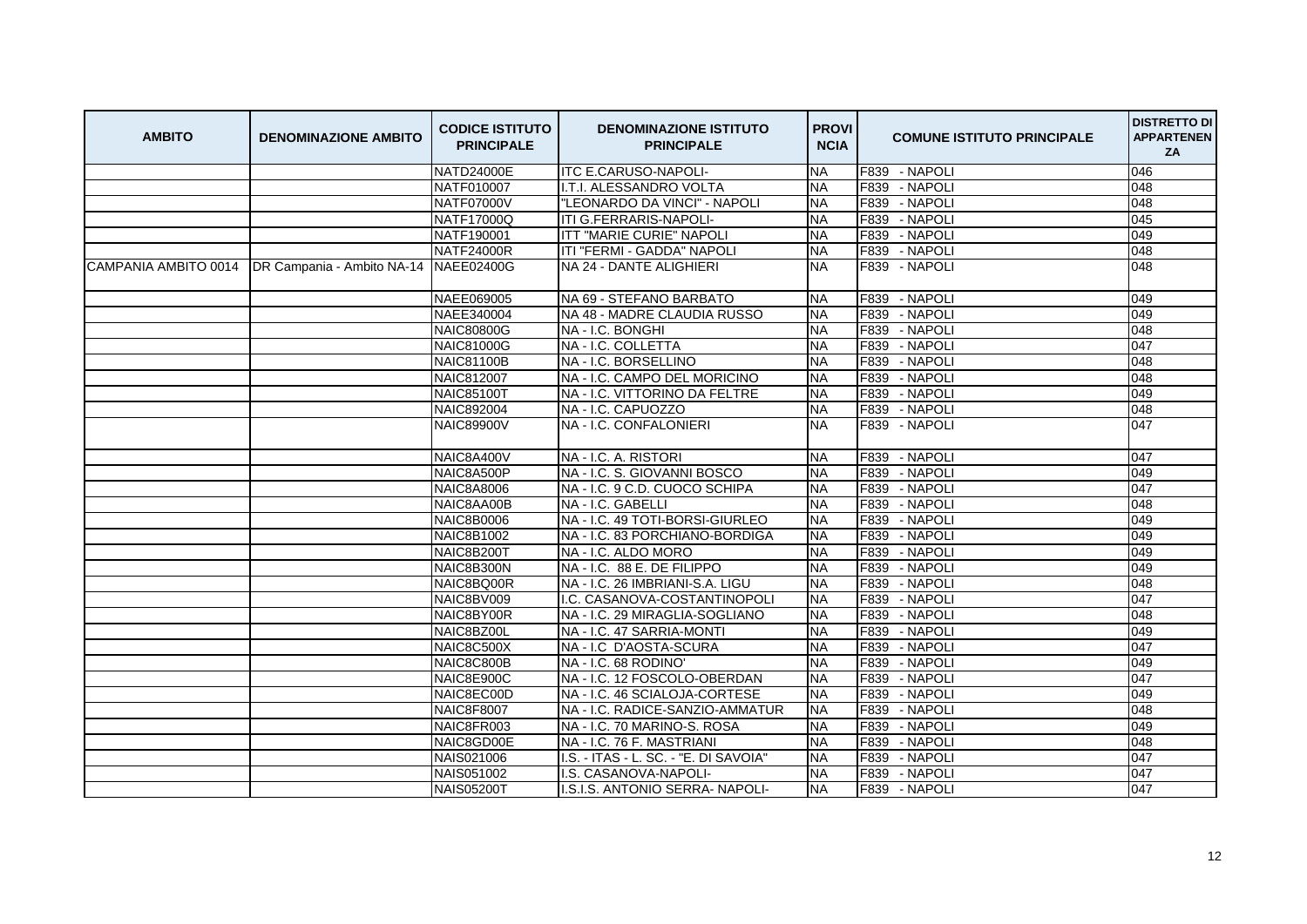| <b>AMBITO</b>        | <b>DENOMINAZIONE AMBITO</b>                     | <b>CODICE ISTITUTO</b><br><b>PRINCIPALE</b> | <b>DENOMINAZIONE ISTITUTO</b><br><b>PRINCIPALE</b> | <b>PROVI</b><br><b>NCIA</b> | <b>COMUNE ISTITUTO PRINCIPALE</b>   | <b>DISTRETTO DI</b><br><b>APPARTENEN</b><br>ZA |
|----------------------|-------------------------------------------------|---------------------------------------------|----------------------------------------------------|-----------------------------|-------------------------------------|------------------------------------------------|
|                      |                                                 | <b>NAIS10700R</b>                           | I.S.I.S. "PAOLO COLOSIMO"                          | <b>NA</b>                   | F839 - NAPOLI                       | 046                                            |
|                      |                                                 | <b>NAIS118007</b>                           | I.S.I.S. "D'ESTE-CARACCIOLO"                       | <b>NA</b>                   | F839 - NAPOLI                       | 048                                            |
|                      |                                                 | NAMM098004                                  | <b>SOLIMENA NAPOLI</b>                             | <b>NA</b>                   | F839 - NAPOLI                       | 049                                            |
|                      |                                                 | NAMM0CP00L                                  | CPIA NAPOLI CITTA 1                                | <b>NA</b>                   | F839 - NAPOLI                       | 045                                            |
|                      |                                                 | NAPC010002                                  | LICEO STATALE ANTONIO GENOVESI                     | <b>NA</b>                   | F839 - NAPOLI                       | 047                                            |
|                      |                                                 | NAPC09000V                                  | L.CLAS.VICO DI NAPOLI                              | <b>NA</b>                   | F839 - NAPOLI                       | 047                                            |
|                      |                                                 | NAPC100008                                  | L.CLAS.GARIBALDI-NAPOLI-                           | <b>NA</b>                   | F839 - NAPOLI                       | 048                                            |
|                      |                                                 | <b>NAPC16000X</b>                           | L.CL.V.EMANUELE II-NAPOLI-                         | <b>NA</b>                   | F839 - NAPOLI                       | 047                                            |
|                      |                                                 | NAPM010006                                  | IST.MAG.FONSECA-NAPOLI-                            | <b>NA</b>                   | F839<br>- NAPOLI                    | 047                                            |
|                      |                                                 | <b>NAPM05000L</b>                           | <b>IST.MAG.VILLARI-NAPOLI-</b>                     | <b>NA</b>                   | F839 - NAPOLI                       | 048                                            |
|                      |                                                 | <b>NAPM39000N</b>                           | IST. ISTR. LICEALE "M DI SAVOIA"                   | <b>NA</b>                   | F839 - NAPOLI                       | 047                                            |
|                      |                                                 | NAPS200008                                  | L.SC.CALAMANDREI-NAPOLI-                           | <b>NA</b>                   | F839 - NAPOLI                       | 049                                            |
|                      |                                                 | <b>NAPS84000X</b>                           | SC.LING."CUOCO-CAMPANELLA" DI<br><b>NAPOLI</b>     | <b>NA</b>                   | F839 - NAPOLI                       | 046                                            |
|                      |                                                 | <b>NARH17000B</b>                           | <b>ANTONIO ESPOSITO FERRAIOLI</b>                  | <b>NA</b>                   | F839 - NAPOLI                       | 048                                            |
|                      |                                                 | <b>NASL010002</b>                           | LIC.ARTISTICO-NAPOLI-                              | <b>NA</b>                   | F839 - NAPOLI                       | 047                                            |
|                      |                                                 | NATD07000L                                  | <b>ITC F. GALIANI</b>                              | NΑ                          | F839 - NAPOLI                       | 046                                            |
|                      |                                                 | NATL090008                                  | ITG "DELLA PORTA- PORZIO " NAPOLI-                 | <b>NA</b>                   | F839 - NAPOLI                       | 046                                            |
|                      |                                                 | NAVC010009                                  | CONV.NAZ.EMAN.LE II-NAPOLI-                        | <b>NA</b>                   | F839 - NAPOLI                       | 047                                            |
| CAMPANIA AMBITO 0015 | DR Campania - Ambito NA-15 NAEE11000E           |                                             | BARANO D'ISCHIA - C.D.                             | <b>NA</b>                   | A617 - BARANO D'ISCHIA              | 999                                            |
|                      |                                                 | <b>NAEE14400N</b>                           | <b>ISCHIA 1 - PORTO</b>                            | <b>NA</b>                   | - ISCHIA<br>E329                    | 999                                            |
|                      |                                                 | NAEE35100E                                  | <b>ISCHIA 2</b>                                    | <b>NA</b>                   | E329 - ISCHIA                       | 999                                            |
|                      |                                                 | <b>NAIC839007</b>                           | BARANO I.C. S. ANNA BALDINO                        | <b>NA</b>                   | A617 - BARANO D'ISCHIA              | 999                                            |
|                      |                                                 | <b>NAIC88000T</b>                           | LACCO AMENO - I.C. V. MENNELLA                     | <b>NA</b>                   | E396 - LACCO AMENO                  | 999                                            |
|                      |                                                 | NAIC8AR00E                                  | CASAMICCIOLA - I.C. IBSEN                          | <b>NA</b>                   | <b>B924</b><br>- CASAMICCIOLA TERME | 999                                            |
|                      |                                                 | <b>NAIC8E0002</b>                           | FORIO IC 1 ISTITUTO COMPRENSIVO                    | <b>NA</b>                   | D702 - FORIO D'ISCHIA               | 999                                            |
|                      |                                                 | NAIC8FN00Q                                  | PROCIDA 1 C.D.-CAPRARO                             | <b>NA</b>                   | H072 - PROCIDA                      | 999                                            |
|                      |                                                 | NAIC8GN00A                                  | FORIO I.C. 2 DON VINCENZO<br><b>AVALLONE</b>       | <b>NA</b>                   | D702 - FORIO D'ISCHIA               | 999                                            |
|                      |                                                 | <b>NAIS01200B</b>                           | I.I.S.S. CRISTOFARO MENNELLA                       | <b>NA</b>                   | B924 - CASAMICCIOLA TERME           | 999                                            |
|                      |                                                 | <b>NAIS02300T</b>                           | I.S. - ITN CARACCIOLO IM.G DA<br>PROCIDA           | <b>NA</b>                   | H072 - PROCIDA                      | 999                                            |
|                      |                                                 | <b>NAMM31400E</b>                           | <b>GIOVANNI SCOTTI</b>                             | <b>NA</b>                   | E329 - ISCHIA                       | 999                                            |
|                      |                                                 | <b>NAPC22000A</b>                           | LICEO STATALE - ISCHIA                             | <b>NA</b>                   | E329<br>- ISCHIA                    | 999                                            |
|                      |                                                 | NARH04000P                                  | I.P.S. "V. TELESE" ISCHIA                          | <b>NA</b>                   | - ISCHIA<br>E329                    | 999                                            |
|                      |                                                 | NATD05000B                                  | I.T E.MATTEI-CASAMICCIOLA-                         | <b>NA</b>                   | B924<br>- CASAMICCIOLA TERME        | 999                                            |
|                      | CAMPANIA AMBITO 0016   DR Campania Ambito NA-16 | NAEE150001                                  | M. DI PROCIDA - CAPOLUOGO                          | <b>NA</b>                   | F488 - MONTE DI PROCIDA             | 025                                            |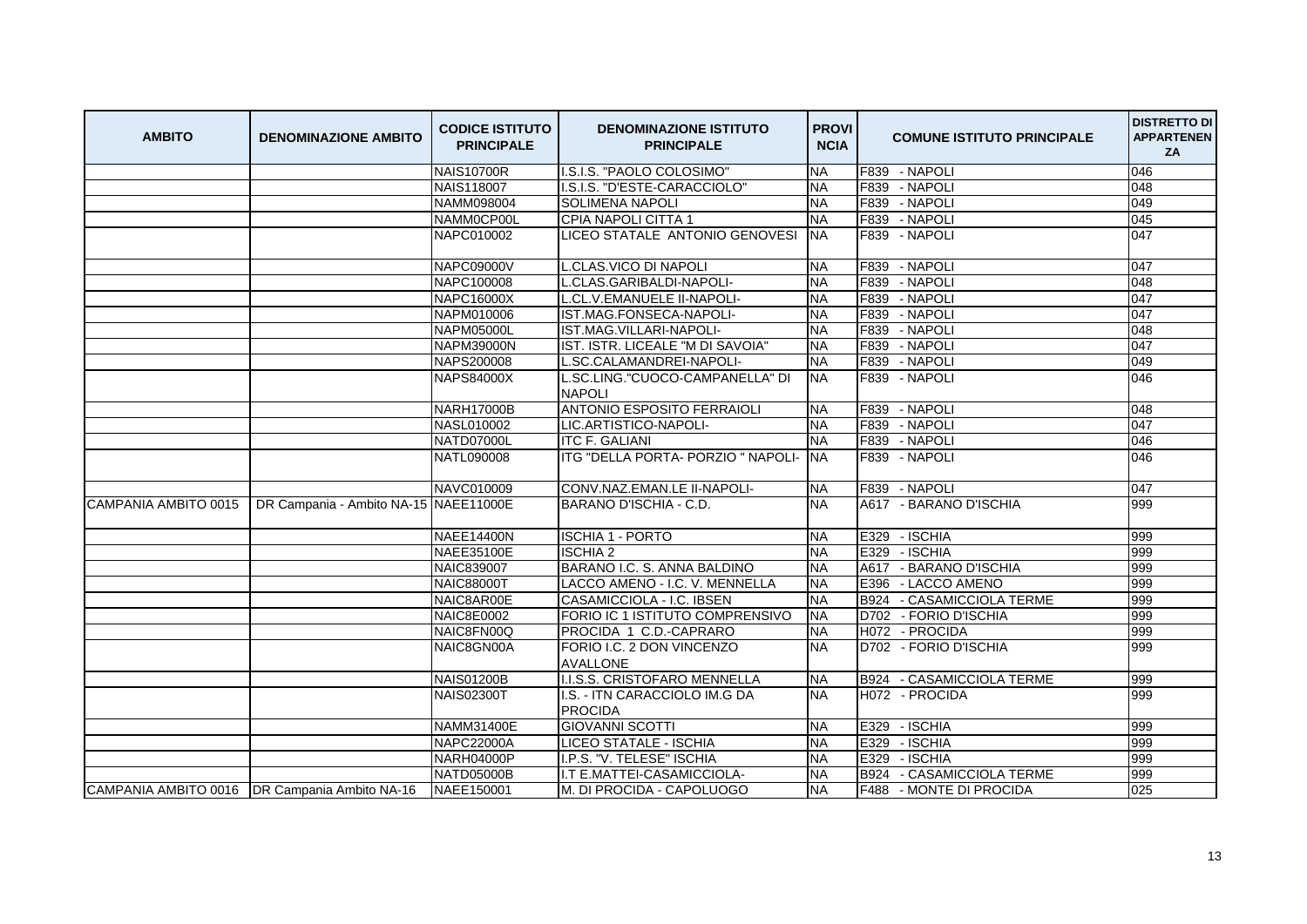| <b>AMBITO</b>        | <b>DENOMINAZIONE AMBITO</b>           | <b>CODICE ISTITUTO</b><br><b>PRINCIPALE</b> | <b>DENOMINAZIONE ISTITUTO</b><br><b>PRINCIPALE</b> | <b>PROVI</b><br><b>NCIA</b> | <b>COMUNE ISTITUTO PRINCIPALE</b> | <b>DISTRETTO DI</b><br><b>APPARTENEN</b><br>ZA |
|----------------------|---------------------------------------|---------------------------------------------|----------------------------------------------------|-----------------------------|-----------------------------------|------------------------------------------------|
|                      |                                       | <b>NAEE16600E</b>                           | POZZUOLI 1 - G. MARCONI                            | <b>NA</b>                   | G964 - POZZUOLI                   | 025                                            |
|                      |                                       | <b>NAEE17300N</b>                           | QUARTO 1 - CAPOLUOGO                               | <b>NA</b>                   | H114 - QUARTO                     | 025                                            |
|                      |                                       | NAEE23600G                                  | QUARTO 2 CASELANNO                                 | <b>NA</b>                   | H114 - QUARTO                     | 025                                            |
|                      |                                       | <b>NAIC86500Q</b>                           | M. DI PROCIDA - I.C. VESPUCCI                      | <b>NA</b>                   | F488 - MONTE DI PROCIDA           | 025                                            |
|                      |                                       | <b>NAIC8D7006</b>                           | POZZUOLI IC - 5 ARTIACO                            | <b>NA</b>                   | G964 - POZZUOLI                   | 025                                            |
|                      |                                       | NAIC8DL00V                                  | POZZUOLI I.C. 2 DE AMCIS - DIAZ                    | <b>NA</b>                   | G964<br>- POZZUOLI                | 025                                            |
|                      |                                       | NAIC8DM00P                                  | POZZUOLI I.C. 8 ORIANI DIAZ SUC                    | <b>NA</b>                   | G964 - POZZUOLI                   | 025                                            |
|                      |                                       | NAIC8DU00P                                  | POZZUOLI I.C. 3 RODARI ANNECCH                     | <b>NA</b>                   | - POZZUOLI<br>G964                | 025                                            |
|                      |                                       | NAIC8DV00E                                  | POZZUOLI I.C. 4 PERGOLESI                          | <b>NA</b>                   | G964 - POZZUOLI                   | 025                                            |
|                      |                                       | NAIC8DW00A                                  | POZZUOLI I.C. 7 PERGOLESI 2                        | <b>NA</b>                   | - POZZUOLI<br>G964                | 025                                            |
|                      |                                       | NAIC8DY002                                  | POZZUOLI IC 6 QUASIMODO DICEARC                    | <b>NA</b>                   | G964 - POZZUOLI                   | 025                                            |
|                      |                                       | NAIC8DZ00T                                  | BACOLI IC 1 P. DI TARSO                            | <b>NA</b>                   | A535 - BACOLI                     | 025                                            |
|                      |                                       | NAIC8F700B                                  | <b>QUARTO I.C. 4 DON L. MILANI</b>                 | <b>NA</b>                   | H114 - QUARTO                     | 025                                            |
|                      |                                       | NAIC8FC004                                  | QUARTO I.C. 3 GADDA CENTR.                         | <b>NA</b>                   | H114 - QUARTO                     | 025                                            |
|                      |                                       | NAIC8FP00B                                  | BACOLI IC 2 PLINIO IL VECCHIO                      | <b>NA</b>                   | A535 - BACOLI                     | 025                                            |
|                      |                                       | <b>NAIS00400C</b>                           | IISTITUTO SUPERIORE STATALE<br><b>PITAGORA</b>     | NA.                         | G964 - POZZUOLI                   | 025                                            |
|                      |                                       | <b>NAIS03200L</b>                           | LICEO STATALE "ETTORE MAJORANA"                    | <b>NA</b>                   | G964 - POZZUOLI                   | 025                                            |
|                      |                                       | <b>NAIS03700Q</b>                           | <b>I.S.I.S DI QUARTO</b>                           | <b>NA</b>                   | H114 - QUARTO                     | 025                                            |
|                      |                                       | <b>NAIS04600E</b>                           | LICEO LUCIO ANNEO SENECA                           | NΑ                          | A535 - BACOLI                     | 025                                            |
|                      |                                       | <b>NAIS06200C</b>                           | I.S."G. FALCONE" POZZUOLI                          | <b>NA</b>                   | G964 - POZZUOLI                   | 025                                            |
|                      |                                       | <b>NAIS09100C</b>                           | I.I. SUPERIORE " GUIDO TASSINARI"                  | <b>NA</b>                   | - POZZUOLI<br>G964                | 025                                            |
|                      |                                       | NAMM0A100C                                  | <b>GOBETTI - DE FILIPPO - QUARTO</b>               | <b>NA</b>                   | - QUARTO<br>H114                  | 025                                            |
|                      |                                       | <b>NAMM41400B</b>                           | DIANO - POZZUOLI-                                  | <b>NA</b>                   | G964<br>- POZZUOLI                | 025                                            |
|                      |                                       | <b>NAPM07000T</b>                           | IS.MAG.VIRGILIO-POZZUOLI-                          | <b>NA</b>                   | G964 - POZZUOLI                   | 025                                            |
|                      |                                       | <b>NARH06000X</b>                           | <b>IPSAR LUCIO PETRONIO POZZUOLI</b>               | <b>NA</b>                   | - POZZUOLI<br>G964                | 025                                            |
|                      |                                       | NATD130003                                  | <b>ITCG V.PARETO-POZZUOLI</b>                      | <b>NA</b>                   | G964 - POZZUOLI                   | 025                                            |
| CAMPANIA AMBITO 0017 | DR Campania - Ambito NA-17 NAEE118005 |                                             | <b>CARDITO 1 - VIA PRAMPOLINI</b>                  | <b>NA</b>                   | B759 - CARDITO                    | 027                                            |
|                      |                                       | NAEE139006                                  | <b>GIUGLIANO 1 - BASILE</b>                        | <b>NA</b>                   | E054 - GIUGLIANO IN CAMPANIA      | 026                                            |
|                      |                                       | <b>NAEE14000A</b>                           | <b>GIUGLIANO 2 - E. DE FILIPPO</b>                 | <b>NA</b>                   | E054 - GIUGLIANO IN CAMPANIA      | 026                                            |
|                      |                                       | <b>NAEE15100R</b>                           | IMUGNANO 1 - SEQUINO CAPOLUOGO                     | <b>NA</b>                   | F799 - MUGNANO DI NAPOLI          | 026                                            |
|                      |                                       | <b>NAEE17200T</b>                           | <b>QUALIANO 1 - RIONE PRINCIPE</b>                 | <b>NA</b>                   | - QUALIANO<br>H <sub>101</sub>    | 026                                            |
|                      |                                       | NAEE20600Q                                  | MARANO 3 - GIANCARLO SIANI                         | <b>NA</b>                   | E906<br>- MARANO DI NAPOLI        | 026                                            |
|                      |                                       | NAEE218002                                  | <b>GIUGLIANO 3 - SAN ROCCO</b>                     | NΑ                          | E054 - GIUGLIANO IN CAMPANIA      | 026                                            |
|                      |                                       | <b>NAEE31900P</b>                           | MUGNANO 2 - GIANCARLO SIANI                        | <b>NA</b>                   | F799<br>- MUGNANO DI NAPOLI       | 026                                            |
|                      |                                       | <b>NAEE32000V</b>                           | VILLARICCA 2 - G. RODARI                           | <b>NA</b>                   | G309 - VILLARICCA                 | 026                                            |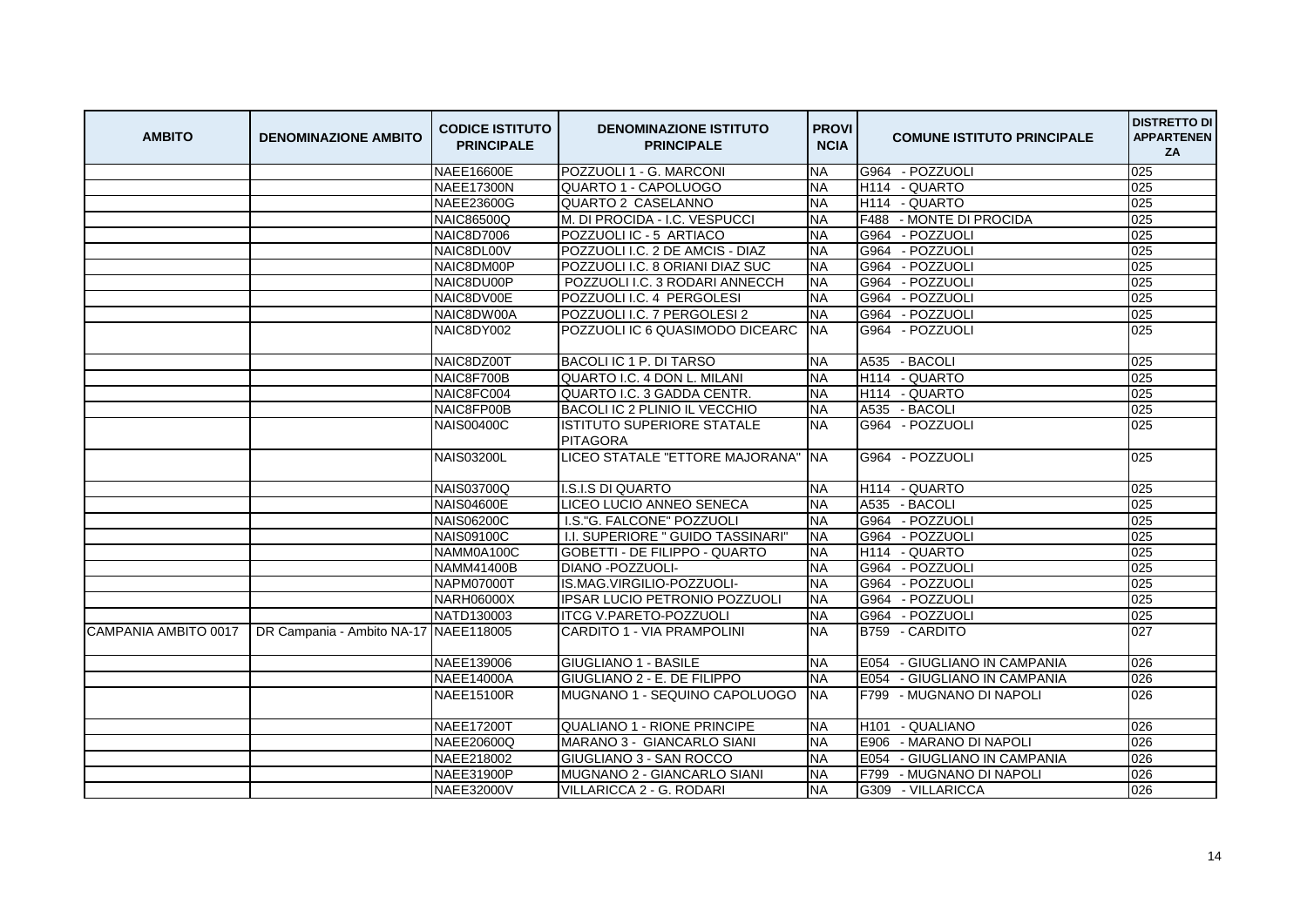| <b>AMBITO</b> | <b>DENOMINAZIONE AMBITO</b> | <b>CODICE ISTITUTO</b><br><b>PRINCIPALE</b> | <b>DENOMINAZIONE ISTITUTO</b><br><b>PRINCIPALE</b> | <b>PROVI</b><br><b>NCIA</b> | <b>COMUNE ISTITUTO PRINCIPALE</b>      | <b>DISTRETTO DI</b><br><b>APPARTENEN</b><br>ZA |
|---------------|-----------------------------|---------------------------------------------|----------------------------------------------------|-----------------------------|----------------------------------------|------------------------------------------------|
|               |                             | NAEE333001                                  | <b>GIUGLIANO 4 - DON GIUSEPPE DIANA</b>            | <b>NA</b>                   | E054 - GIUGLIANO IN CAMPANIA           | 026                                            |
|               |                             | <b>NAEE34100X</b>                           | <b>MELITO 2 - FALCONE</b>                          | <b>NA</b>                   | F111<br>- MELITO DI NAPOLI             | 026                                            |
|               |                             | NAEE346003                                  | <b>GIUGLIANO 5</b>                                 | <b>NA</b>                   | E054<br>- GIUGLIANO IN CAMPANIA        | 026                                            |
|               |                             | <b>NAEE34800P</b>                           | <b>MELITO 3 - DE CURTIS</b>                        | <b>NA</b>                   | F111<br>- MELITO DI NAPOLI             | 026                                            |
|               |                             | NAEE361005                                  | <b>GIUGLIANO 7 - DI GIACOMO</b>                    | <b>NA</b>                   | E054<br>- GIUGLIANO IN CAMPANIA        | 026                                            |
|               |                             | NAEE362001                                  | <b>GIUGLIANO 8</b>                                 | <b>NA</b>                   | E054<br>- GIUGLIANO IN CAMPANIA        | 026                                            |
|               |                             | <b>NAIC80200L</b>                           | CALVIZZANO I.C. MARCO POLO                         | <b>NA</b>                   | - CALVIZZANO<br>B452                   | 026                                            |
|               |                             | NAIC885001                                  | VILLARICCA - I.C. CALVINO                          | <b>NA</b>                   | G309<br>- VILLARICCA                   | 026                                            |
|               |                             | NAIC8DX006                                  | QUALIANO I.C. 2 D. BOSCO VERDI                     | <b>NA</b>                   | H <sub>101</sub><br>- QUALIANO         | 026                                            |
|               |                             | <b>NAIC8E4009</b>                           | <b>GIUGLIANO IC 6 IMPASTATO SUC</b>                | <b>NA</b>                   | E054 - GIUGLIANO IN CAMPANIA           | 026                                            |
|               |                             | NAIC8E700R                                  | MARANO I.C. SOCRATE- MALLARDO                      | <b>NA</b>                   | E906 - MARANO DI NAPOLI                | 026                                            |
|               |                             | <b>NAIC8F2008</b>                           | S. ANTIMO IC GIOVANNI XXIII                        | <b>NA</b>                   | 1293<br>- SANT'ANTIMO                  | 027                                            |
|               |                             | <b>NAIC8F3004</b>                           | S. ANTIMO 2 - G. LEOPARDI                          | <b>NA</b>                   | 1293 - SANT'ANTIMO                     | 027                                            |
|               |                             | NAIC8F400X                                  | S. ANTIMO 3 - D. LORENZO MILANI                    | <b>NA</b>                   | 1293 - SANT'ANTIMO                     | 027                                            |
|               |                             | NAIC8F500Q                                  | I.C. S. ANTIMO 4 - PESTALOZZI                      | <b>NA</b>                   | 1293 - SANT'ANTIMO                     | 027                                            |
|               |                             | NAIC8FA00C                                  | MELITO 1 - TEN. L. MAURIELLO                       | <b>NA</b>                   | F <sub>111</sub><br>- MELITO DI NAPOLI | 026                                            |
|               |                             | NAIC8FB008                                  | S.ANTIMO IC 1 ROMEO                                | <b>NA</b>                   | 1293 - SANT'ANTIMO                     | 027                                            |
|               |                             | NAIC8FL004                                  | VILLARICCA IC "G.SIANI"                            | <b>NA</b>                   | G309 - VILLARICCA                      | 026                                            |
|               |                             | NAIC8FU00X                                  | MARANO IC AMANZIO-RANUCCI-ALFIE                    | <b>INA</b>                  | E906 - MARANO DI NAPOLI                | 026                                            |
|               |                             | NAIC8GH00T                                  | <b>MARANO IC SAN ROCCO</b>                         | <b>NA</b>                   | E906 - MARANO DI NAPOLI                | 026                                            |
|               |                             | NAIC8GJ003                                  | MARANO I.C. DARMON                                 | <b>NA</b>                   | E906 - MARANO DI NAPOLI                | 026                                            |
|               |                             | NAIC8GR00N                                  | IC DI GIACOMO -3° S.CHIARA QUAL                    | <b>NA</b>                   | H <sub>101</sub> - QUALIANO            | 026                                            |
|               |                             | <b>NAIS06100L</b>                           | <b>IPSCT MINZONI GIUGLIANO</b>                     | <b>NA</b>                   | E054 - GIUGLIANO IN CAMPANIA           | 026                                            |
|               |                             | <b>NAIS077006</b>                           | IST. SUP." G.MOSCATI"-SANT'ANTIMO-                 | <b>NA</b>                   | 1293 - SANT'ANTIMO                     | 027                                            |
|               |                             | NAMM0A000L                                  | ILLLUMINATO - CIRINO - MUGNANO                     | <b>NA</b>                   | - MUGNANO DI NAPOLI<br>F799            | 026                                            |
|               |                             | NAMM0AY007                                  | <b>GRAMSCI-IMPASTATO GIUGLIANO</b>                 | <b>NA</b>                   | E054<br>- GIUGLIANO IN CAMPANIA        | 026                                            |
|               |                             | <b>NAMM29400E</b>                           | S.M.S. G.B. BASILE GIUGLIANO                       | <b>NA</b>                   | E054<br>- GIUGLIANO IN CAMPANIA        | 026                                            |
|               |                             | <b>NAMM29500A</b>                           | CANTE - GIUGLIANO IN CAMPANIA                      | <b>NA</b>                   | E054<br>- GIUGLIANO IN CAMPANIA        | 026                                            |
|               |                             | NAMM297002                                  | SMS DON S. VITALE - GIUGLIANO                      | <b>NA</b>                   | E054<br>- GIUGLIANO IN CAMPANIA        | 026                                            |
|               |                             | <b>NAMM32100N</b>                           | D'AZEGLIO - MARANO DI NAPOLI-                      | <b>NA</b>                   | E906<br>- MARANO DI NAPOLI             | 026                                            |
|               |                             | <b>NAMM34100V</b>                           | <b>GUARANO MELITO DI NAPOLI</b>                    | <b>NA</b>                   | F111<br>- MELITO DI NAPOLI             | 026                                            |
|               |                             | NAMM535009                                  | SC. SEC. DI I GRADO ADA NEGRI                      | <b>NA</b>                   | G309 - VILLARICCA                      | 026                                            |
|               |                             | NAPM43000V                                  | ISS.LEVI LIC.CLASS. LING. E SC.<br><b>UMANE</b>    | <b>NA</b>                   | E906 - MARANO DI NAPOLI                | 026                                            |
|               |                             | <b>NAPS15000C</b>                           | LICEO SCIENTIFICO-LINGUISTICO "DE<br>CARLO"        | <b>NA</b>                   | E054 - GIUGLIANO IN CAMPANIA           | 026                                            |
|               |                             | <b>NAPS32000A</b>                           | L.SC. - "SEGRE"                                    | <b>NA</b>                   | E906 - MARANO DI NAPOLI                | 026                                            |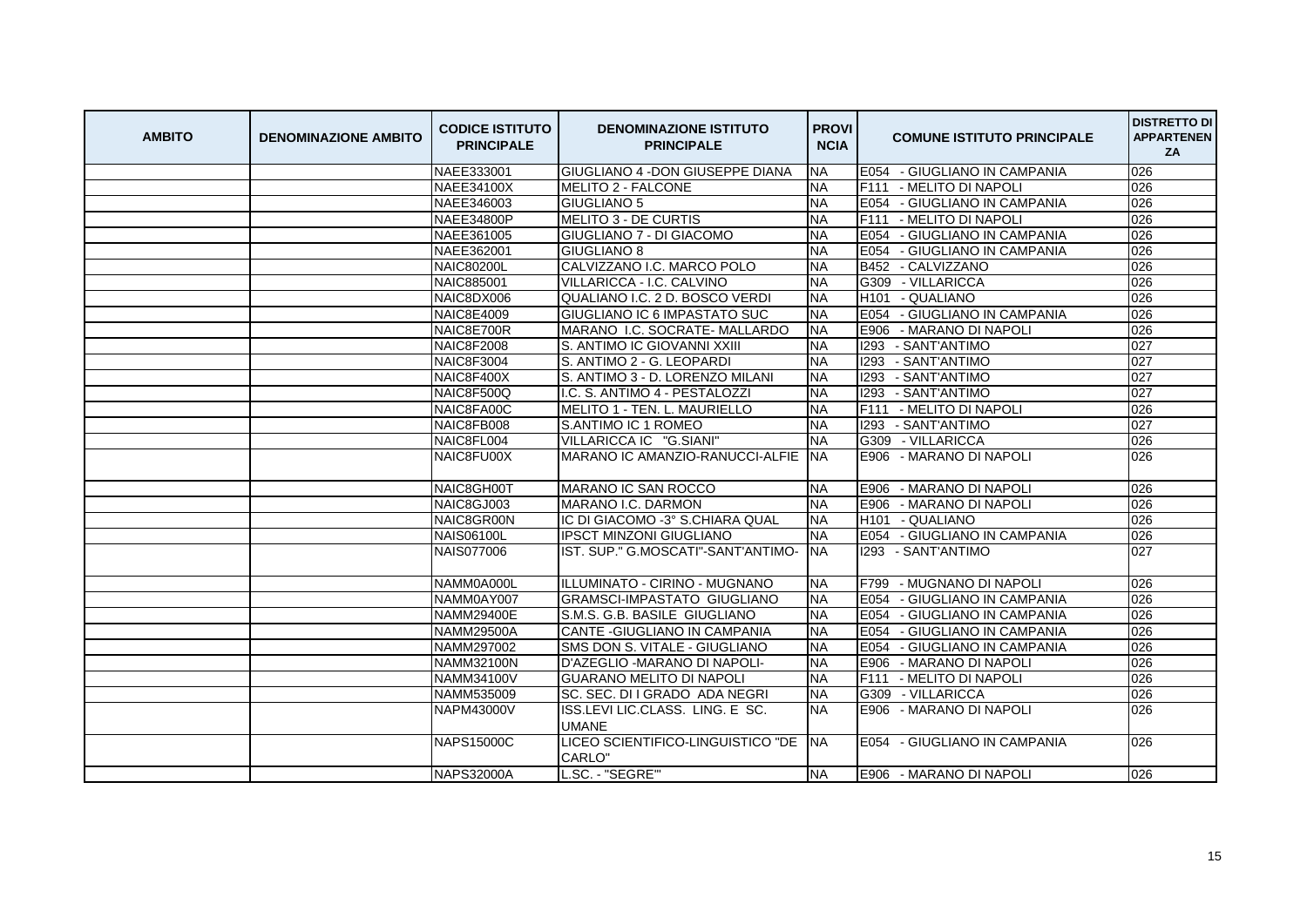| <b>AMBITO</b> | <b>DENOMINAZIONE AMBITO</b>                                    | <b>CODICE ISTITUTO</b><br><b>PRINCIPALE</b> | <b>DENOMINAZIONE ISTITUTO</b><br><b>PRINCIPALE</b> | <b>PROVI</b><br><b>NCIA</b> | <b>COMUNE ISTITUTO PRINCIPALE</b> | <b>DISTRETTO DI</b><br><b>APPARTENEN</b><br>ZA |
|---------------|----------------------------------------------------------------|---------------------------------------------|----------------------------------------------------|-----------------------------|-----------------------------------|------------------------------------------------|
|               |                                                                | <b>NAPS65000R</b>                           | LICEO "IMMANUEL KANT" - MELITO DI<br><b>NAPOLI</b> | <b>NA</b>                   | F111 - MELITO DI NAPOLI           | 026                                            |
|               |                                                                | NAPS690007                                  | LICEO PLURICOMPRENSIVO RENATO<br><b>CARTESIO</b>   | <b>INA</b>                  | E054 - GIUGLIANO IN CAMPANIA      | 026                                            |
|               |                                                                | <b>NAPS73000C</b>                           | LICEO STATALE "LAURA BASSI"                        | <b>NA</b>                   | 1293 - SANT'ANTIMO                | 027                                            |
|               |                                                                | NARI020001                                  | I.S. "G.MARCONI"                                   | <b>NA</b>                   | E054 - GIUGLIANO IN CAMPANIA      | 026                                            |
|               |                                                                | NATF130009                                  | ITI L.GALVANI-GIUGLIANO-                           | <b>NA</b>                   | E054 - GIUGLIANO IN CAMPANIA      | 026                                            |
|               | CAMPANIA AMBITO 0018   DR Campania - Ambito NA-18   NAEE10300B |                                             | <b>AFRAGOLA 1 - MARCONI</b>                        | <b>NA</b>                   | A064 - AFRAGOLA                   | 028                                            |
|               |                                                                | NAEE105003                                  | AFRAGOLA 3 - ALDO MORO                             | <b>NA</b>                   | A064 - AFRAGOLA                   | 028                                            |
|               |                                                                | <b>NAEE13600P</b>                           | FRATTAMAGGIORE 1 - E. FERMI                        | <b>NA</b>                   | D789 - FRATTAMAGGIORE             | 027                                            |
|               |                                                                | <b>NAEE13800A</b>                           | FRATTAMINORE - C. COLOMBO                          | <b>NA</b>                   | D790 - FRATTAMINORE               | 027                                            |
|               |                                                                | <b>NAEE14300T</b>                           | <b>GRUMO NEVANO - PASCOLI</b>                      | <b>NA</b>                   | E224 - GRUMO NEVANO               | 027                                            |
|               |                                                                | NAEE332005                                  | FRATTAMAGGIORE 4 - MARCONI                         | <b>NA</b>                   | D789 - FRATTAMAGGIORE             | 027                                            |
|               |                                                                | NAIC834004                                  | AFRAGOLA IC EUROPA UNITA                           | <b>NA</b>                   | A064 - AFRAGOLA                   | 028                                            |
|               |                                                                | <b>NAIC84500E</b>                           | CASAVATORE I.C. NICOLA ROMEO                       | <b>NA</b>                   | B946 - CASAVATORE                 | 029                                            |
|               |                                                                | <b>NAIC88100N</b>                           | CRISPANO - I.C. QUASIMODO                          | <b>NA</b>                   | - CRISPANO<br>D <sub>170</sub>    | 027                                            |
|               |                                                                | <b>NAIC897007</b>                           | GRUMO NEVANO I.C. MATTEO. CIRIL                    | <b>NA</b>                   | E224 - GRUMO NEVANO               | 027                                            |
|               |                                                                | NAIC8A700A                                  | CASAVATORE I.C. A. DE CURTIS                       | <b>NA</b>                   | B946 - CASAVATORE                 | 029                                            |
|               |                                                                | NAIC8D400P                                  | CAIVANO IC 2 DE GASPERI                            | <b>NA</b>                   | B371 - CAIVANO                    | 027                                            |
|               |                                                                | NAIC8DQ002                                  | AFRAGOLA IC 2 CASTALDO-NOSENG0                     | <b>INA</b>                  | A064 - AFRAGOLA                   | 028                                            |
|               |                                                                | NAIC8DR00T                                  | CAIVANO I.C. CILEA-MAMELI                          | <b>NA</b>                   | B371 - CAIVANO                    | 027                                            |
|               |                                                                | NAIC8DS003                                  | CAIVANO IC 3 PARCO VERDE                           | <b>NA</b>                   | - CAIVANO<br><b>B371</b>          | 027                                            |
|               |                                                                | NAIC8E100T                                  | FRATTAMAGGIORE IC 3 - GENOINO                      | <b>NA</b>                   | D789 - FRATTAMAGGIORE             | 027                                            |
|               |                                                                | NAIC8E200N                                  | FRATTAMINORE-IC N. ATELLANO                        | <b>NA</b>                   | D790 - FRATTAMINORE               | 027                                            |
|               |                                                                | NAIC8EB00N                                  | I. C. "S.M. MILANI"                                | <b>NA</b>                   | - CAIVANO<br><b>B371</b>          | 027                                            |
|               |                                                                | NAIC8EF001                                  | ARZANO IC 4 D'AURIA-NOSENGO                        | <b>NA</b>                   | A455 - ARZANO                     | 029                                            |
|               |                                                                | NAIC8EG00R                                  | ARZANO IC 2 DE FILIPPO-VICO                        | <b>NA</b>                   | A455 - ARZANO                     | 029                                            |
|               |                                                                | NAIC8EH00L                                  | ARZANO IC 1 - ARIOSTO                              | <b>NA</b>                   | A455 - ARZANO                     | 029                                            |
|               |                                                                | NAIC8EL00D                                  | CARDITO IC M. POLO - GALILEI                       | <b>NA</b>                   | B759 - CARDITO                    | 027                                            |
|               |                                                                | NAIC8EM009                                  | CASORIA 3 IC CARDUCCI-KING                         | <b>NA</b>                   | - CASORIA<br><b>B990</b>          | 029                                            |
|               |                                                                | NAIC8EN005                                  | <b>CASORIA IC CORTESE</b>                          | <b>NA</b>                   | B990 - CASORIA                    | 029                                            |
|               |                                                                | NAIC8ES00N                                  | <b>CASORIA 4 IC PUCCINI</b>                        | <b>NA</b>                   | B990 - CASORIA                    | 029                                            |
|               |                                                                | NAIC8ET00D                                  | CASORIA LUDOVICO DA CASORIA CEN NA                 |                             | B990 - CASORIA                    | 029                                            |
|               |                                                                | NAIC8EU009                                  | CASORIA 5 L. DA CASORIA SUCCURS                    | <b>INA</b>                  | B990 - CASORIA                    | 029                                            |
|               |                                                                | NAIC8EV005                                  | CASORIA IC F. PALIZZI                              | <b>NA</b>                   | B990 - CASORIA                    | 029                                            |
|               |                                                                | NAIC8EW001                                  | CASORIA 2 IC MOSCATI-MAGLIONE                      | <b>NA</b>                   | B990 - CASORIA                    | 029                                            |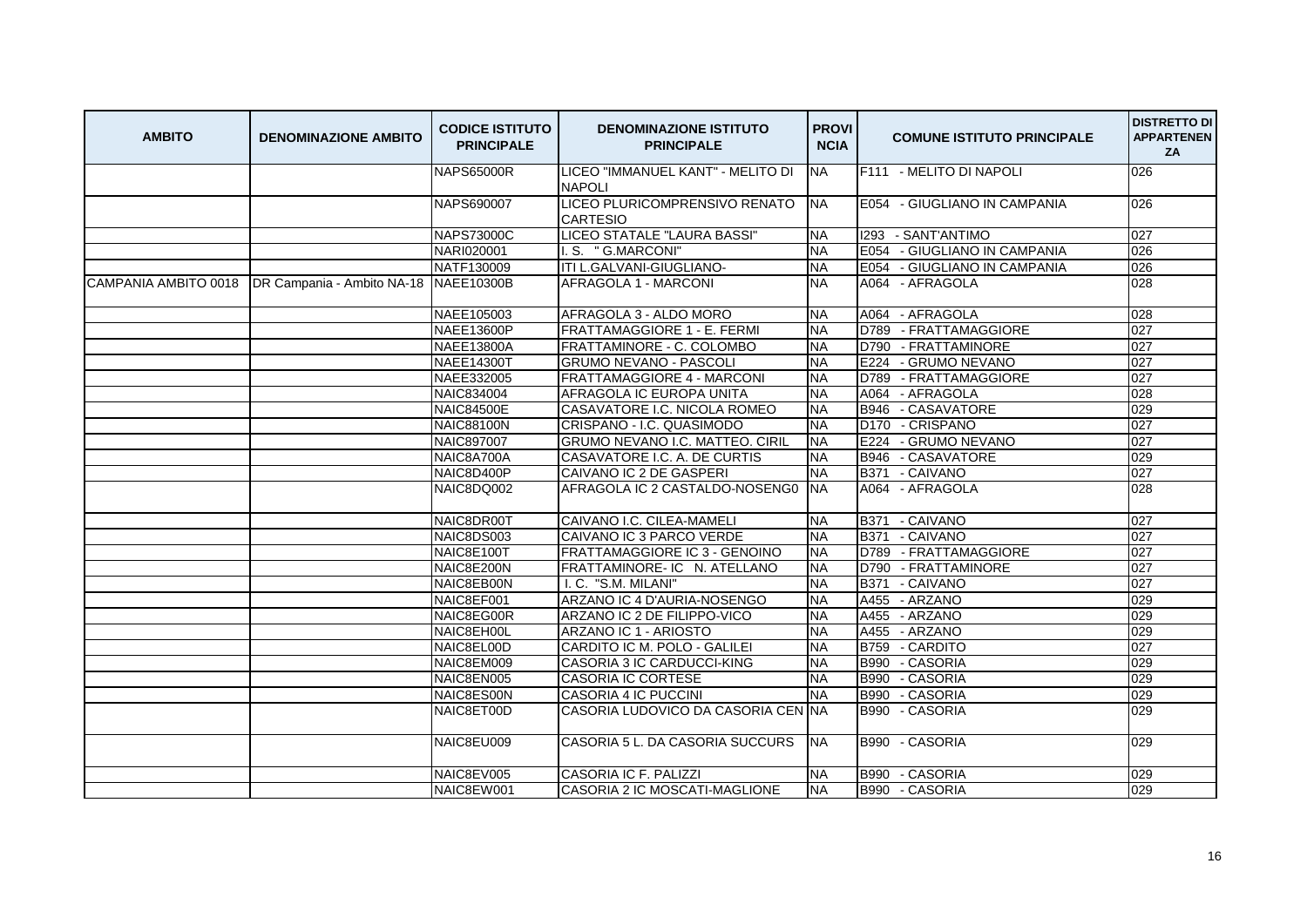| <b>AMBITO</b> | <b>DENOMINAZIONE AMBITO</b>                                    | <b>CODICE ISTITUTO</b><br><b>PRINCIPALE</b> | <b>DENOMINAZIONE ISTITUTO</b><br><b>PRINCIPALE</b> | <b>PROVI</b><br><b>NCIA</b> | <b>COMUNE ISTITUTO PRINCIPALE</b>      | <b>DISTRETTO DI</b><br><b>APPARTENEN</b><br>ZA |
|---------------|----------------------------------------------------------------|---------------------------------------------|----------------------------------------------------|-----------------------------|----------------------------------------|------------------------------------------------|
|               |                                                                | NAIC8FS008                                  | ARZANO IC 3 - KAROL WOITYLA                        | <b>NA</b>                   | A455 - ARZANO                          | 029                                            |
|               |                                                                | NAIC8GA003                                  | I.C. CASAVATORE 1 - B. CROCE                       | <b>NA</b>                   | B946 - CASAVATORE                      | 029                                            |
|               |                                                                | NAIC8GC00P                                  | CASANDRINO IC MARCONI-TORRICELL                    | .INA                        | B925 - CASANDRINO                      | 027                                            |
|               |                                                                | NAIC8GE00A                                  | FRATTAMAGGIORE 2 I.C. CAPASSO-M NA                 |                             | D789 - FRATTAMAGGIORE                  | 027                                            |
|               |                                                                | NAIC8GM00E                                  | CARDITO I.C. 2 DON BOSCO                           | <b>NA</b>                   | B759 - CARDITO                         | 027                                            |
|               |                                                                | <b>NAIS02900R</b>                           | LICEO STATALE "GANDHI" DI CASORIA NA               |                             | B990 - CASORIA                         | 029                                            |
|               |                                                                | <b>NAIS06700G</b>                           | IISTITUTO ISTRUZIONE SUPERIORE<br>A.TORRENTE       | NA.                         | B990 - CASORIA                         | 029                                            |
|               |                                                                | <b>NAIS07600A</b>                           | IST SUP."GAETANO FILANGIERI"                       | <b>NA</b>                   | D789 - FRATTAMAGGIORE                  | 027                                            |
|               |                                                                | <b>NAIS07900T</b>                           | IS "S.PERTINI" AFRAGOLA                            | <b>NA</b>                   | A064 - AFRAGOLA                        | 028                                            |
|               |                                                                | <b>NAIS092008</b>                           | I.I.S. "DON GEREMIA PISCOPO" -<br><b>ARZANO</b>    | <b>NA</b>                   | A455 - ARZANO                          | 029                                            |
|               |                                                                | <b>NAIS119003</b>                           | ISTITUTO SUPERIORE F.MORANO                        | <b>NA</b>                   | B371 - CAIVANO                         | 027                                            |
|               |                                                                | NAIS121003                                  | I.S." E.SERENI"-AFRAGOLA E CARDITO NA              |                             | A064 - AFRAGOLA                        | 028                                            |
|               |                                                                | NAMM0AX00B                                  | RITA LEVI MONTALCINI AFRAGOLA                      | <b>NA</b>                   | A064 - AFRAGOLA                        | 028                                            |
|               |                                                                | NAMM0CR008                                  | <b>INA PROV.1 C/O"TORRENTE" CASAVA</b>             | <b>NA</b>                   | B946 - CASAVATORE                      | 029                                            |
|               |                                                                | <b>NAMM15900A</b>                           | ROCCO-AFRAGOLA-                                    | <b>NA</b>                   | A064 - AFRAGOLA                        | 028                                            |
|               |                                                                | NAMM162006                                  | "ANGELO MOZZILLO" AFRAGOLA                         | <b>NA</b>                   | A064 - AFRAGOLA                        | 028                                            |
|               |                                                                | <b>NAMM28400X</b>                           | STANZIONE - FRATTAMAGGIORE-                        | <b>NA</b>                   | D789 - FRATTAMAGGIORE                  | 027                                            |
|               |                                                                | NAPC300002                                  | L.CL.F.DURANTE-F/MAGGIORE-                         | <b>NA</b>                   | D789 - FRATTAMAGGIORE                  | 027                                            |
|               |                                                                | <b>NAPS14000T</b>                           | L.SC.F.BRUNELLESCHI-AFRAGOLA-                      | <b>NA</b>                   | A064 - AFRAGOLA                        | 028                                            |
|               |                                                                | <b>NAPS27000E</b>                           | L.SC.C.MIRANDA-F/MAGGIORE-                         | <b>NA</b>                   | D789 - FRATTAMAGGIORE                  | 027                                            |
|               |                                                                | <b>NAPS43000T</b>                           | LICEO SCIENTIFICO - ARZANO                         | <b>NA</b>                   | A455 - ARZANO                          | 029                                            |
|               |                                                                | <b>NAPS55000X</b>                           | LICEO STATALE "N. BRAUCCI" -<br><b>CAIVANO</b>     | <b>NA</b>                   | B371 - CAIVANO                         | 027                                            |
|               |                                                                | <b>NARI01000A</b>                           | RI IPIA M.NIGLIO                                   | <b>NA</b>                   | D789 - FRATTAMAGGIORE                  | 027                                            |
|               |                                                                | <b>NATD33000R</b>                           | I.T. C.A.DALLA CHIESA - AFRAGOLA-                  | <b>NA</b>                   | A064 - AFRAGOLA                        | 028                                            |
|               | CAMPANIA AMBITO 0019   DR Campania - Ambito NA-19   NAEE10100Q |                                             | <b>ACERRA 1 - PIAZZA RENELLA</b>                   | <b>NA</b>                   | A024 - ACERRA                          | 031                                            |
|               |                                                                | NAEE10200G                                  | ACERRA 2 C.D.                                      | <b>NA</b>                   | A024 - ACERRA                          | 031                                            |
|               |                                                                | <b>NAEE11400T</b>                           | BRUSCIANO - C.D. CAPOLUOGO                         | <b>NA</b>                   | B227 - BRUSCIANO                       | 031                                            |
|               |                                                                | NAEE119001                                  | CASALNUOVO 1 - DE CURTIS                           | <b>NA</b>                   | <b>B</b> 905<br>- CASALNUOVO DI NAPOLI | 031                                            |
|               |                                                                | NAEE147005                                  | MARIGLIANO 1 - GIANCARLO SIANI                     | <b>NA</b>                   | E955<br>- MARIGLIANO                   | 031                                            |
|               |                                                                | <b>NAEE15200L</b>                           | NOLA 1 - T. VITALE CAPOLUOGO                       | <b>NA</b>                   | F924 - NOLA                            | 030                                            |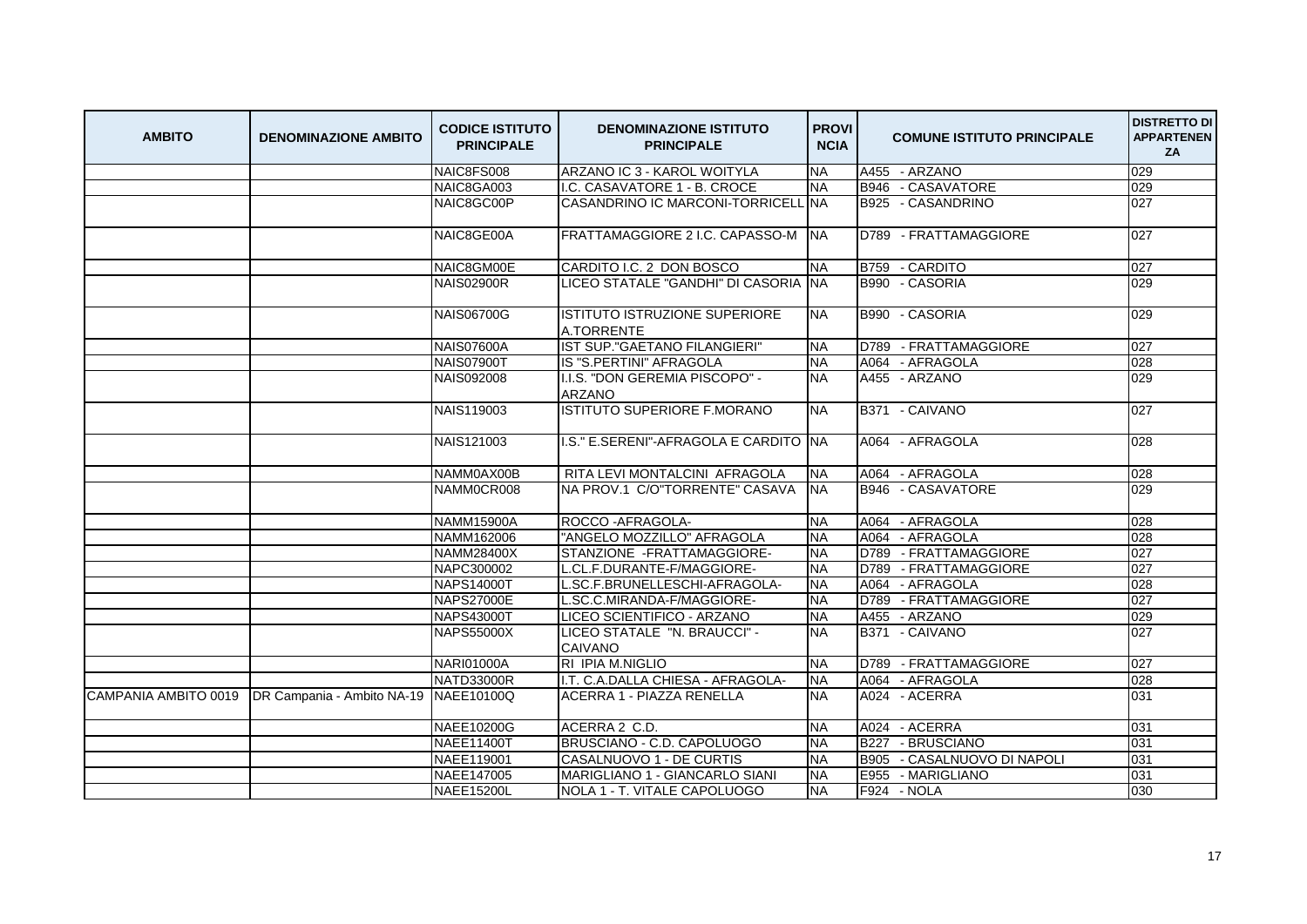| <b>AMBITO</b> | <b>DENOMINAZIONE AMBITO</b> | <b>CODICE ISTITUTO</b><br><b>PRINCIPALE</b> | <b>DENOMINAZIONE ISTITUTO</b><br><b>PRINCIPALE</b>      | <b>PROVI</b><br><b>NCIA</b> | <b>COMUNE ISTITUTO PRINCIPALE</b>      | <b>DISTRETTO DI</b><br><b>APPARTENEN</b><br>ZA |
|---------------|-----------------------------|---------------------------------------------|---------------------------------------------------------|-----------------------------|----------------------------------------|------------------------------------------------|
|               |                             | <b>NAEE15300C</b>                           | <b>NOLA 2 - SANSEVERINO</b>                             | <b>NA</b>                   | F924 - NOLA                            | 030                                            |
|               |                             | <b>NAEE16000G</b>                           | POMIGLIANO 1 FRASSO                                     | <b>NA</b>                   | G812 - POMIGLIANO D'ARCO               | 031                                            |
|               |                             | NAEE32300A                                  | CASALNUOVO 3 M.T DI CALCUTTA                            | <b>NA</b>                   | <b>B905</b><br>- CASALNUOVO DI NAPOLI  | 031                                            |
|               |                             | <b>NAEE34400B</b>                           | <b>ACERRA 4 - SPINIELLO</b>                             | <b>NA</b>                   | A024 - ACERRA                          | 031                                            |
|               |                             | NAEE358009                                  | POMIGLIANO 2 - CAPOLUOGO                                | <b>NA</b>                   | G812 - POMIGLIANO D'ARCO               | 031                                            |
|               |                             | NAEE515005                                  | SAVIANO - CIRCOLO DIDATTICO                             | <b>NA</b>                   | 1469 - SAVIANO                         | 030                                            |
|               |                             | <b>NAIC80300C</b>                           | VISCIANO - I.C. ROSSINI                                 | <b>NA</b>                   | M072 - VISCIANO                        | 030                                            |
|               |                             | <b>NAIC84300V</b>                           | CASALNUOVO IC RAG. D'EUROPA                             | <b>NA</b>                   | B905 - CASALNUOVO DI NAPOLI            | 031                                            |
|               |                             | <b>NAIC84900T</b>                           | CASTELLO DI CISTERNA I.C.                               | <b>NA</b>                   | C188 - CASTELLO DI CISTERNA            | 031                                            |
|               |                             | NAIC868007                                  | MARIGLIANELLA IC CARDUCCI                               | <b>NA</b>                   | E954<br>- MARIGLIANELLA                | 031                                            |
|               |                             | <b>NAIC87900N</b>                           | <b>CASALNUOVO IC VIVIANI</b>                            | <b>NA</b>                   | <b>B</b> 905<br>- CASALNUOVO DI NAPOLI | 031                                            |
|               |                             | NAIC898003                                  | CASALNUOVO IC DE NICOLA                                 | <b>NA</b>                   | - CASALNUOVO DI NAPOLI<br><b>B905</b>  | 031                                            |
|               |                             | NAIC8AJ002                                  | CASALNUOVO IC ALDO MORO                                 | <b>NA</b>                   | <b>B905</b><br>- CASALNUOVO DI NAPOLI  | 031                                            |
|               |                             | NAIC8AP00V                                  | NOLA - I.C. MAMELI                                      | <b>NA</b>                   | F924<br>- NOLA                         | 030                                            |
|               |                             | NAIC8AQ00P                                  | CAMPOSANO - I.C. VIRGILIO                               | <b>NA</b>                   | B565 - CAMPOSANO                       | 030                                            |
|               |                             | NAIC8BC00N                                  | NOLA - I.C GIORDANO BRUNO-F IORE                        | <b>NA</b>                   | F924 - NOLA                            | 030                                            |
|               |                             | NAIC8BE009                                  | <b>MARIGLIANO IC PACINOTTI</b>                          | <b>NA</b>                   | E955<br>- MARIGLIANO                   | 031                                            |
|               |                             | NAIC8BU00D                                  | POMIGLIANO I.C. SULMONA - LEONE                         | <b>NA</b>                   | G812 - POMIGLIANO D'ARCO               | 031                                            |
|               |                             | NAIC8BW005                                  | POMIGLIANO I. C. - OMERO-MAZZI                          | <b>NA</b>                   | G812 - POMIGLIANO D'ARCO               | 031                                            |
|               |                             | NAIC8C100L                                  | S.PAOLO BELSITO I.C. COSTANTINI                         | <b>NA</b>                   | 1073 - SAN PAOLO BEL SITO              | 030                                            |
|               |                             | NAIC8CQ00B                                  | PALMA CAMP. I.C. 1 DE CURTIS                            | <b>NA</b>                   | G283 - PALMA CAMPANIA                  | 030                                            |
|               |                             | NAIC8CR007                                  | PALMA CAMP. - I.C. 2 V.RUSSO                            | <b>NA</b>                   | G283 - PALMA CAMPANIA                  | 030                                            |
|               |                             | NAIC8DE00E                                  | POMIGLIANO I.C.FALCONE CATULLO                          | <b>NA</b>                   | G812 - POMIGLIANO D'ARCO               | 031                                            |
|               |                             | NAIC8DT00V                                  | <b>MARIGLIANO IC MILANI-ALIPERTI</b>                    | <b>NA</b>                   | E955 - MARIGLIANO                      | 031                                            |
|               |                             | NAIC8EK00N                                  | <b>BRUSCIANO DE FILIPPO-DE RUGGIER</b>                  | <b>NA</b>                   | B227 - BRUSCIANO                       | 031                                            |
|               |                             | NAIC8EX00R                                  | CICCIANO IC BOVIO-PONTILLO-PASC                         | <b>NA</b>                   | C675 - CICCIANO                        | 030                                            |
|               |                             | NAIC8EZ00C                                  | CIMITILE MERCOGLIANO-GUADAGNI                           | <b>NA</b>                   | C697 - CIMITILE                        | 030                                            |
|               |                             | NAIC8FH007                                  | SAVIANO I.C. 2 A. CICCONE -                             | <b>NA</b>                   | 1469 - SAVIANO                         | 030                                            |
|               |                             | NAIC8FQ007                                  | SCISCIANO IC OMODEO BEETHOVEN                           | <b>NA</b>                   | 1540 - SCISCIANO                       | 031                                            |
|               |                             | NAIC8FX00B                                  | ROCCARAINOLA I.C. S. GIOVANNI 1                         | <b>NA</b>                   | H433 - ROCCARAINOLA                    | 030                                            |
|               |                             | NAIC8GP002                                  | ACERRA IC FERRAJOLO-SIANI                               | <b>NA</b>                   | A024 - ACERRA                          | 031                                            |
|               |                             | NAIC8GQ00T                                  | ACERRA IC 3 DON LORENZO MILANI-                         | <b>NA</b>                   | A024 - ACERRA                          | 031                                            |
|               |                             | <b>NAIS03900B</b>                           | I.S.I.S ALBERTINI                                       | <b>NA</b>                   | F924<br>- NOLA                         | 030                                            |
|               |                             | <b>NAIS05900L</b>                           | <b>GIANCARLO SIANI</b>                                  | <b>NA</b>                   | B905 - CASALNUOVO DI NAPOLI            | 031                                            |
|               |                             | <b>NAIS078002</b>                           | IST. D'ISTRUZIONE SUPERIORE<br>"EUROPA"                 | <b>NA</b>                   | G812 - POMIGLIANO D'ARCO               | 031                                            |
|               |                             | <b>NAIS10900C</b>                           | <b>ISTITUTO SUPERIORE BRUNO</b><br><b>MUNARI ACERRA</b> | NA.                         | A024 - ACERRA                          | 031                                            |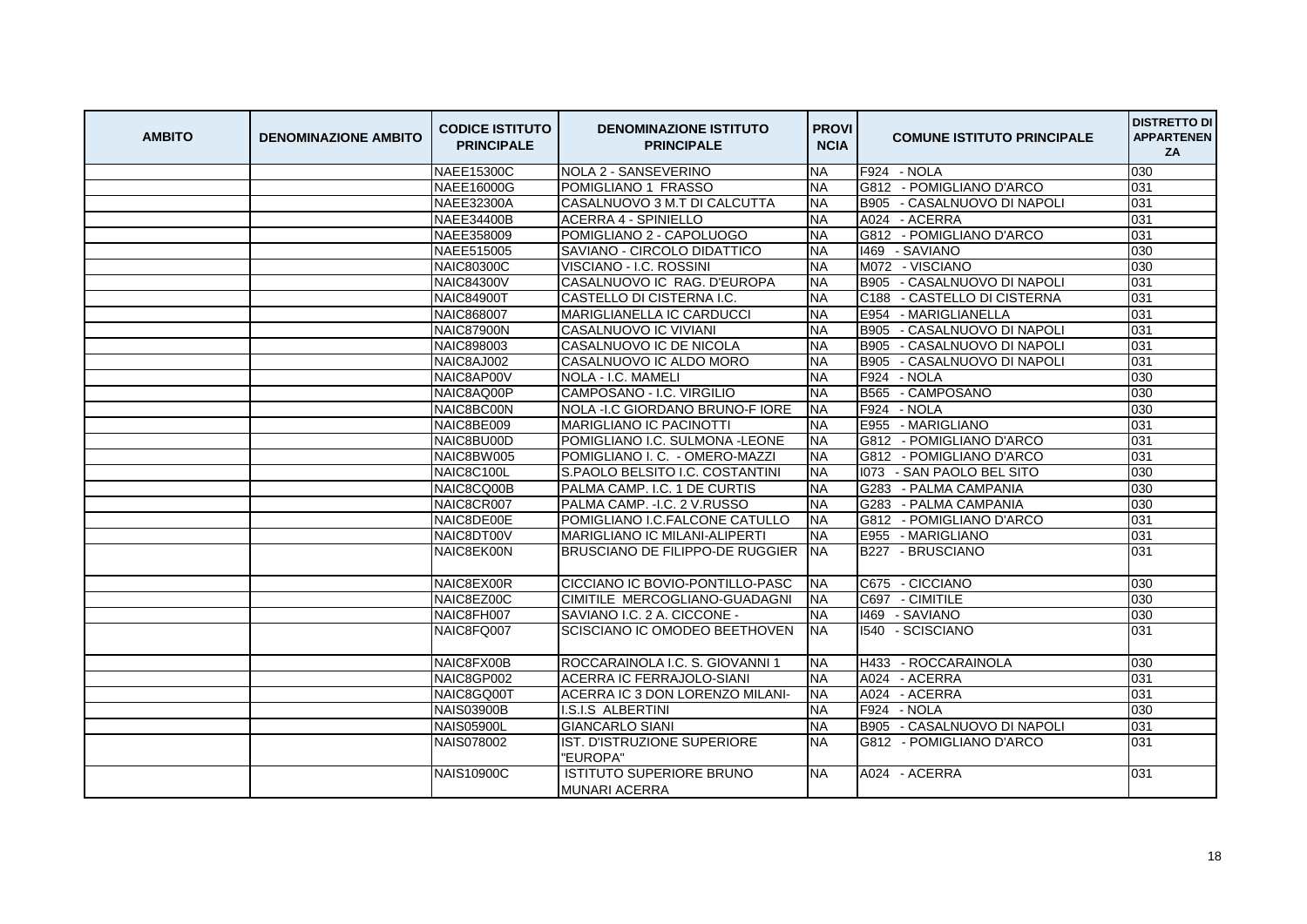| <b>AMBITO</b>        | <b>DENOMINAZIONE AMBITO</b>           | <b>CODICE ISTITUTO</b><br><b>PRINCIPALE</b> | <b>DENOMINAZIONE ISTITUTO</b><br><b>PRINCIPALE</b> | <b>PROVI</b><br><b>NCIA</b> | <b>COMUNE ISTITUTO PRINCIPALE</b>   | <b>DISTRETTO DI</b><br><b>APPARTENEN</b><br>ZA |
|----------------------|---------------------------------------|---------------------------------------------|----------------------------------------------------|-----------------------------|-------------------------------------|------------------------------------------------|
|                      |                                       | <b>NAIS113004</b>                           | IS SAVIANO-MARIGLIANO                              | <b>NA</b>                   | 1469 - SAVIANO                      | 030                                            |
|                      |                                       | <b>NAIS11400X</b>                           | I.S. "LEONE-NOBILE"                                | <b>NA</b>                   | F924 - NOLA                         | 030                                            |
|                      |                                       | <b>NAIS11600G</b>                           | I.S. L.C. ITCG "ROSMINI" PALMA<br><b>CAMPANIA-</b> | <b>NA</b>                   | G283 - PALMA CAMPANIA               | 030                                            |
|                      |                                       | NAMM0CS00D                                  | NA.PROV.2 C/O "MASULLO-THETI"                      | <b>NA</b>                   | F924 - NOLA                         | 030                                            |
|                      |                                       | NAMM15100Q                                  | <b>G.CAPORALE</b>                                  | <b>NA</b>                   | A024 - ACERRA                       | 031                                            |
|                      |                                       | <b>NAMM33000C</b>                           | <b>ALIGHIERI - MARIGLIANO</b>                      | <b>NA</b>                   | E955 - MARIGLIANO                   | 031                                            |
|                      |                                       | NAMM622004                                  | S.M. MERLIANO-TANSILLO NOLA                        | <b>NA</b>                   | F924 - NOLA                         | 030                                            |
|                      |                                       | NAPC19000Q                                  | L.CLAS.SC."V. IMBRIANI"POMIGLIANO<br><b>D'ARCO</b> | <b>NA</b>                   | G812 - POMIGLIANO D'ARCO            | 031                                            |
|                      |                                       | <b>NAPC33000T</b>                           | L.CL.-G.CARDUCCI-NOLA-                             | <b>NA</b>                   | F924 - NOLA                         | 030                                            |
|                      |                                       | NAPM230005                                  | IST.MAGIS.M. SERAO - POMIGLIANO<br><b>D'ARCO</b>   | <b>NA</b>                   | G812 - POMIGLIANO D'ARCO            | 031                                            |
|                      |                                       | <b>NAPQ01000A</b>                           | LIC. SCIENTIF. - SCIENZE UMANE<br>"CANTONE"        | <b>NA</b>                   | G812 - POMIGLIANO D'ARCO            | 031                                            |
|                      |                                       | <b>NAPS02000Q</b>                           | L.SC.-C.COLOMBO-MARIGLIANO-                        | <b>INA</b>                  | E955 - MARIGLIANO                   | 031                                            |
|                      |                                       | <b>NAPS24000P</b>                           | LICEO STATALE E.MEDI-CICCIANO-                     | <b>NA</b>                   | C675 - CICCIANO                     | 030                                            |
|                      |                                       | <b>NAPS72000T</b>                           | LIC. SC, CLAS, LING " A.M.DE' LIGUORI" NA          |                             | A024 - ACERRA                       | 031                                            |
|                      |                                       | NARH07000E                                  | <b>IPSSEOA "CARMINE RUSSO"</b>                     | <b>NA</b>                   | C675 - CICCIANO                     | 030                                            |
|                      |                                       | NATD350002                                  | ITC-ITCG MASULLO-THETI - NOLA                      | <b>NA</b>                   | F924 - NOLA                         | 030                                            |
|                      |                                       | NATD420003                                  | IT "M.ROSSI DORIA"                                 | <b>NA</b>                   | E955 - MARIGLIANO                   | 031                                            |
|                      |                                       | NATF040003                                  | ITI E.BARSANTI-POMIGLIAN0 D'ARCO                   | <b>NA</b>                   | G812 - POMIGLIANO D'ARCO            | 031                                            |
| CAMPANIA AMBITO 0020 | DR Campania - Ambito NA-20 NAEE15800G |                                             | POGGIOMARINO 2 - TORTORELLE                        | <b>NA</b>                   | G762 - POGGIOMARINO                 | 032                                            |
|                      |                                       | NAEE177001                                  | S.GIUSEPPE VES. 1 - CAPOLUOGO                      | <b>NA</b>                   | - SAN GIUSEPPE VESUVIANO<br>H931    | 032                                            |
|                      |                                       | <b>NAEE17800R</b>                           | S.GIUSEPPE VES. 2 -                                | <b>INA</b>                  | - SAN GIUSEPPE VESUVIANO<br>H931    | 032                                            |
|                      |                                       | <b>NAEE18500X</b>                           | SOMMA VES. 1 - RAFFAELE ARFE                       | <b>NA</b>                   | 1820<br>- SOMMA VESUVIANA           | 033                                            |
|                      |                                       | NAEE18700G                                  | TERZIGNO - CAPOLUOGO -                             | <b>NA</b>                   | L142 - TERZIGNO                     | 032                                            |
|                      |                                       | <b>NAEE21400P</b>                           | SOMMA VES. 2 - DON MINZONI                         | <b>NA</b>                   | 1820 - SOMMA VESUVIANA              | 033                                            |
|                      |                                       | <b>NAEE23100C</b>                           | SAN SEBASTIANO AL VESUVIO                          | <b>NA</b>                   | 1151<br>- SAN SEBASTIANO AL VESUVIO | 034                                            |
|                      |                                       | <b>NAEE33500L</b>                           | SOMMA VES. 3 -                                     | <b>NA</b>                   | 1820<br>- SOMMA VESUVIANA           | 033                                            |
|                      |                                       | <b>NAIC850002</b>                           | CERCOLA - IC CUSTRA                                | <b>NA</b>                   | C495 - CERCOLA                      | 033                                            |
|                      |                                       | <b>NAIC855005</b>                           | STRIANO I.C. D'AVINO                               | <b>NA</b>                   | 1978 - STRIANO                      | 032                                            |
|                      |                                       | <b>NAIC85700R</b>                           | VOLLA - I.C. SERAO                                 | <b>NA</b>                   | M115 - VOLLA                        | 033                                            |
|                      |                                       | <b>NAIC863004</b>                           | POGGIOMARINO IC DE FILIPPO                         | <b>NA</b>                   | G762 - POGGIOMARINO                 | 032                                            |
|                      |                                       | <b>NAIC86700B</b>                           | MASSA DI SOMMA - I.C. L. RADICE                    | <b>NA</b>                   | M289 - MASSA DI SOMMA               | 033                                            |
|                      |                                       | <b>NAIC87400E</b>                           | VOLLA - I.C. V. DE SICA                            | <b>NA</b>                   | M115 - VOLLA                        | 033                                            |
|                      |                                       | <b>NAIC87500A</b>                           | VOLLA - I.C. FALCONE                               | <b>NA</b>                   | M115 - VOLLA                        | 033                                            |
|                      |                                       | <b>NAIC883009</b>                           | <b>CERCOLA - IC GIORDANO</b>                       | <b>NA</b>                   | C495 - CERCOLA                      | 033                                            |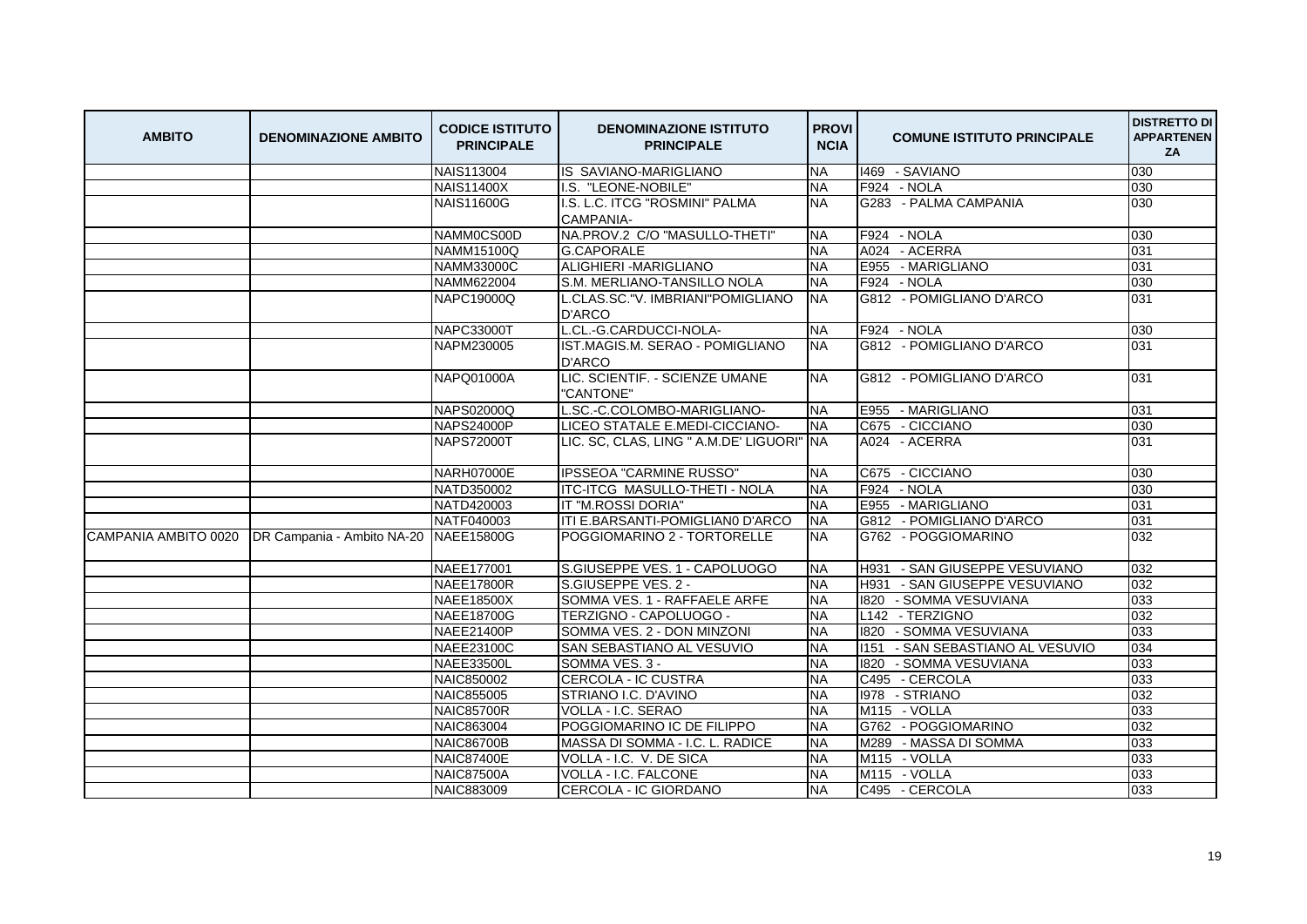| <b>AMBITO</b> | <b>DENOMINAZIONE AMBITO</b> | <b>CODICE ISTITUTO</b><br><b>PRINCIPALE</b> | <b>DENOMINAZIONE ISTITUTO</b><br><b>PRINCIPALE</b> | <b>PROVI</b><br><b>NCIA</b> | <b>COMUNE ISTITUTO PRINCIPALE</b>    | <b>DISTRETTO DI</b><br><b>APPARTENEN</b><br>ZA |
|---------------|-----------------------------|---------------------------------------------|----------------------------------------------------|-----------------------------|--------------------------------------|------------------------------------------------|
|               |                             | NAIC8A600E                                  | S. ANASTASIA - I.C. 4                              | <b>NA</b>                   | 1262 - SANT'ANASTASIA                | 033                                            |
|               |                             | NAIC8AK00G                                  | S. ANASTASIA - I.C. 2                              | <b>NA</b>                   | 1262 - SANT'ANASTASIA                | 033                                            |
|               |                             | NAIC8AL00B                                  | S.ANASTASIA-I.C.I TEN.M.DE ROSA                    | <b>NA</b>                   | 1262 - SANT'ANASTASIA                | 033                                            |
|               |                             | NAIC8AN003                                  | S.GIORGIO I.C. DE FILIPPO                          | <b>NA</b>                   | H892 - SAN GIORGIO A CREMANO         | 034                                            |
|               |                             | NAIC8AY003                                  | S. ANASTASIA I.C.3-F. D'ASSISI                     | <b>NA</b>                   | 1262 - SANT'ANASTASIA                | 033                                            |
|               |                             | NAIC8B800R                                  | VOLLA IC SAN GIOVANNI BOSCO                        | <b>NA</b>                   | M115 - VOLLA                         | 033                                            |
|               |                             | NAIC8BF005                                  | OTTAVIANO - I.C. SAN GENNARELLO                    | <b>NA</b>                   | G190 - OTTAVIANO                     | 032                                            |
|               |                             | <b>NAIC8C3008</b>                           | <b>TERZIGNO I.C. GIUSTI</b>                        | <b>NA</b>                   | L142 - TERZIGNO                      | 032                                            |
|               |                             | NAIC8C600Q                                  | CERCOLA IC DE LUCA PICIONE - CAR                   | <b>NA</b>                   | C495 - CERCOLA                       | 033                                            |
|               |                             | NAIC8CG00G                                  | OTTAVIANO - I.C. D'AOSTA                           | <b>NA</b>                   | G190 - OTTAVIANO                     | 032                                            |
|               |                             | NAIC8CJ00L                                  | OTTAVIANO - I.C. M. BENEVENTANO                    | <b>NA</b>                   | G190 - OTTAVIANO                     | 032                                            |
|               |                             | NAIC8CT008                                  | POLLENA I.C. G. DONIZETTI                          | <b>NA</b>                   | G795 - POLLENA TROCCHIA              | 033                                            |
|               |                             | NAIC8F9003                                  | POGGIOMARINO 1 IC - CAPOLUOGO                      | <b>NA</b>                   | G762 - POGGIOMARINO                  | 032                                            |
|               |                             | NAIC8FD00X                                  | S.GIORGIO I.C. M.TROISI                            | <b>NA</b>                   | - SAN GIORGIO A CREMANO<br>H892      | 034                                            |
|               |                             | NAIC8FE00Q                                  | S.GIORGIO I.C. 2 - MASSAIA                         | <b>NA</b>                   | H892<br>- SAN GIORGIO A CREMANO      | 034                                            |
|               |                             | NAIC8FF00G                                  | S.GIORGIO I.C. 3 - DORSO                           | <b>NA</b>                   | H892<br>- SAN GIORGIO A CREMANO      | 034                                            |
|               |                             | NAIC8FG00B                                  | S.GIORGIO I.C. 4 - STANZIALE                       | <b>NA</b>                   | H892<br>- SAN GIORGIO A CREMANO      | 034                                            |
|               |                             | NAIC8FJ00C                                  | S.GIUSEPPE VES. I.C 3 CESCHELLI                    | <b>NA</b>                   | - SAN GIUSEPPE VESUVIANO<br>H931     | 032                                            |
|               |                             | NAIC8GK00V                                  | SAN GENNARO VES. I.C. CAPOLUOGO                    | <b>INA</b>                  | H860 - SAN GENNARO VESUVIANO         | 032                                            |
|               |                             | NAIS001001                                  | I.S.I.S- "L. PACIOLI"                              | <b>NA</b>                   | 1262 - SANT'ANASTASIA                | 033                                            |
|               |                             | <b>NAIS019006</b>                           | I.S.-ITCG-L.SC.-L.DA VINCI-                        | <b>NA</b>                   | G762 - POGGIOMARINO                  | 032                                            |
|               |                             |                                             | POGGIOMARINO                                       |                             |                                      |                                                |
|               |                             | NAIS057001                                  | LICEO ARMANDO DIAZ                                 | <b>NA</b>                   | G190 - OTTAVIANO                     | 032                                            |
|               |                             | <b>NAIS05800R</b>                           | I.S.I.S. "L. DE' MEDICI" OTTAVIANO                 | <b>NA</b>                   | G190 - OTTAVIANO                     | 032                                            |
|               |                             | <b>NAIS063008</b>                           | - I. S. CARAVAGGIO SAN GENNARO<br>VES. -           | <b>NA</b>                   | H860 - SAN GENNARO VESUVIANO         | 032                                            |
|               |                             | <b>NAIS08200N</b>                           | <b>ISTITUTO ISTRUZ, SUPERIORE</b><br>R.SCOTELLARO  | <b>NA</b>                   | H892 - SAN GIORGIO A CREMANO         | 034                                            |
|               |                             | <b>NAIS10100T</b>                           | IS. "EINAUDI-GIORDANO"                             | <b>NA</b>                   | <b>H931 - SAN GIUSEPPE VESUVIANO</b> | 032                                            |
|               |                             | <b>NAMM47600P</b>                           | SMS SALVEMINI-S.SEBASTIANO VES.                    | <b>NA</b>                   | 1151 - SAN SEBASTIANO AL VESUVIO     | 034                                            |
|               |                             | NAMM488001                                  | S.G.BOSCO-SUMMA VILLA-S0MMA VES INA                |                             | 1820 - SOMMA VESUVIANA               | 033                                            |
|               |                             | <b>NAMM62600B</b>                           | SM. AMMENDOLA-DE AMICIS S.GIUS.                    | <b>NA</b>                   | H931 - SAN GIUSEPPE VESUVIANO        | 032                                            |
|               |                             | <b>NAPS26000X</b>                           | L.SC-DI GIACOMO.S.SEB.VESUVIO-                     | <b>NA</b>                   | 1151 - SAN SEBASTIANO AL VESUVIO     | 034                                            |
|               |                             | <b>NAPS36000R</b>                           | L.SCIENT."CARLO URBANI"SAN<br>GIORGIO A CR.        | <b>NA</b>                   | H892 - SAN GIORGIO A CREMANO         | 034                                            |
|               |                             | NAPS540009                                  | E. TORRICELLI                                      | <b>NA</b>                   | 1820 - SOMMA VESUVIANA               | 033                                            |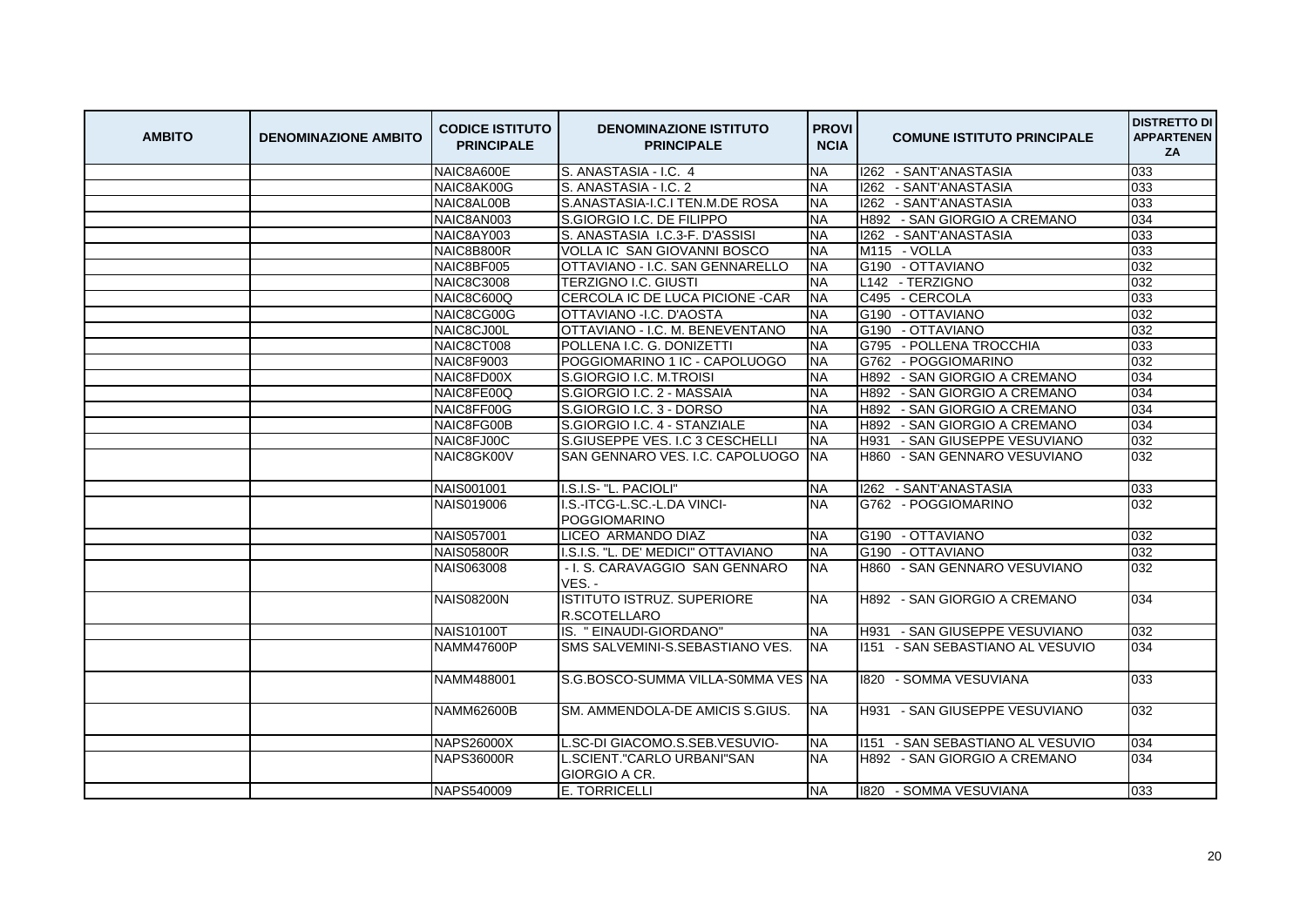| <b>AMBITO</b>        | <b>DENOMINAZIONE AMBITO</b> | <b>CODICE ISTITUTO</b><br><b>PRINCIPALE</b> | <b>DENOMINAZIONE ISTITUTO</b><br><b>PRINCIPALE</b> | <b>PROVI</b><br><b>NCIA</b> | <b>COMUNE ISTITUTO PRINCIPALE</b>     | <b>DISTRETTO DI</b><br><b>APPARTENEN</b><br>ZA |
|----------------------|-----------------------------|---------------------------------------------|----------------------------------------------------|-----------------------------|---------------------------------------|------------------------------------------------|
|                      |                             | NATF14000X                                  | <b>ITI ENRICO MEDI</b>                             | <b>NA</b>                   | H892 - SAN GIORGIO A CREMANO          | 034                                            |
|                      |                             | <b>NATF15000E</b>                           | ITI E. MAJORANA SOMMA VESUVIANA                    | <b>NA</b>                   | 1820 - SOMMA VESUVIANA                | 033                                            |
| CAMPANIA AMBITO 0021 | DR Campania - Ambito NA-21  | <b>NAEE13200B</b>                           | ERCOLANO 1 - RODINO                                | <b>NA</b>                   | H243 - ERCOLANO                       | 035                                            |
|                      |                             | NAEE133007                                  | ERCOLANO 2 - VIA SEMMOLA -                         | <b>NA</b>                   | H243 - ERCOLANO                       | 035                                            |
|                      |                             | NAEE162007                                  | POMPEI 1 - CAPOLUOGO -                             | <b>NA</b>                   | G813 - POMPEI                         | 037                                            |
|                      |                             | NAEE189007                                  | T.ANNUNZIATA 2 C.D. SIANI                          | <b>NA</b>                   | L245 - TORRE ANNUNZIATA               | 037                                            |
|                      |                             | NAEE191007                                  | T.ANNUNZIATA 4C.D. C.N. CESARO                     | <b>NA</b>                   | L245 - TORRE ANNUNZIATA               | 037                                            |
|                      |                             | NAEE220002                                  | POMPEI <sub>2</sub>                                | <b>NA</b>                   | G813 - POMPEI                         | 037                                            |
|                      |                             | NAIC8B400D                                  | POMPEI IC MATTEO DELLA CORTE                       | <b>NA</b>                   | G813 - POMPEI                         | 037                                            |
|                      |                             | <b>NAIC8B5009</b>                           | POMPEI IC AMEDEO MAIURI                            | <b>NA</b>                   | G813 - POMPEI                         | 037                                            |
|                      |                             | NAIC8BG001                                  | T.ANNUNZIATA I.C. ALFIERI                          | <b>NA</b>                   | L245 - TORRE ANNUNZIATA               | 037                                            |
|                      |                             | NAIC8BK00T                                  | T.GRECO I.C.S.GIAMPIETRO-ROMANO                    | <b>INA</b>                  | L259 - TORRE DEL GRECO                | 036                                            |
|                      |                             | NAIC8BM00D                                  | T.GRECO IC G.B. ANGIOLETTI                         | <b>NA</b>                   | L259 - TORRE DEL GRECO                | 036                                            |
|                      |                             | NAIC8BP001                                  | PORTICI 3 ISTITUTO COMPRENSIVO                     | <b>NA</b>                   | G902 - PORTICI                        | 035                                            |
|                      |                             | NAIC8C000R                                  | T.GRECOI.C. GIACOMO LEOPARDI                       | <b>NA</b>                   | L259 - TORRE DEL GRECO                | 036                                            |
|                      |                             | <b>NAIC8C4004</b>                           | T.GRECO IC 3 D.BOSCO-F.D'ASSISI                    | <b>NA</b>                   | L259 - TORRE DEL GRECO                | 036                                            |
|                      |                             | NAIC8CA00L                                  | PORTICI IC 1 D.BOSCO - MELLONI                     | <b>NA</b>                   | G902 - PORTICI                        | 035                                            |
|                      |                             | NAIC8CC008                                  | PORTICI IC 4 DE LAUZIERES                          | <b>NA</b>                   | G902 - PORTICI                        | 035                                            |
|                      |                             | NAIC8CL008                                  | T.GRECO IC 1 MAZZA-COLAMARINO                      | <b>NA</b>                   | L259 - TORRE DEL GRECO                | 036                                            |
|                      |                             | NAIC8CN00X                                  | T.GRECO I.C. 2 SAURO-MORELLI                       | <b>NA</b>                   | L259 - TORRE DEL GRECO                | 036                                            |
|                      |                             | NAIC8CS00C                                  | T. GRECO IC DE NICOLA - SASSO                      | <b>NA</b>                   | L <sub>259</sub><br>- TORRE DEL GRECO | 036                                            |
|                      |                             | NAIC8CZ007                                  | T.GRECO IC 7 LEOPARDI MILANI                       | <b>NA</b>                   | L259 - TORRE DEL GRECO                | 036                                            |
|                      |                             | <b>NAIC8D2003</b>                           | BOSCOREALE - I.C. 1 CANGEMI                        | <b>NA</b>                   | B076 - BOSCOREALE                     | 037                                            |
|                      |                             | NAIC8D300V                                  | BOSCOREALE IC 2 - F. DATI                          | <b>NA</b>                   | B076 - BOSCOREALE                     | 037                                            |
|                      |                             | NAIC8DA007                                  | ERCOLANO IC 3 DE CURTIS UNGARET                    | <b>NA</b>                   | H243 - ERCOLANO                       | 035                                            |
|                      |                             | NAIC8DB003                                  | ERCOLANO 5 IOVINO SCOTELLARO                       | <b>INA</b>                  | H243 - ERCOLANO                       | 035                                            |
|                      |                             | NAIC8DF00A                                  | T.GRECO IC 8 FALCONE-SCAUDA                        | <b>NA</b>                   | L259 - TORRE DEL GRECO                | 036                                            |
|                      |                             | NAIC8ED009                                  | BOSCOREALE IC 3 CASTALDI RODARI                    | <b>NA</b>                   | B076 - BOSCOREALE                     | 037                                            |
|                      |                             | NAIC8EJ00T                                  | BOSCOTRECASE IC 1 - S.M. PRISCO                    | <b>INA</b>                  | B077 - BOSCOTRECASE                   | 037                                            |
|                      |                             | NAIC8FV00Q                                  | PORTICI I.C. 5 C. SANTAGATA                        | <b>NA</b>                   | G902 - PORTICI                        | 035                                            |
|                      |                             | NAIC8FW00G                                  | PORTICI IC L.DA VINCI-COMES D.M                    | <b>NA</b>                   | G902 - PORTICI                        | 035                                            |
|                      |                             | NAIC8FY007                                  | T.ANNUNZIATA I.C. G.LEOPARDI                       | <b>NA</b>                   | L245 - TORRE ANNUNZIATA               | 037                                            |
|                      |                             | NAIC8FZ003                                  | T.ANNUNZIATA I.C. PARINI-ROVIGL                    | <b>NA</b>                   | L245 - TORRE ANNUNZIATA               | 037                                            |
|                      |                             | NAIC8GF006                                  | TRECASE I.C. D'ANGIO-VIA VESUVI                    | <b>NA</b>                   | M280 - TRECASE                        | 037                                            |
|                      |                             | NAIC8GL00P                                  | ERCOLANO I.C. 5 MAIURI                             | <b>NA</b>                   | H243 - ERCOLANO                       | 035                                            |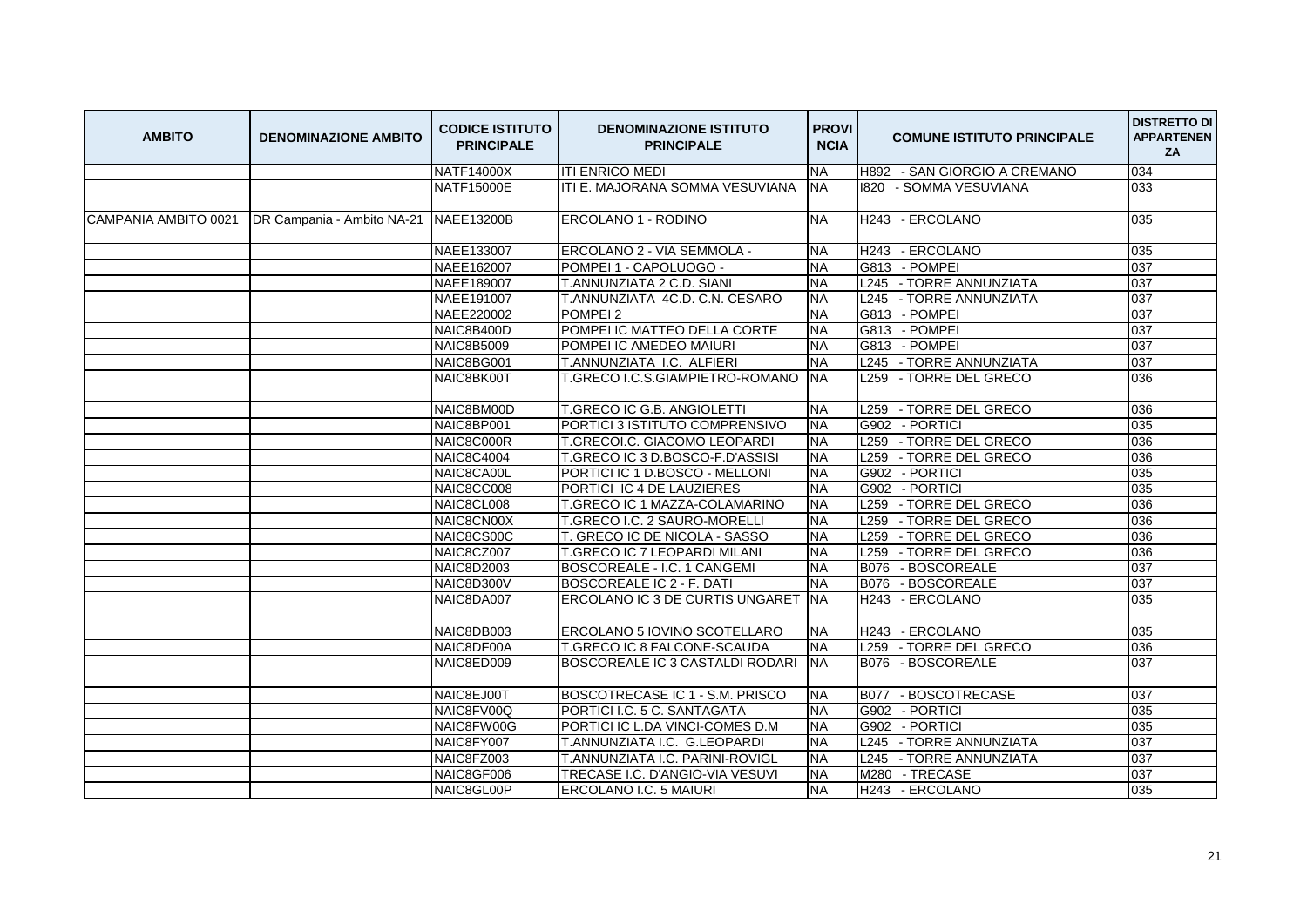| <b>AMBITO</b> | <b>DENOMINAZIONE AMBITO</b>                                    | <b>CODICE ISTITUTO</b><br><b>PRINCIPALE</b> | <b>DENOMINAZIONE ISTITUTO</b><br><b>PRINCIPALE</b> | <b>PROVI</b><br><b>NCIA</b> | <b>COMUNE ISTITUTO PRINCIPALE</b> | <b>DISTRETTO DI</b><br><b>APPARTENEN</b><br>ZA |
|---------------|----------------------------------------------------------------|---------------------------------------------|----------------------------------------------------|-----------------------------|-----------------------------------|------------------------------------------------|
|               |                                                                | <b>NAIS01100G</b>                           | I.S. - ITC - IPC - "TILGHER"                       | <b>NA</b>                   | H243 - ERCOLANO                   | 035                                            |
|               |                                                                | <b>NAIS01700E</b>                           | I.S. C. COLOMBO                                    | <b>NA</b>                   | L259 - TORRE DEL GRECO            | 036                                            |
|               |                                                                | <b>NAIS04100B</b>                           | I.S.IS. GRAZIANI DI TORRE ANN.                     | <b>NA</b>                   | L245 - TORRE ANNUNZIATA           | 037                                            |
|               |                                                                | NAIS048006                                  | I.S.F.DEGNI-T.GRECO-                               | <b>NA</b>                   | L259 - TORRE DEL GRECO            | 036                                            |
|               |                                                                | <b>NAIS08300D</b>                           | I.I.S. LICEALE" O. FLACCO"-PORTICI-                | <b>INA</b>                  | G902 - PORTICI                    | 035                                            |
|               |                                                                | <b>NAIS084009</b>                           | ISTITUTO ISTRUZIONE SUPERIORE "C.<br>LEVI"         | <b>NA</b>                   | G902 - PORTICI                    | 035                                            |
|               |                                                                | <b>NAIS08900C</b>                           | I.I.S." G.MARCONI"-T.ANN.TA-                       | <b>NA</b>                   | L245 - TORRE ANNUNZIATA           | 037                                            |
|               |                                                                | <b>NAIS10200N</b>                           | I. S ." NITTI" PORTICI                             | <b>NA</b>                   | G902 - PORTICI                    | 035                                            |
|               |                                                                | <b>NAIS112008</b>                           | ISCESARO-VESEVUS                                   | <b>NA</b>                   | L245 - TORRE ANNUNZIATA           | 037                                            |
|               |                                                                | <b>NAIS12800T</b>                           | IST.SUP" E.PANTALEO"-T.GRECO-                      | <b>NA</b>                   | L259 - TORRE DEL GRECO            | 036                                            |
|               |                                                                | <b>NAMM27100T</b>                           | IACCARINO - ERCOLANO                               | <b>NA</b>                   | H243 - ERCOLANO                   | 035                                            |
|               |                                                                | <b>NAMM50900R</b>                           | G. PASCOLI TORRE ANNUNZIATA                        | <b>NA</b>                   | L245 - TORRE ANNUNZIATA           | 037                                            |
|               |                                                                | NAPC060003                                  | L.CL."G.DE BOTTIS"                                 | <b>NA</b>                   | L259 - TORRE DEL GRECO            | 036                                            |
|               |                                                                | <b>NAPS03000A</b>                           | L.SC.F.SILVESTRI-PORTICI-                          | <b>NA</b>                   | G902 - PORTICI                    | 035                                            |
|               |                                                                | <b>NAPS12000L</b>                           | LICEO SCIENT. E. PASCAL - POMPEI-                  | <b>NA</b>                   | G813 - POMPEI                     | 037                                            |
|               |                                                                | NAPS130007                                  | <b>LS NOBEL</b>                                    | <b>NA</b>                   | L259 - TORRE DEL GRECO            | 036                                            |
|               |                                                                | NAPS930006                                  | L.STATALE PITAGORA-B.CROCE<br>T.ANN.TA             | <b>NA</b>                   | L245 - TORRE ANNUNZIATA           | 037                                            |
|               |                                                                | NASD04000B                                  | LICEO ARTISTICO STATALE-"G. DE<br>CHIRICO"         | NA.                         | L245 - TORRE ANNUNZIATA           | 037                                            |
|               | CAMPANIA AMBITO 0022   DR Campania - Ambito NA-22   NAEE125008 |                                             | C.MARE DI STABIA 1 - CECCHI                        | <b>NA</b>                   | C129 - CASTELLAMMARE DI STABIA    | 038                                            |
|               |                                                                | <b>NAEE12700X</b>                           | C.MARE DI STABIA 3 S.MARCO                         | <b>NA</b>                   | C129 - CASTELLAMMARE DI STABIA    | 038                                            |
|               |                                                                | <b>NAEE12800Q</b>                           | C.MARE DI STABIA 4 C.D.                            | <b>NA</b>                   | C129<br>- CASTELLAMMARE DI STABIA | 038                                            |
|               |                                                                | NAEE141006                                  | <b>GRAGNANO 1 - UNGARETTI</b>                      | <b>NA</b>                   | E131 - GRAGNANO                   | 038                                            |
|               |                                                                | NAEE142002                                  | GRAGNANO 2 - VIA V. VENETO                         | <b>NA</b>                   | E131 - GRAGNANO                   | 038                                            |
|               |                                                                | NAEE183008                                  | S.ANTONIO ABATE DE CURTIS C.D.                     | <b>NA</b>                   | 1300 - SANT'ANTONIO ABATE         | 038                                            |
|               |                                                                | <b>NAEE21900T</b>                           | S.M. LA CARITA - E. DE FILIPPO                     | <b>NA</b>                   | M273 - SANTA MARIA LA CARITA'     | 038                                            |
|               |                                                                | <b>NAIC83600Q</b>                           | <b>ANACAPRI IC - GEMITO</b>                        | <b>NA</b>                   | A268 - ANACAPRI                   | 999                                            |
|               |                                                                | <b>NAIC847006</b>                           | C.MMARE I.C. DENZA                                 | <b>NA</b>                   | C129 - CASTELLAMMARE DI STABIA    | 038                                            |
|               |                                                                | <b>NAIC85300D</b>                           | S.ANTONIO ABATE - I.C. MASCOLO                     | <b>NA</b>                   | 1300 - SANT'ANTONIO ABATE         | 038                                            |
|               |                                                                | <b>NAIC85800L</b>                           | SANT'AGNELLO IC A. GEMELLI                         | <b>NA</b>                   | I208 - SANT'AGNELLO               | 039                                            |
|               |                                                                | <b>NAIC86400X</b>                           | PIMONTE I.C. PARIDE DEL POZZO                      | <b>NA</b>                   | G670 - PIMONTE                    | 038                                            |
|               |                                                                | NAIC871003                                  | META I.C. BUONOCORE - FIENGA                       | <b>NA</b>                   | F162 - META                       | 039                                            |
|               |                                                                | NAIC8AB007                                  | CAPRI - I.C. IPPOLITO NIEVO                        | <b>NA</b>                   | B696 - CAPRI                      | 999                                            |
|               |                                                                | NAIC8AG00A                                  | CASOLA ISTITUTO COMPRENSIVO                        | <b>NA</b>                   | <b>B980</b><br>- CASOLA DI NAPOLI | 038                                            |
|               |                                                                | NAIC8AH006                                  | C.MMARE I.C. DI CAPUA                              | <b>NA</b>                   | - CASTELLAMMARE DI STABIA<br>C129 | 038                                            |
|               |                                                                | NAIC8AM007                                  | VICO EQUENSE 2 I.C. CAULINO                        | <b>NA</b>                   | L845 - VICO EQUENSE               | 039                                            |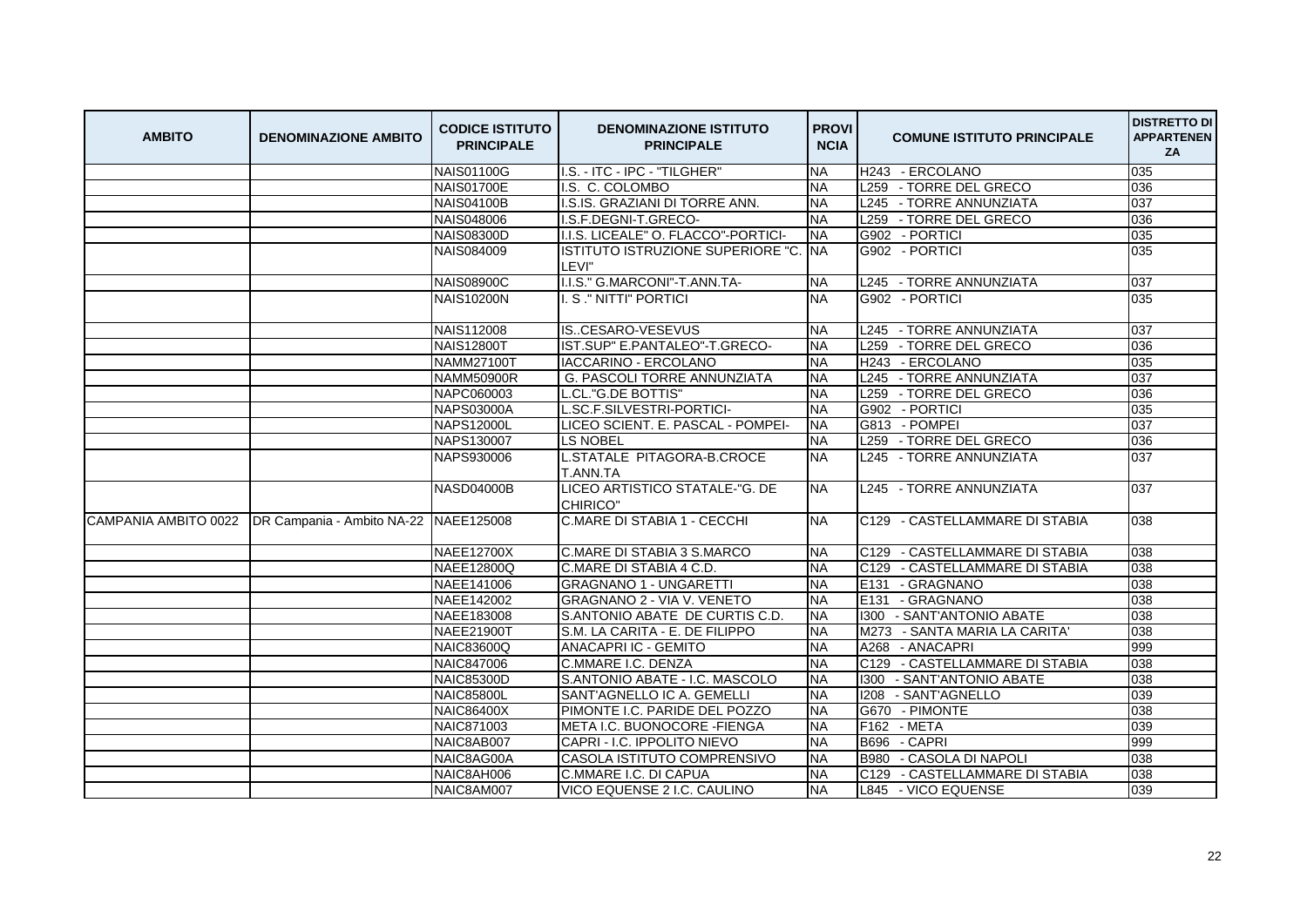| <b>AMBITO</b> | <b>DENOMINAZIONE AMBITO</b> | <b>CODICE ISTITUTO</b><br><b>PRINCIPALE</b> | <b>DENOMINAZIONE ISTITUTO</b><br><b>PRINCIPALE</b> | <b>PROVI</b><br><b>NCIA</b> | <b>COMUNE ISTITUTO PRINCIPALE</b> | <b>DISTRETTO DI</b><br><b>APPARTENEN</b><br>ZA |
|---------------|-----------------------------|---------------------------------------------|----------------------------------------------------|-----------------------------|-----------------------------------|------------------------------------------------|
|               |                             | NAIC8AS00A                                  | LETTERE - I.C. PELLICO                             | <b>NA</b>                   | E557 - LETTERE                    | 038                                            |
|               |                             | <b>NAIC8B6005</b>                           | I.C. ERNESTO BORRELLI                              | <b>NA</b>                   | M273 - SANTA MARIA LA CARITA'     | 038                                            |
|               |                             | <b>NAIC8B7001</b>                           | S.ANTONIO ABATE IC FORZATI                         | <b>NA</b>                   | 1300 - SANT'ANTONIO ABATE         | 038                                            |
|               |                             | NAIC8BN009                                  | PIANO DI SORRENTO I.C.                             | <b>NA</b>                   | G568 - PIANO DI SORRENTO          | 039                                            |
|               |                             | <b>NAIC8D8002</b>                           | MASSA LUBRENSE IC BOZZAOTRA                        | <b>NA</b>                   | F030 - MASSA LUBRENSE             | 039                                            |
|               |                             | NAIC8D900T                                  | MASSA LUBRENSE IC PULCARELLI-PA                    | <b>INA</b>                  | F030 - MASSA LUBRENSE             | 039                                            |
|               |                             | NAIC8DH002                                  | C.MMARE I.C. 2 PANZINI                             | <b>NA</b>                   | C129 - CASTELLAMMARE DI STABIA    | 038                                            |
|               |                             | NAIC8DJ007                                  | C.MMARE IC 5 KAROL WOJTYLA                         | <b>NA</b>                   | C129 - CASTELLAMMARE DI STABIA    | 038                                            |
|               |                             | <b>NAIC8E6001</b>                           | GRAGNANO 3-STAGLIE-PARCO IMPER NA                  |                             | E131 - GRAGNANO                   | 038                                            |
|               |                             | NAIC8EE005                                  | AGEROLA IC DI GIACOMO-DE NICOLA                    | INA.                        | A068 - AGEROLA                    | 038                                            |
|               |                             | NAIC8F600G                                  | <b>SORRENTO</b>                                    | <b>NA</b>                   | 1862 - SORRENTO                   | 039                                            |
|               |                             | NAIC8FK008                                  | SORRENTO IC TASSO                                  | <b>NA</b>                   | 1862 - SORRENTO                   | 039                                            |
|               |                             | NAIC8GG002                                  | VICO EQUENSE I.C. COSTIERO                         | <b>NA</b>                   | L845 - VICO EQUENSE               | 039                                            |
|               |                             | <b>NAIS00700X</b>                           | I.S.- IPCT MUNTHE ANACAPRI                         | <b>NA</b>                   | A268 - ANACAPRI                   | 999                                            |
|               |                             | <b>NAIS00900G</b>                           | IST. SUPERIORE "VITRUVIO MARCO<br><b>POLLIONE</b>  | <b>NA</b>                   | C129 - CASTELLAMMARE DI STABIA    | 038                                            |
|               |                             | <b>NAIS013007</b>                           | IS POLISP. DON L. MILANI -<br><b>GRAGNANO</b>      | <b>NA</b>                   | E131 - GRAGNANO                   | 038                                            |
|               |                             | <b>NAIS01600P</b>                           | POLISPECIALISTICO "SAN PAOLO"                      | <b>NA</b>                   | 1862 - SORRENTO                   | 039                                            |
|               |                             | NAIS086001                                  | I.S. NINO BIXIO-PIANO SORRENTO                     | <b>NA</b>                   | G568 - PIANO DI SORRENTO          | 039                                            |
|               |                             | NAIS09700B                                  | I.IS "ENZO FERRARI" CASTELL/RE DI<br><b>STABIA</b> | <b>NA</b>                   | C129 - CASTELLAMMARE DI STABIA    | 038                                            |
|               |                             | <b>NAIS10300D</b>                           | I.S. L.A-I.P.I.A. ."F. GRANDI"                     | <b>NA</b>                   | 1862 - SORRENTO                   | 039                                            |
|               |                             | <b>NAIS12200V</b>                           | IST.SUP. F. DE GENNARO                             | <b>NA</b>                   | L845 - VICO EQUENSE               | 039                                            |
|               |                             | NAMM0AF00G                                  | S.M. STABIAE-SALVATI                               | <b>NA</b>                   | C129 - CASTELLAMMARE DI STABIA    | 038                                            |
|               |                             | NAMM0AZ003                                  | FUCINI - RONCALLI GRAGNANO                         | <b>NA</b>                   | E131 - GRAGNANO                   | 038                                            |
|               |                             | NAMM619008                                  | BONITO-COSENZA                                     | <b>NA</b>                   | C129 - CASTELLAMMARE DI STABIA    | 038                                            |
|               |                             | NAPC130004                                  | L.C. P.VIR.MARONE-META-                            | <b>NA</b>                   | F162 - META                       | 039                                            |
|               |                             | NAPC350003                                  | LICEO CLASSICO STATALE "PLINIO                     | <b>NA</b>                   | C129 - CASTELLAMMARE DI STABIA    | 038                                            |
|               |                             | NAPS110002                                  | SENIORE"<br>L.SC.F.SEVERI-C/MMARE-                 | <b>NA</b>                   | C129 - CASTELLAMMARE DI STABIA    | 038                                            |
|               |                             | NAPS180008                                  | <b>LS G.SALVEMINI</b>                              | <b>NA</b>                   | 1862 - SORRENTO                   | 039                                            |
|               |                             | <b>NARH09000Q</b>                           | <b>IPSSEOA "RAFFAELE</b>                           | <b>NA</b>                   | C129 - CASTELLAMMARE DI STABIA    | 038                                            |
|               |                             |                                             | VIVIANI"C/MMARE                                    |                             |                                   |                                                |
|               |                             | NATD100007                                  | ITC L.STURZO-C/MMARE-                              | <b>NA</b>                   | - CASTELLAMMARE DI STABIA<br>C129 | 038                                            |
|               |                             | NATF10000D                                  | ITI R.ELIA- C/MMARE-                               | <b>NA</b>                   | C129 - CASTELLAMMARE DI STABIA    | 038                                            |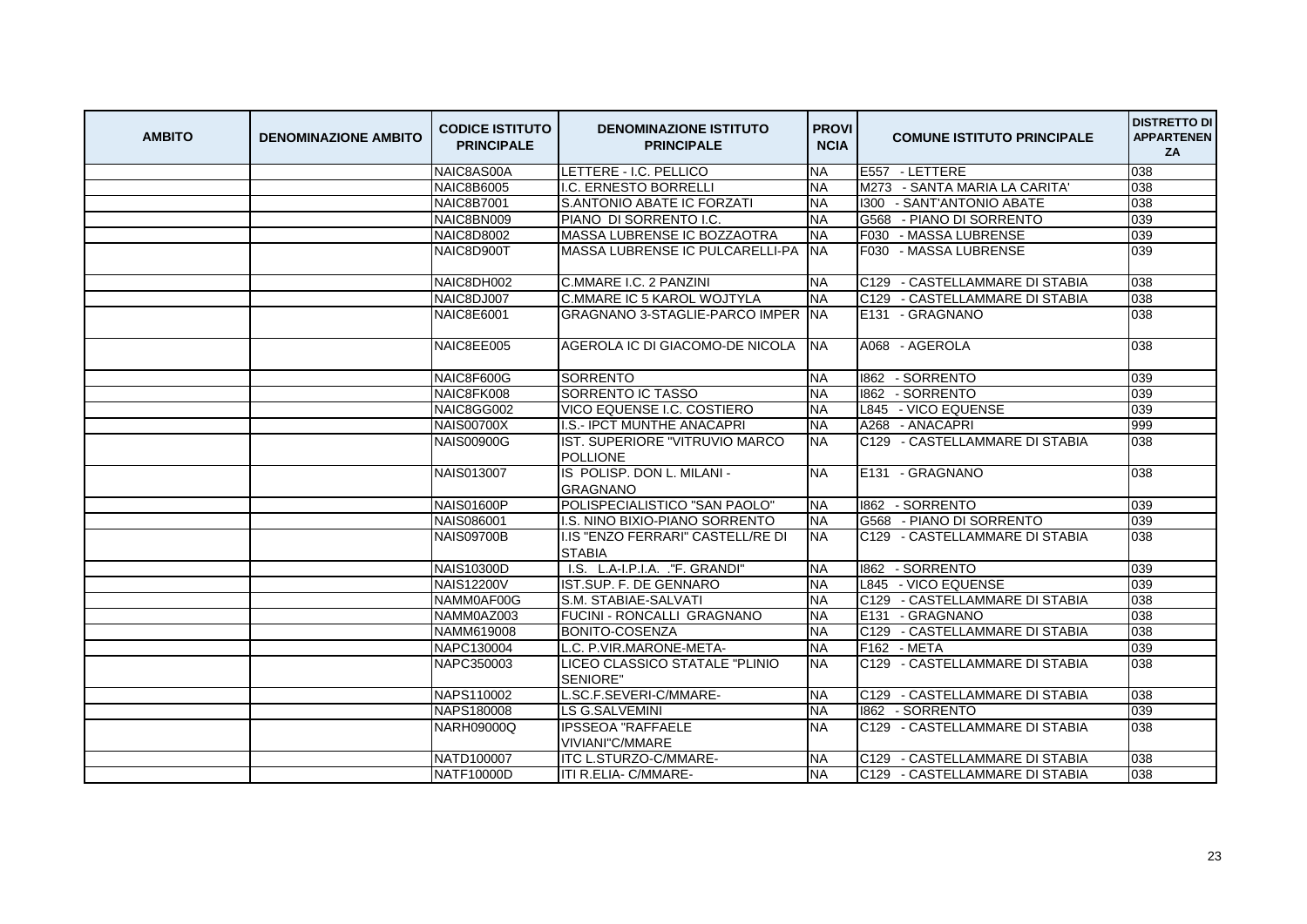| <b>AMBITO</b> | <b>DENOMINAZIONE AMBITO</b>                                    | <b>CODICE ISTITUTO</b><br><b>PRINCIPALE</b> | <b>DENOMINAZIONE ISTITUTO</b><br><b>PRINCIPALE</b> | <b>PROVI</b><br><b>NCIA</b> | <b>COMUNE ISTITUTO PRINCIPALE</b>          | <b>DISTRETTO DI</b><br><b>APPARTENEN</b><br>ZA |
|---------------|----------------------------------------------------------------|---------------------------------------------|----------------------------------------------------|-----------------------------|--------------------------------------------|------------------------------------------------|
|               | CAMPANIA AMBITO 0023   DR Campania - Ambito SA-23   SAEE01400B |                                             | <b>BARONISSI</b>                                   | <b>SA</b>                   | A674 - BARONISSI                           | 055                                            |
|               |                                                                | SAEE04100Q                                  | <b>CAVA DEI TIRRENI I</b>                          | <b>SA</b>                   | C361 - CAVA DE' TIRRENI                    | 052                                            |
|               |                                                                | SAEE04300B                                  | CAVA DEI TIRRENI III                               | <b>SA</b>                   | C361 - CAVA DE' TIRRENI                    | 052                                            |
|               |                                                                | SAEE044007                                  | CAVA DEI TIRRENI IV CIRCOLO                        | <b>SA</b>                   | C361 - CAVA DE' TIRRENI                    | 052                                            |
|               |                                                                | SAEE045003                                  | <b>CAVA DEI TIRRENI II</b>                         | <b>SA</b>                   | C361<br>- CAVA DE' TIRRENI                 | 052                                            |
|               |                                                                | SAEE074003                                  | <b>MERCATO SAN SEVERINO I</b>                      | <b>SA</b>                   | - MERCATO SAN SEVERINO<br>F138             | 055                                            |
|               |                                                                | <b>SAEE07500V</b>                           | MERCATO S. SEVERINO II                             | <b>SA</b>                   | F138<br>- MERCATO SAN SEVERINO             | 055                                            |
|               |                                                                | SAEE129002                                  | SALERNO IV - MARI                                  | <b>SA</b>                   | - SALERNO<br>H703                          | 050                                            |
|               |                                                                | SAEE131002                                  | SALERNO VI - MEDAGLIE D'ORO                        | <b>SA</b>                   | H703<br>- SALERNO                          | 050                                            |
|               |                                                                | SAEE13300N                                  | SALERNO VIII - DON MILANI                          | <b>SA</b>                   | H703 - SALERNO                             | 050                                            |
|               |                                                                | <b>SAIC81800L</b>                           | IST.COMPR. SALERNO V "OGLIARA"                     | <b>SA</b>                   | H703 - SALERNO                             | 050                                            |
|               |                                                                | SAIC836006                                  | <b>IST.COMPR. BARONISSI</b>                        | <b>SA</b>                   | A674 - BARONISSI                           | 055                                            |
|               |                                                                | SAIC89000V                                  | <b>IST.COMPR. FISCIANO</b>                         | <b>SA</b>                   | D615 - FISCIANO                            | 055                                            |
|               |                                                                | <b>SAIC89100P</b>                           | IST.COMPR. SALERNO-FRATTE S.TOM                    | <b>SA</b>                   | H703 - SALERNO                             | 050                                            |
|               |                                                                | <b>SAIC89200E</b>                           | I.C. FISCIANO LANCUSI "DE CARO"                    | <b>SA</b>                   | D615 - FISCIANO                            | 055                                            |
|               |                                                                | SAIC89300A                                  | IC SALERNO "ALFANO - QUASIMODO"                    | <b>SA</b>                   | H703 - SALERNO                             | 050                                            |
|               |                                                                | SAIC8A100T                                  | I.C. CAVA TIRR. GIOVANNI XXIII                     | <b>SA</b>                   | C361 - CAVA DE' TIRRENI                    | 052                                            |
|               |                                                                | SAIC8A300D                                  | CAVA T. TREZZA-CARDUCCI                            | <b>SA</b>                   | C361<br>- CAVA DE' TIRRENI                 | 052                                            |
|               |                                                                | SAIC8A6001                                  | I.C. SALERNO GIOVANNI PAOLO II                     | <b>SA</b>                   | H703 - SALERNO                             | 050                                            |
|               |                                                                | SAIC8A700R                                  | IST.COMPR. SALERNO G. BARRA                        | <b>SA</b>                   | H703 - SALERNO                             | 050                                            |
|               |                                                                | SAIC8A800L                                  | IST.COMPR. SALERNO VICINANZA                       | <b>SA</b>                   | - SALERNO<br>H703                          | 050                                            |
|               |                                                                | SAIC8AB00N                                  | I.C. RITA LEVI-MONTALCINI                          | SA                          | H703 - SALERNO                             | 050                                            |
|               |                                                                | SAIC8AC00D                                  | IST.COMPR. SALERNO CALCEDONIA                      | <b>SA</b>                   | H703<br>- SALERNO                          | 050                                            |
|               |                                                                | SAIC8BH007                                  | IST.COMPR. PELLEZZANO                              | <b>SA</b>                   | G426 - PELLEZZANO                          | 055                                            |
|               |                                                                | <b>SAIS00100B</b>                           | PUBLIO VIRGILIO MARONE                             | <b>SA</b>                   | - MERCATO SAN SEVERINO<br>F <sub>138</sub> | 055                                            |
|               |                                                                | <b>SAIS00600E</b>                           | <b>GIOVANNI XXIII</b>                              | <b>SA</b>                   | H703 - SALERNO                             | 050                                            |
|               |                                                                | SAIS031007                                  | I.I.S. "G. FILANGIERI"                             | <b>SA</b>                   | C361 - CAVA DE' TIRRENI                    | 052                                            |
|               |                                                                | SAIS044009                                  | ISTITUTO ISTRUZIONE SUPERIORE                      | <b>SA</b>                   | A674 - BARONISSI                           | 055                                            |
|               |                                                                |                                             | <b>BARONISSI</b>                                   |                             |                                            |                                                |
|               |                                                                | SAIS046001                                  | "G. GALILEI"                                       | SA                          | H703 - SALERNO                             | 050                                            |
|               |                                                                | <b>SAIS04700R</b>                           | "F. TRANI"                                         | <b>SA</b>                   | H703 - SALERNO                             | 050                                            |
|               |                                                                | SAIS058007                                  | "DE FILIPPIS - GALDI"                              | <b>SA</b>                   | C361<br>- CAVA DE' TIRRENI                 | 052                                            |
|               |                                                                | SAIS061003                                  | "GENOVESI - DA VINCI"                              | <b>SA</b>                   | H703 - SALERNO                             | 050                                            |
|               |                                                                | SAIS066006                                  | "DELLA CORTE - VANVITELLI"                         | SA                          | C361 - CAVA DE' TIRRENI                    | 052                                            |
|               |                                                                | <b>SAIS06900N</b>                           | "S.CATERINA DA SIENA - AMENDOLA"                   | <b>ISA</b>                  | H703 - SALERNO                             | 050                                            |
|               |                                                                | <b>SAMM17400V</b>                           | SALERNO "MONTERISI"                                | <b>SA</b>                   | H703 - SALERNO                             | 050                                            |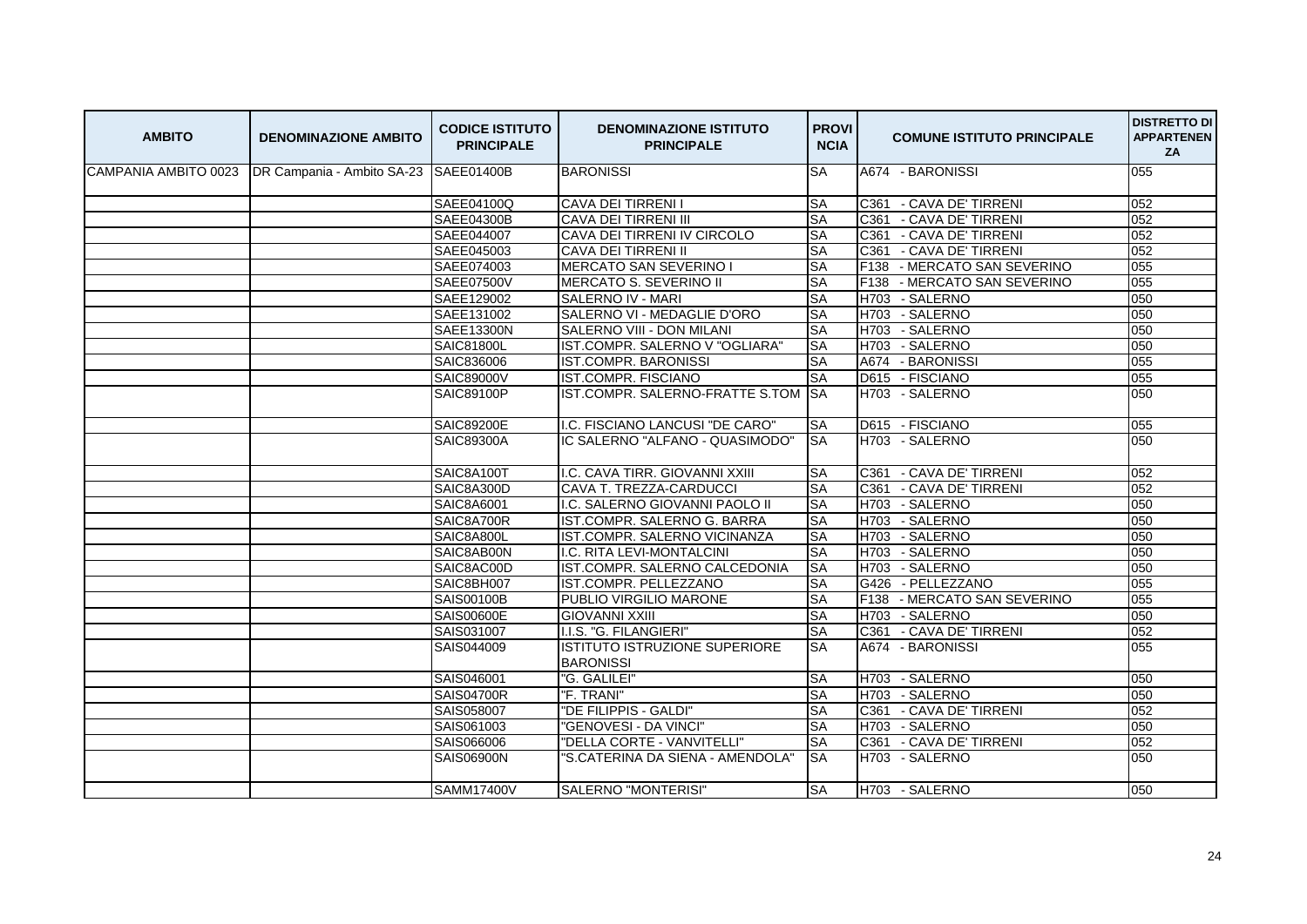| <b>AMBITO</b>        | <b>DENOMINAZIONE AMBITO</b>           | <b>CODICE ISTITUTO</b><br><b>PRINCIPALE</b> | <b>DENOMINAZIONE ISTITUTO</b><br><b>PRINCIPALE</b> | <b>PROVI</b><br><b>NCIA</b> | <b>COMUNE ISTITUTO PRINCIPALE</b>          | <b>DISTRETTO DI</b><br><b>APPARTENEN</b><br>ZA |
|----------------------|---------------------------------------|---------------------------------------------|----------------------------------------------------|-----------------------------|--------------------------------------------|------------------------------------------------|
|                      |                                       | SAMM181002                                  | SALERNO "T.TASSO"                                  | <b>SA</b>                   | H703 - SALERNO                             | 050                                            |
|                      |                                       | SAMM285006                                  | <b>CAVA DE'TIRRENI "BALZICO"</b>                   | <b>SA</b>                   | - CAVA DE' TIRRENI<br>C <sub>361</sub>     | 052                                            |
|                      |                                       | SAMM28700T                                  | MERCATO SAN SEV. "S.TOMMASO"                       | <b>SA</b>                   | F <sub>138</sub><br>- MERCATO SAN SEVERINO | 055                                            |
|                      |                                       | SAMM33800D                                  | CPIA SALERNO                                       | <b>SA</b>                   | H703 - SALERNO                             | 050                                            |
|                      |                                       | SAPC040008                                  | "F. DE SANCTIS"                                    | <b>SA</b>                   | H703 - SALERNO                             | 050                                            |
|                      |                                       | <b>SAPC12000X</b>                           | "T.TASSO"                                          | <b>SA</b>                   | - SALERNO<br>H703                          | 050                                            |
|                      |                                       | SAPM020007                                  | LICEO STATALE "ALFANO I"                           | <b>SA</b>                   | H703 - SALERNO                             | 050                                            |
|                      |                                       | SAPM050003                                  | LICEO STATALE REGINA MARGHERITA                    | <b>I</b> SA                 | H703 - SALERNO                             | 050                                            |
|                      |                                       | SAPS020006                                  | "G. DA PROCIDA"                                    | <b>SA</b>                   | - SALERNO<br>H703                          | 050                                            |
|                      |                                       | SAPS06000L                                  | "F. SEVERI"                                        | <b>SA</b>                   | H703 - SALERNO                             | 050                                            |
|                      |                                       | SAPS09000C                                  | "GENOINO"                                          | <b>SA</b>                   | C361 - CAVA DE' TIRRENI                    | 052                                            |
|                      |                                       | SARA010005                                  | I.P.S.A.S.R. SALERNO                               | <b>SA</b>                   | - SALERNO<br>H703                          | 050                                            |
|                      |                                       | SARH010009                                  | "R. VIRTUOSO"                                      | <b>SA</b>                   | H703 - SALERNO                             | 050                                            |
|                      |                                       | SASL040008                                  | "SABATINI-MENNA"                                   | <b>SA</b>                   | H703 - SALERNO                             | 050                                            |
|                      |                                       | <b>SATF06000P</b>                           | "B. FOCACCIA"                                      | <b>SA</b>                   | H703 - SALERNO                             | 050                                            |
|                      |                                       | SAVC01000Q                                  | CONVITTO NAZIONALE "T.TASSO"<br><b>SALERNO</b>     | <b>SA</b>                   | H703 - SALERNO                             | 050                                            |
|                      |                                       | SAEE010004                                  | ANGRI I "BEATO A. M.FUSCO"                         | <b>SA</b>                   | A294 - ANGRI                               | 053                                            |
|                      |                                       | SAEE180007                                  | <b>VIETRI SUL MARE</b>                             | <b>SA</b>                   | L860 - VIETRI SUL MARE                     | 052                                            |
|                      |                                       | <b>SAEE18300P</b>                           | <b>ANGRI III CIRCOLO</b>                           | SA                          | A294 - ANGRI                               | 053                                            |
|                      |                                       | SAIC81100T                                  | <b>IST.COMPR. TRAMONTI</b>                         | <b>SA</b>                   | L323 - TRAMONTI                            | 051                                            |
|                      |                                       | SAIC823004                                  | <b>IST.COMPR. RAVELLO</b>                          | <b>SA</b>                   | H <sub>198</sub><br>- RAVELLO              | 051                                            |
|                      |                                       | <b>SAIC83400E</b>                           | <b>IST.COMPR. AMALFI</b>                           | <b>SA</b>                   | A251 - AMALFI                              | 051                                            |
|                      |                                       | SAIC858003                                  | IST. COMPR. VIETRI SUL MARE                        | <b>SA</b>                   | L860 - VIETRI SUL MARE                     | 052                                            |
|                      |                                       | SAIC873005                                  | IST.COMPR. POSITANO "L.PORZIO"                     | <b>SA</b>                   | G932 - POSITANO                            | 051                                            |
|                      |                                       | SAIC8AF001                                  | IST. COMPR. MAIORI                                 | <b>SA</b>                   | E839 - MAIORI                              | 051                                            |
|                      |                                       | SAIC8BN00Q                                  | IST.COMPR. ANGRI "DON SMALDONE"                    | <b>SA</b>                   | A294 - ANGRI                               | 053                                            |
|                      |                                       | SAIS038002                                  | <b>IIS MAIORI</b>                                  | <b>SA</b>                   | - MAIORI<br>E839                           | 051                                            |
|                      |                                       | SAIS04300D                                  | "G. FORTUNATO"                                     | <b>SA</b>                   | A294 - ANGRI                               | 053                                            |
|                      |                                       | SAIS05600G                                  | "MARINI - GIOIA"                                   | <b>SA</b>                   | A251<br>- AMALFI                           | 051                                            |
|                      |                                       | SAMM29100D                                  | ANGRI GALVANI-OPROMOLLA                            | <b>SA</b>                   | A294<br>- ANGRI                            | 053                                            |
|                      |                                       | SAPS170004                                  | "DON C. LA MURA"                                   | <b>SA</b>                   | A294<br>- ANGRI                            | 053                                            |
| CAMPANIA AMBITO 0025 | DR Campania - Ambito SA-25 SAEE08400N |                                             | NOCERA INFERIORE I                                 | <b>SA</b>                   | F912 - NOCERA INFERIORE                    | 053                                            |
|                      |                                       | SAEE08500D                                  | <b>NOCERA INFERIORE II</b>                         | <b>SA</b>                   | F912 - NOCERA INFERIORE                    | 053                                            |
|                      |                                       | SAEE086009                                  | <b>NOCERA INFERIORE III</b>                        | <b>SA</b>                   | F912 - NOCERA INFERIORE                    | 053                                            |
|                      |                                       | SAEE087005                                  | <b>NOCERA INFERIORE IV</b>                         | <b>SA</b>                   | F912 - NOCERA INFERIORE                    | 053                                            |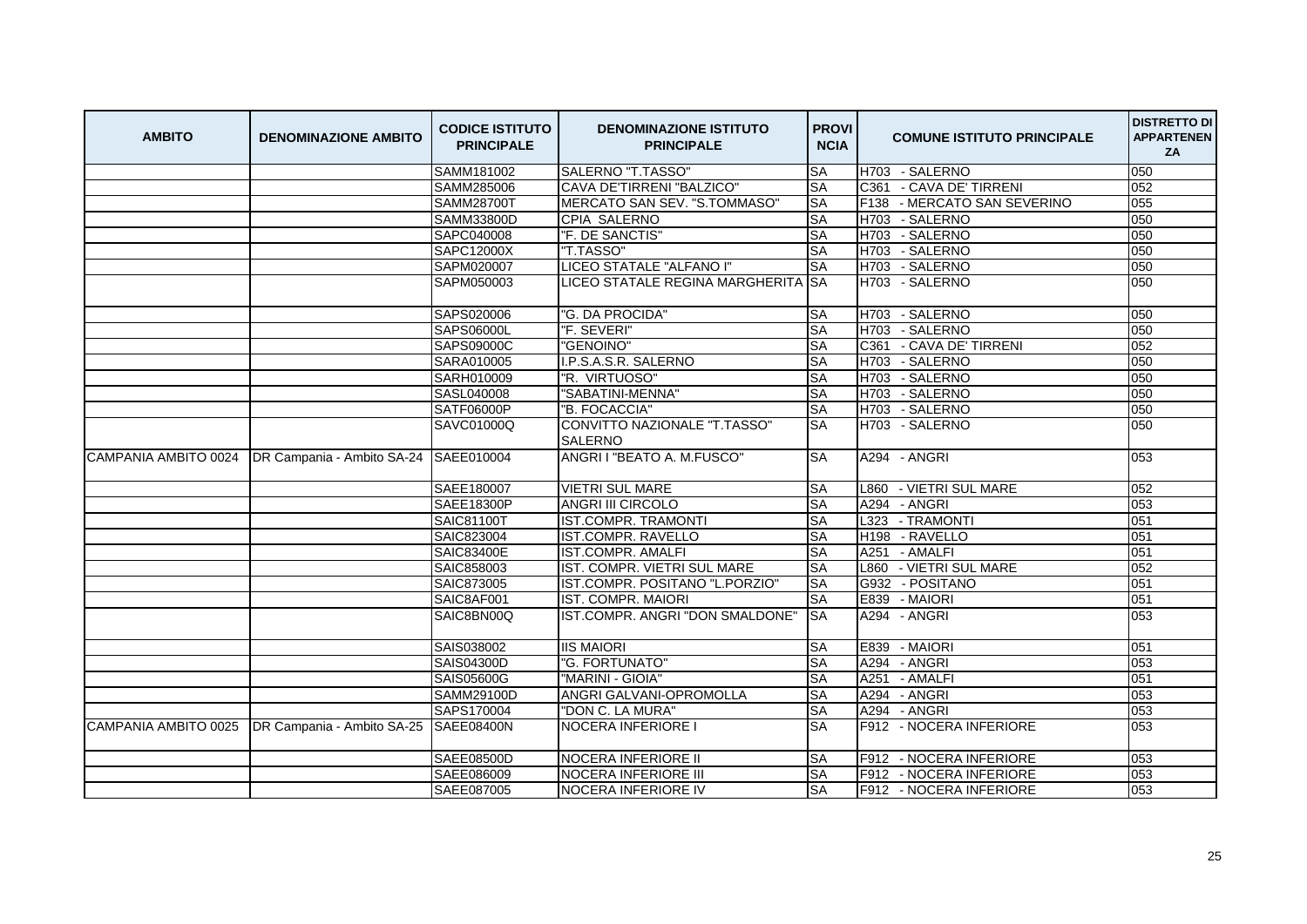| <b>AMBITO</b> | <b>DENOMINAZIONE AMBITO</b> | <b>CODICE ISTITUTO</b><br><b>PRINCIPALE</b> | <b>DENOMINAZIONE ISTITUTO</b><br><b>PRINCIPALE</b> | <b>PROVI</b><br><b>NCIA</b> | <b>COMUNE ISTITUTO PRINCIPALE</b>   | <b>DISTRETTO DI</b><br><b>APPARTENEN</b><br>ZA |
|---------------|-----------------------------|---------------------------------------------|----------------------------------------------------|-----------------------------|-------------------------------------|------------------------------------------------|
|               |                             | SAEE090001                                  | <b>NOCERA SUPERIORE I</b>                          | <b>SA</b>                   | F913 - NOCERA SUPERIORE             | 053                                            |
|               |                             | <b>SAEE09100R</b>                           | <b>NOCERA SUPERIORE II</b>                         | <b>SA</b>                   | F913 - NOCERA SUPERIORE             | 053                                            |
|               |                             | SAEE102002                                  | <b>PAGANII</b>                                     | <b>SA</b>                   | G230 - PAGANI                       | 053                                            |
|               |                             | SAEE10300T                                  | PAGANI II "DON MILANI"                             | <b>SA</b>                   | G230 - PAGANI                       | 053                                            |
|               |                             | <b>SAEE10400N</b>                           | <b>PAGANI III</b>                                  | <b>SA</b>                   | G230 - PAGANI                       | 053                                            |
|               |                             | SAEE158002                                  | <b>SARNO II</b>                                    | <b>SA</b>                   | 1438 - SARNO                        | 054                                            |
|               |                             | SAEE15900T                                  | <b>SARNO III</b>                                   | <b>SA</b>                   | 1438 - SARNO                        | 054                                            |
|               |                             | SAEE16100T                                  | <b>SCAFATI1</b>                                    | <b>SA</b>                   | 1483 - SCAFATI                      | 053                                            |
|               |                             | SAEE16200N                                  | II CIRCOLO DIDATTICO                               | <b>SA</b>                   | 1483 - SCAFATI                      | 053                                            |
|               |                             | SAEE16300D                                  | <b>SCAFATI III</b>                                 | <b>SA</b>                   | 1483 - SCAFATI                      | 053                                            |
|               |                             | SAEE165005                                  | <b>SCAFATI IV</b>                                  | <b>SA</b>                   | 1483 - SCAFATI                      | 053                                            |
|               |                             | <b>SAIC80600A</b>                           | IST.COMPR. BRACIGLIANO                             | <b>SA</b>                   | B <sub>115</sub> - BRACIGLIANO      | 054                                            |
|               |                             | <b>SAIC84600R</b>                           | IST.COMPR. CASTEL S.G.- LANZARA                    | <b>SA</b>                   | C259 - CASTEL SAN GIORGIO           | 055                                            |
|               |                             | <b>SAIC84700L</b>                           | IST.COMPR. CASTEL SAN GIORGIO                      | <b>SA</b>                   | C259 - CASTEL SAN GIORGIO           | 055                                            |
|               |                             | <b>SAIC88200X</b>                           | I. C. "CAN. SAMUELE FALCO"                         | <b>SA</b>                   | 1483 - SCAFATI                      | 053                                            |
|               |                             | SAIC88300Q                                  | IST.COMPR. SCAFATI "ANARDI"                        | <b>SA</b>                   | 1483 - SCAFATI                      | 053                                            |
|               |                             | SAIC89800D                                  | IST.COMPR. SIANO                                   | <b>SA</b>                   | 1720 - SIANO                        | 054                                            |
|               |                             | SAIC899009                                  | IST.COMPR. S. VALENTINO TORIO                      | <b>SA</b>                   | 1377 - SAN VALENTINO TORIO          | 054                                            |
|               |                             | <b>SAIC8A5005</b>                           | IST.COMPR. PAGANI S.ALFONSO                        | <b>SA</b>                   | G230 - PAGANI                       | 053                                            |
|               |                             | SAIC8A900C                                  | IST.COMPR. S. MARZANO SUL SARNO                    | <b>SA</b>                   | 1019 - SAN MARZANO SUL SARNO        | 054                                            |
|               |                             | SAIC8BA00C                                  | IST.COMPR."EDUARDO DE FILIPPO"                     | <b>SA</b>                   | 1317 - SANT'EGIDIO DEL MONTE ALBINO | 053                                            |
|               |                             | SAIC8BB008                                  | IST.C. SARNO DE AMICIS BACCELLI                    | <b>SA</b>                   | 1438 - SARNO                        | 054                                            |
|               |                             | SAIC8BD00X                                  | I.C. VASSALLUZZO ROCCAPIEMONTE                     | <b>SA</b>                   | H431 - ROCCAPIEMONTE                | 055                                            |
|               |                             | SAIS04100T                                  | "G. MARCONI"                                       | <b>SA</b>                   | F912 - NOCERA INFERIORE             | 053                                            |
|               |                             | SAIS052008                                  | "E.FERMI"                                          | <b>SA</b>                   | 1438 - SARNO                        | 054                                            |
|               |                             | SAIS06300P                                  | "R. PUCCI"                                         | <b>SA</b>                   | F912 - NOCERA INFERIORE             | 053                                            |
|               |                             | SAIS06800T                                  | "CUOMO - MILONE"                                   | <b>SA</b>                   | F912<br>- NOCERA INFERIORE          | 053                                            |
|               |                             | SAMM12000E                                  | NOCERA INF. "A.GENOVESI-I.ALPI"                    | <b>SA</b>                   | F912 - NOCERA INFERIORE             | 053                                            |
|               |                             | SAMM12100A                                  | "SOLIMENA-DE LORENZO"                              | <b>SA</b>                   | F912 - NOCERA INFERIORE             | 053                                            |
|               |                             | SAMM13400C                                  | PAGANI "A. CRISCUOLO"                              | <b>SA</b>                   | G230 - PAGANI                       | 053                                            |
|               |                             | SAMM222003                                  | SCAFATI-VIA MARTIRI D'UNGHERIA                     | <b>SA</b>                   | 1483 - SCAFATI                      | 053                                            |
|               |                             | <b>SAMM28200P</b>                           | <b>SARNO "AMENDOLA"</b>                            | <b>SA</b>                   | 1438 - SARNO                        | 054                                            |
|               |                             | <b>SAMM28800N</b>                           | NOCERA SUPERIORE FRESA PASCOLI ISA                 |                             | F913 - NOCERA SUPERIORE             | 053                                            |
|               |                             | SAPC05000V                                  | "G. B. VICO"                                       | <b>SA</b>                   | F912 - NOCERA INFERIORE             | 053                                            |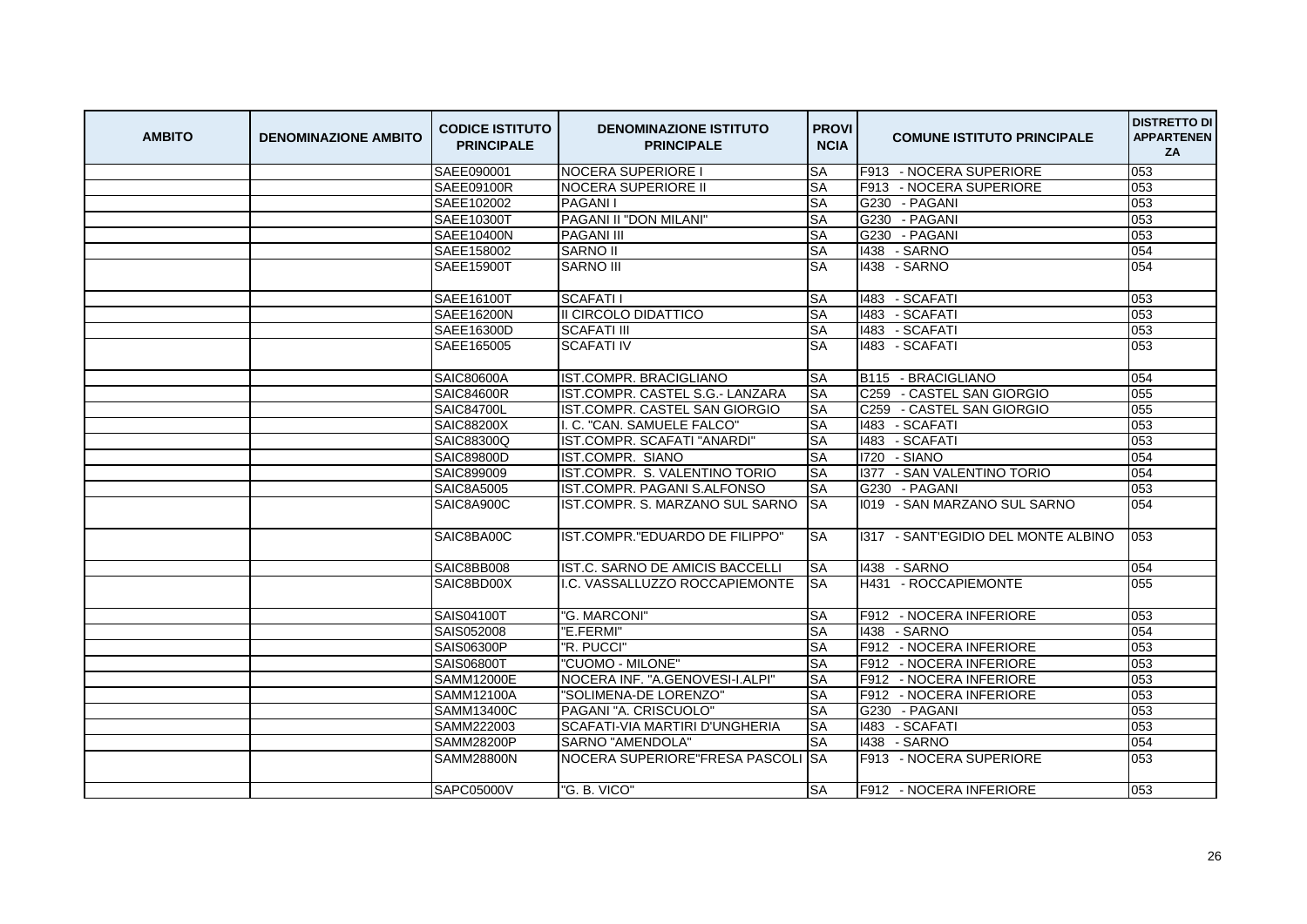| <b>AMBITO</b>        | <b>DENOMINAZIONE AMBITO</b> | <b>CODICE ISTITUTO</b><br><b>PRINCIPALE</b> | <b>DENOMINAZIONE ISTITUTO</b><br><b>PRINCIPALE</b> | <b>PROVI</b><br><b>NCIA</b> | <b>COMUNE ISTITUTO PRINCIPALE</b> | <b>DISTRETTO DI</b><br><b>APPARTENEN</b><br>ZA |
|----------------------|-----------------------------|---------------------------------------------|----------------------------------------------------|-----------------------------|-----------------------------------|------------------------------------------------|
|                      |                             | <b>SAPC10000P</b>                           | "T.L.CARO"                                         | <b>SA</b>                   | 1438 - SARNO                      | 054                                            |
|                      |                             | <b>SAPM01000L</b>                           | "A.GALIZIA"                                        | <b>SA</b>                   | F912 - NOCERA INFERIORE           | 053                                            |
|                      |                             | SAPS04000B                                  | "N.SENSALE"                                        | <b>SA</b>                   | - NOCERA INFERIORE<br>F912        | 053                                            |
|                      |                             | SAPS08000T                                  | "MONS. B. MANGINO"                                 | <b>SA</b>                   | G230 - PAGANI                     | 053                                            |
|                      |                             | SAPS15000V                                  | "R. CACCIOPPOLI"                                   | <b>SA</b>                   | 1483 - SCAFATI                    | 053                                            |
|                      |                             | <b>SAPS18000P</b>                           | "B. RESCIGNO"                                      | <b>SA</b>                   | H431 - ROCCAPIEMONTE              | 055                                            |
|                      |                             | <b>SARH02000X</b>                           | I.P.S.S.E.O.A. "DOMENICO REA"                      | <b>SA</b>                   | F912 - NOCERA INFERIORE           | 053                                            |
|                      |                             | <b>SARH03000E</b>                           | I.P.S.S.E.O.A. "TEN. CC. MARCO<br>PITTONI"         | <b>SA</b>                   | G230 - PAGANI                     | 053                                            |
|                      |                             | SATF04000D                                  | "A. PACINOTTI"                                     | <b>SA</b>                   | 1483 - SCAFATI                    | 053                                            |
| CAMPANIA AMBITO 0026 | DR Campania - Ambito SA-26  | SAEE053002                                  | <b>EBOLII</b>                                      | <b>SA</b>                   | D390 - EBOLI                      | 057                                            |
|                      |                             | SAEE06200R                                  | <b>GIFFONI VALLE PIANA</b>                         | <b>SA</b>                   | - GIFFONI VALLE PIANA<br>E027     | 056                                            |
|                      |                             | SAEE07800A                                  | MONTECORVINO ROVELLA                               | <b>SA</b>                   | F481<br>- MONTECORVINO ROVELLA    | 056                                            |
|                      |                             | SAIC81900C                                  | IST.COMPR. EBOLI III S.CECILIA                     | <b>SA</b>                   | D390 - EBOLI                      | 057                                            |
|                      |                             | SAIC830007                                  | IST.COMPR. CASTEL SAN LORENZO                      | <b>SA</b>                   | C262 - CASTEL SAN LORENZO         | 059                                            |
|                      |                             | <b>SAIC83300P</b>                           | I.C. ALTAVILLA S.GIOVANNI XXIII                    | <b>SA</b>                   | A230<br>- ALTAVILLA SILENTINA     | 057                                            |
|                      |                             | SAIC83800T                                  | IST.COMPR. BATTIPAGLIA "GATTO"                     | <b>SA</b>                   | A717 - BATTIPAGLIA                | 056                                            |
|                      |                             | <b>SAIC83900N</b>                           | IST.COMPR. BATTIPAGLIA - PENNA                     | <b>SA</b>                   | A717<br>- BATTIPAGLIA             | 056                                            |
|                      |                             | <b>SAIC84100N</b>                           | <b>G. PALATUCCI"</b>                               | <b>SA</b>                   | B492 - CAMPAGNA                   | 057                                            |
|                      |                             | SAIC852004                                  | <b>IST.COMPR. EBOLI - ROMANO</b>                   | <b>SA</b>                   | D390<br>- EBOLI                   | 057                                            |
|                      |                             | SAIC857007                                  | IST. C. GIFFONI V.P. "LINGUITI"                    | <b>SA</b>                   | E027<br>- GIFFONI VALLE PIANA     | 056                                            |
|                      |                             | <b>SAIC86200P</b>                           | IST.COMPR.MONTECORVINO<br><b>PUGLIANO</b>          | <b>SA</b>                   | F480 - MONTECORVINO PUGLIANO      | 056                                            |
|                      |                             | <b>SAIC86300E</b>                           | <b>IST.COMPR. MONTECORVINO</b><br><b>ROVELLA</b>   | SA                          | F481 - MONTECORVINO ROVELLA       | 056                                            |
|                      |                             | <b>SAIC86400A</b>                           | IST.COMPR. OLEVANO S/T "VINCI"                     | <b>SA</b>                   | G023 - OLEVANO SUL TUSCIANO       | 056                                            |
|                      |                             | <b>SAIC87700C</b>                           | IST.COMPR. S.CIPRIANO PICENTINO                    | <b>SA</b>                   | - SAN CIPRIANO PICENTINO<br>H800  | 056                                            |
|                      |                             | SAIC887003                                  | IST.COMPR. ALBANELLA                               | <b>SA</b>                   | A128 - ALBANELLA                  | 059                                            |
|                      |                             | <b>SAIC88800V</b>                           | IST.COMPR. PONTECAGNANO<br><b>MOSCATI</b>          | <b>SA</b>                   | G834 - PONTECAGNANO FAIANO        | 056                                            |
|                      |                             | <b>SAIC88900P</b>                           | IST.COMPR. EBOLI - MATTEO RIPA                     | <b>SA</b>                   | D390 - EBOLI                      | 057                                            |
|                      |                             | SAIC895002                                  | IST.COMP.PONTECAGNANO<br>S.ANTONIO                 | <b>SA</b>                   | G834 - PONTECAGNANO FAIANO        | 056                                            |
|                      |                             | SAIC8AD009                                  | IST. C. BATTIPAGLIA "G.MARCONI"                    | <b>SA</b>                   | - BATTIPAGLIA<br>A717             | 056                                            |
|                      |                             | SAIC8AE005                                  | IST. C. FIORENTINO BATTIPAGLIA                     | <b>SA</b>                   | A717 - BATTIPAGLIA                | 056                                            |
|                      |                             | SAIC8AH00L                                  | IST. COMPR. ROCCADASPIDE                           | <b>SA</b>                   | H394<br>- ROCCADASPIDE            | 059                                            |
|                      |                             | SAIC8AS00N                                  | IST. C. BATTIPAGLIA "SALVEMINI"                    | <b>SA</b>                   | A717<br>- BATTIPAGLIA             | 056                                            |
|                      |                             | SAIC8AX00R                                  | IST. COMPR. BELLIZZI                               | <b>SA</b>                   | M294<br>- BELLIZZI                | 056                                            |
|                      |                             | SAIC8BC004                                  | IST COMPR GIFFONI SEI CASALI                       | <b>SA</b>                   | E026 - GIFFONI SEI CASALI         | 056                                            |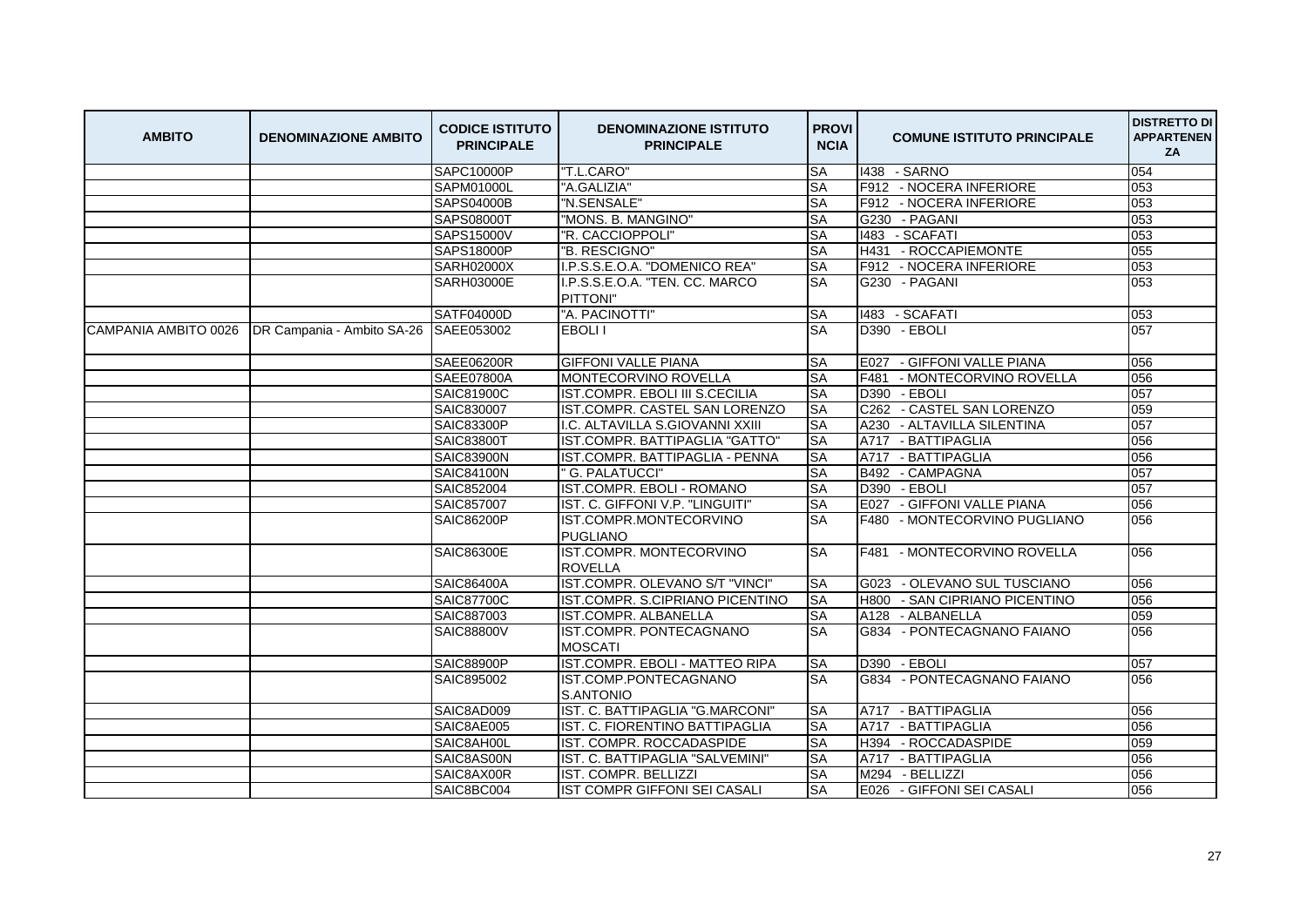| <b>AMBITO</b>        | <b>DENOMINAZIONE AMBITO</b>    | <b>CODICE ISTITUTO</b><br><b>PRINCIPALE</b> | <b>DENOMINAZIONE ISTITUTO</b><br><b>PRINCIPALE</b> | <b>PROVI</b><br><b>NCIA</b> | <b>COMUNE ISTITUTO PRINCIPALE</b>     | <b>DISTRETTO DI</b><br><b>APPARTENEN</b><br>ZA |
|----------------------|--------------------------------|---------------------------------------------|----------------------------------------------------|-----------------------------|---------------------------------------|------------------------------------------------|
|                      |                                | SAIC8BG00B                                  | IST.COMPR EBOLI G. GONZAGA                         | <b>SA</b>                   | D390 - EBOLI                          | 057                                            |
|                      |                                | SAIC8BJ00C                                  | IST.COMPR. CAMPAGNA CAP.                           | <b>SA</b>                   | B492 - CAMPAGNA                       | 057                                            |
|                      |                                | SAIC8BK008                                  | I.C. "PICENTIA" - PONTECAGNANO                     | <b>SA</b>                   | G834 - PONTECAGNANO FAIANO            | 056                                            |
|                      |                                | SAIC8BM00X                                  | <b>IST.COMPR. SERRE</b>                            | <b>SA</b>                   | 1666 - SERRE                          | 057                                            |
|                      |                                | SAIC8BP00B                                  | IST.COMPR. CASTELCIVITA                            | <b>SA</b>                   | C069 - CASTELCIVITA                   | 059                                            |
|                      |                                | SAIS024004                                  | ISTITUTO DI ISTRUZIONE SUPERIORE                   | <b>SA</b>                   | F481<br>- MONTECORVINO ROVELLA        | 056                                            |
|                      |                                | SAIS029007                                  | "E. FERRARI"                                       | <b>SA</b>                   | A717 - BATTIPAGLIA                    | 056                                            |
|                      |                                | SAIS03400P                                  | "BESTA - GLORIOSI"                                 | <b>SA</b>                   | A717<br>- BATTIPAGLIA                 | 056                                            |
|                      |                                | SAIS03600A                                  | "PARMENIDE"                                        | <b>SA</b>                   | H394<br>- ROCCADASPIDE                | 059                                            |
|                      |                                | SAIS053004                                  | I.I.S. "T.CONFALONIERI"                            | <b>SA</b>                   | B492<br>- CAMPAGNA                    | 057                                            |
|                      |                                | SAIS059003                                  | "PERITO - LEVI"                                    | <b>SA</b>                   | D390 - EBOLI                          | 057                                            |
|                      |                                | SAIS067002                                  | "MATTEI - FORTUNATO"                               | <b>SA</b>                   | D390 - EBOLI                          | 057                                            |
|                      |                                | SAPS01000G                                  | "A.GALLOTTA"                                       | <b>SA</b>                   | D390<br>- EBOLI                       | 057                                            |
|                      |                                | SAPS120003                                  | "E. MEDI"                                          | <b>SA</b>                   | A717 - BATTIPAGLIA                    | 056                                            |
| CAMPANIA AMBITO 0027 | DR Campania - Ambito SA-<br>27 | SAIC807006                                  | IST.COMPR. SAN GREGORIO MAGNO                      | <b>SA</b>                   | H943<br>- SAN GREGORIO MAGNO          | 057                                            |
|                      |                                | SAIC81300D                                  | IST.COMPR. OLIVETO CITRA                           | <b>SA</b>                   | - OLIVETO CITRA<br>G039               | 057                                            |
|                      |                                | SAIC829003                                  | IST.COMPR. PIAGGINE                                | <b>SA</b>                   | G538 - PIAGGINE                       | 059                                            |
|                      |                                | SAIC831003                                  | <b>IST.COMPR. LAURINO</b>                          | <b>SA</b>                   | E485 - LAURINO                        | 059                                            |
|                      |                                | SAIC85000C                                  | IST.COMPR. CONTURSI                                | <b>SA</b>                   | C974 - CONTURSI                       | 057                                            |
|                      |                                | SAIC86900D                                  | IST.COMPR. PADULA                                  | <b>SA</b>                   | G226 - PADULA                         | 061                                            |
|                      |                                | SAIC87100D                                  | IST.COMPR. SANT'ARSENIO                            | <b>SA</b>                   | 1307 - SANT'ARSENIO                   | 061                                            |
|                      |                                | SAIC872009                                  | <b>IST.COMPR. POLLA</b>                            | <b>SA</b>                   | G793 - POLLA                          | 061                                            |
|                      |                                | SAIC881004                                  | IST.COMPR. SASSANO                                 | <b>SA</b>                   | - SASSANO<br>1451                     | 061                                            |
|                      |                                | <b>SAIC89600T</b>                           | IC SALA CONSILINA-VISCIGLIETE                      | <b>SA</b>                   | H683 - SALA CONSILINA                 | 061                                            |
|                      |                                | <b>SAIC89700N</b>                           | IST.COMPR. TEGGIANO                                | <b>SA</b>                   | D292 - TEGGIANO                       | 061                                            |
|                      |                                | SAIC8A200N                                  | <b>COLLIANO</b>                                    | <b>SA</b>                   | C879<br>- COLLIANO                    | 057                                            |
|                      |                                | SAIC8AA00T                                  | IST.COMP.SALA CONSILINA CAMERA                     | <b>SA</b>                   | H683 - SALA CONSILINA                 | 061                                            |
|                      |                                | SAIC8AG00R                                  | IST. COMPR. SICIGNANO ALBURNI                      | <b>SA</b>                   | M253 - SICIGNANO DEGLI ALBURNI        | 057                                            |
|                      |                                | SAIC8AJ00T                                  | IST. COMPR. CAGGIANO                               | <b>SA</b>                   | B351 - CAGGIANO                       | 061                                            |
|                      |                                | SAIC8AK00N                                  | IST. COMPR. BUONABITACOLO                          | <b>SA</b>                   | B266 - BUONABITACOLO                  | 061                                            |
|                      |                                | SAIC8AU009                                  | IST. CO. MONTESANO S/MARCELLANA                    | <b>ISA</b>                  | F625 - MONTESANO SULLA MARCELLANA 061 |                                                |
|                      |                                | SAIC8BE00Q                                  | IST. COMPR. BUCCINO                                | <b>SA</b>                   | B242 - BUCCINO                        | 057                                            |
|                      |                                | SAIS01300N                                  | <b>MARCO TULLIO CICERONE</b>                       | <b>SA</b>                   | H683 - SALA CONSILINA                 | 061                                            |
|                      |                                | SAIS02100L                                  | A. SACCO                                           | <b>SA</b>                   | 1307 - SANT'ARSENIO                   | 061                                            |
|                      |                                | SAIS02200C                                  | "EPICARMO CORBINO"                                 | <b>SA</b>                   | C974 - CONTURSI                       | 057                                            |
|                      |                                | SAIS02600Q                                  | P.LETO                                             | <b>SA</b>                   | D <sub>292</sub><br>- TEGGIANO        | 061                                            |
|                      |                                | SAIS02700G                                  | LICEO SCIENTIFICO "ASSTEAS"                        | <b>SA</b>                   | B242 - BUCCINO                        | 057                                            |
|                      |                                | SAPM11000D                                  | "G. ROSELLI"                                       | <b>SA</b>                   | G538 - PIAGGINE                       | 059                                            |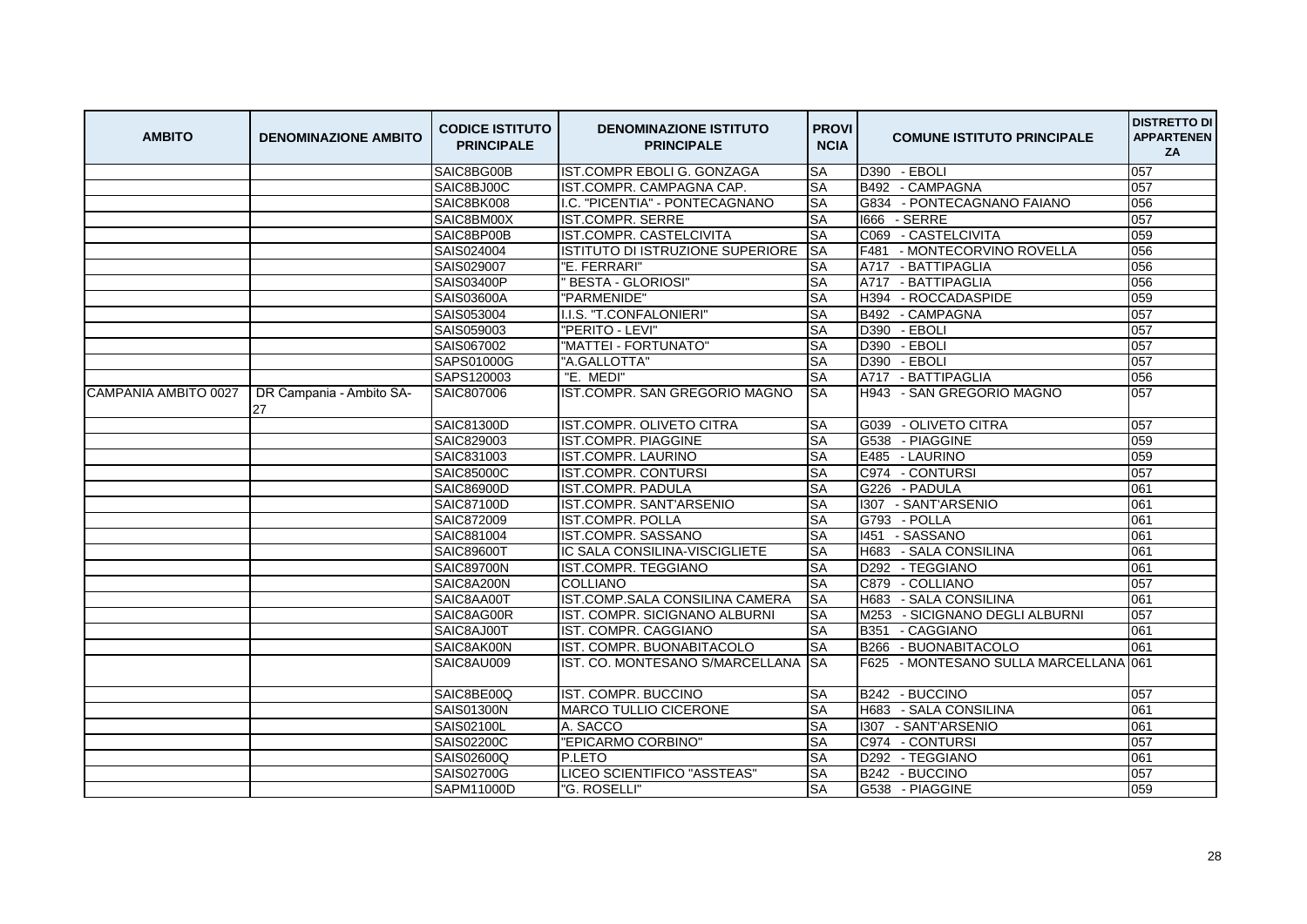| <b>AMBITO</b> | <b>DENOMINAZIONE AMBITO</b>                                    | <b>CODICE ISTITUTO</b><br><b>PRINCIPALE</b> | <b>DENOMINAZIONE ISTITUTO</b><br><b>PRINCIPALE</b> | <b>PROVI</b><br><b>NCIA</b> | <b>COMUNE ISTITUTO PRINCIPALE</b>     | <b>DISTRETTO DI</b><br><b>APPARTENEN</b><br>ZA |
|---------------|----------------------------------------------------------------|---------------------------------------------|----------------------------------------------------|-----------------------------|---------------------------------------|------------------------------------------------|
|               |                                                                | SAPS070007                                  | "C.PISACANE"                                       | <b>SA</b>                   | G226 - PADULA                         | 061                                            |
|               |                                                                | SARC110001                                  | <b>IPSCT LAURINO</b>                               | <b>SA</b>                   | E485 - LAURINO                        | 059                                            |
|               |                                                                | SARC12000G                                  | <b>IPSS POLLA</b>                                  | <b>SA</b>                   | G793 - POLLA                          | 061                                            |
|               |                                                                | <b>SATN02000X</b>                           | ITT MONTESANO S/M.                                 | <b>SA</b>                   | F625 - MONTESANO SULLA MARCELLANA 061 |                                                |
|               | CAMPANIA AMBITO 0028   DR Campania - Ambito SA-28   SAEE09900B |                                             | <b>D.D. I CIRCOLO AGROPOLI</b>                     | <b>SA</b>                   | A091 - AGROPOLI                       | 058                                            |
|               |                                                                | SAEE178007                                  | <b>VALLO DELLA LUCANIA</b>                         | <b>SA</b>                   | L628 - VALLO DELLA LUCANIA            | 060                                            |
|               |                                                                | SAIC80900T                                  | <b>IST.COMPR. CAMEROTA</b>                         | SA                          | B476 - CAMEROTA                       | 062                                            |
|               |                                                                | SAIC815005                                  | IST.COMPR. SAN GIOVANNI A PIRO                     | <b>SA</b>                   | H907 - SAN GIOVANNI A PIRO            | 062                                            |
|               |                                                                | SAIC816001                                  | <b>IST.COMPR. TORRE ORSAIA</b>                     | SA                          | L274 - TORRE ORSAIA                   | 062                                            |
|               |                                                                | <b>SAIC83200V</b>                           | IST.COMPR. OGLIASTRO                               | SA                          | - OGLIASTRO CILENTO<br>G011           | 058                                            |
|               |                                                                | <b>SAIC85500G</b>                           | IST. COMPR. ASCEA "PARMENIDE"                      | <b>SA</b>                   | A460 - ASCEA                          | 060                                            |
|               |                                                                | SAIC866002                                  | <b>IST.COMPR. OMIGNANO</b>                         | <b>SA</b>                   | G063<br>- OMIGNANO                    | 060                                            |
|               |                                                                | SAIC878008                                  | IST.COMPR. SAPRI "SANTA CROCE"                     | <b>SA</b>                   | 1422 - SAPRI                          | 062                                            |
|               |                                                                | SAIC880008                                  | IST.COMPR. SAPRI "ALIGHIERI"                       | <b>SA</b>                   | 1422 - SAPRI                          | 062                                            |
|               |                                                                | <b>SAIC8A0002</b>                           | IST. COMPR. CASTELLABATE                           | <b>SA</b>                   | C125 - CASTELLABATE                   | 058                                            |
|               |                                                                | SAIC8A4009                                  | IST.COMPR. AGROPOLI S.MARCO                        | <b>SA</b>                   | A091<br>- AGROPOLI                    | 058                                            |
|               |                                                                | SAIC8AM009                                  | IST. COMPR. ROFRANO                                | <b>SA</b>                   | H485 - ROFRANO                        | 062                                            |
|               |                                                                | SAIC8AN005                                  | IST.COMPR. CASALVELINO                             | <b>SA</b>                   | <b>B895</b><br>- CASAL VELINO         | 060                                            |
|               |                                                                | SAIC8AP00R                                  | IST. COMPR. CENTOLA                                | <b>SA</b>                   | - CENTOLA<br>C470                     | 062                                            |
|               |                                                                | SAIC8AQ00L                                  | IST. COMPR. GIOI CILENTO                           | <b>SA</b>                   | E037 - GIOI                           | 060                                            |
|               |                                                                | SAIC8AT00D                                  | IST. COMPR. AGROPOLI "R. VAIRO"                    | <b>SA</b>                   | A091 - AGROPOLI                       | 058                                            |
|               |                                                                | SAIC8AV005                                  | IST. COMPR. FUTANI                                 | <b>SA</b>                   | D832 - FUTANI                         | 060                                            |
|               |                                                                | SAIC8AY00L                                  | IST. COMPR. CAPACCIO C.CARDUCCI                    | <b>I</b> SA                 | B644 - CAPACCIO                       | 058                                            |
|               |                                                                | SAIC8AZ00C                                  | IST. COMPR. CAPACCIO PAESTUM                       | <b>SA</b>                   | B644 - CAPACCIO                       | 058                                            |
|               |                                                                | SAIC8BF00G                                  | IST. COMPR. SANTA MARINA POLICA                    | <b>SA</b>                   | - SANTA MARINA<br>1253                | 062                                            |
|               |                                                                | SAIC8BL004                                  | I.C. VALLO LUCANIA - NOVI VELIA                    | <b>SA</b>                   | - VALLO DELLA LUCANIA<br>L628         | 060                                            |
|               |                                                                | SAIC8BQ007                                  | IST. COMPR. POLLICA "G.PATRONI"                    | <b>SA</b>                   | G796 - POLLICA                        | 058                                            |
|               |                                                                | SAIS011002                                  | "C.PISACANE"                                       | <b>SA</b>                   | 1422 - SAPRI                          | 062                                            |
|               |                                                                | SAIS01200T                                  | "PARMENIDE"                                        | <b>SA</b>                   | L628 - VALLO DELLA LUCANIA            | 060                                            |
|               |                                                                | <b>SAIS02800B</b>                           | ISTIT. ISTRUZIONE SUPERIORE "M. DE<br>VIVO"        | <b>SA</b>                   | C125 - CASTELLABATE                   | 058                                            |
|               |                                                                | SAIS032003                                  | ISTITUTO DI ISTRUZIONE SUPERIORE                   | <b>SA</b>                   | C231<br>- CASTELNUOVO CILENTO         | 060                                            |
|               |                                                                | SAIS037006                                  | "LEONARDO DA VINCI"                                | <b>SA</b>                   | 1422 - SAPRI                          | 062                                            |
|               |                                                                | SAIS05700B                                  | IIS - IPSAR "G.B. PIRANESI"                        | <b>SA</b>                   | B644 - CAPACCIO                       | 058                                            |
|               |                                                                | <b>SAIS06400E</b>                           | IST.SUP."CENNI-MARCONI"                            | <b>SA</b>                   | L628 - VALLO DELLA LUCANIA            | 060                                            |
|               |                                                                | SAIS07100N                                  | "VICO - DE VIVO"                                   | <b>SA</b>                   | A091 - AGROPOLI                       | 058                                            |